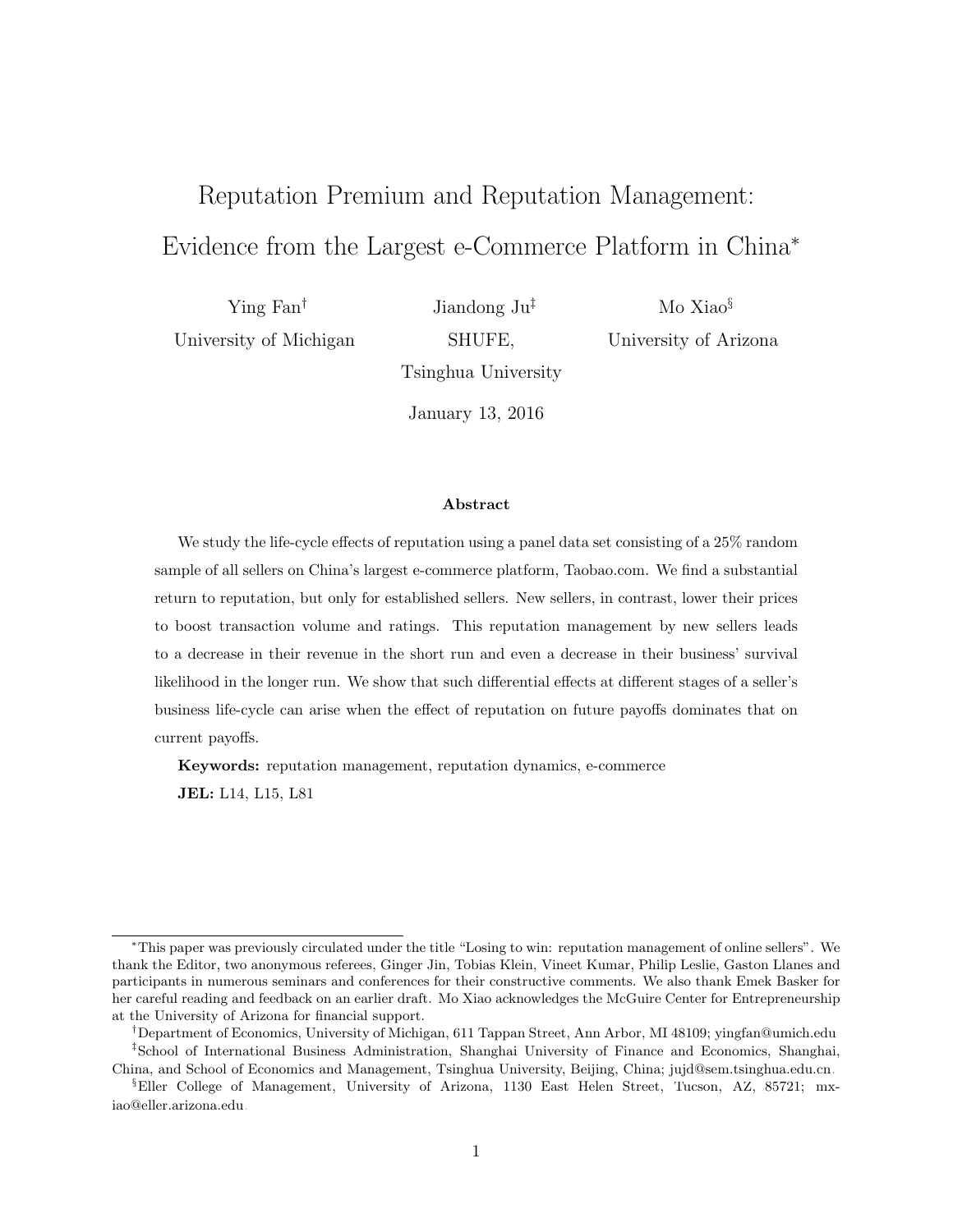## 1 Introduction

Economists have long recognized that information asymmetries can lead to market inefficiencies. Uncertainty about product quality can hinder markets. At the extreme, it can potentially lead to market failure [\(Akerlof](#page-25-0) [\(1970\)](#page-25-0)). Such information asymmetry problems may be particularly severe in e-commerce markets where buyers and sellers trade anonymously. To deal with these problems, almost all online platforms provide a reputation system that collects feedback from members regarding past transactions and makes them public by providing them online.

How does reputation affect the behavior and business performance of sellers? The intrinsic dynamic feature of reputation implies that the effect of reputation may be different for sellers at different stages of their business' life-cycle. For example, the theoretical literature on reputation dynamics (e.g., [Shapiro](#page-27-0) [\(1983\)](#page-27-0) and [Holmstrom](#page-26-0) [\(1999\)](#page-26-0)) shows that, in a repeated game with reputation, sellers may choose to realize lower or even negative profits initially in order to earn a reputation premium in the future. In other words, new sellers may behave differently and respond to changes in ratings differently from established sellers. While established sellers may enjoy the returns to reputation, new sellers may actively manage their reputation at the cost of short-run returns. Empirically, there is a large literature evaluating the (static) return to reputation,<sup>1</sup> but few studies have examined seller incentives to build up reputation for future gains.<sup>2</sup> In this paper, we bridge this gap by studying the dynamic effects of reputation, linking reputation management to reputation premia.

The data we use is a panel data set from China's largest e-commerce platform, Taobao.com. Taobao.com (henceforth, Taobao, which means "hunting for treasures" in Chinese) is an online retail platform where small businesses or individual entrepreneurs trade with prospective buyers. Founded by the Alibaba Group, Inc. in 2003, Taobao has become China's largest e-commerce platform. By the end of 2012, Taobao had close to 500 million registered users and more than 800 million product listings on any given day. It processed roughly \$170 billion in transactions in 2012, more than Amazon and eBay combined [\(Economist](#page-26-1) [\(2013\)](#page-26-1)).<sup>3</sup>

<sup>1</sup>For example, see [Resnick and Zeckhauser](#page-27-1) [\(2002\)](#page-27-1), [Dellarocas](#page-26-2) [\(2003\)](#page-26-2), [Houser and Wooders](#page-27-2) [\(2006\)](#page-27-2), [Resnick, Zeck](#page-27-3)[hauser, Swanson and Lockwood](#page-27-3) [\(2006\)](#page-27-3), [Cabral and Hortacsu](#page-25-1) [\(2010\)](#page-25-1), [Luca](#page-27-4) [\(2011\)](#page-27-4), [Anderson and Magruder](#page-25-2) [\(2012\)](#page-25-2), [Jolivet, Jullien and Postel-Vinary](#page-27-5) [\(forthcoming\)](#page-27-5) and [Cai, Jin, Liu and Zhou](#page-26-3) [\(2014\)](#page-26-3).

<sup>2</sup>A notable exception is [Mayzlin, Dover and Chevalier](#page-27-6) [\(2014\)](#page-27-6), which studies hotels' manipulation of online reviews to deceive consumers. In another paper, [Brown and Morgan](#page-25-3) [\(2006\)](#page-25-3) provide a case study of an eBay user's reputation management: this seller sold jokes at one penny each in order to gain positive feedback, and then switched to selling undeveloped land after accumulating a high online reputation. We study how sellers manage reputation through "honest" behavior.

<sup>3</sup>Taobao data has been used by other researchers such as [Chu and Manchanda](#page-26-4) [\(forthcoming\)](#page-26-4), [Ye, Xu, Kiang, Wu](#page-27-7)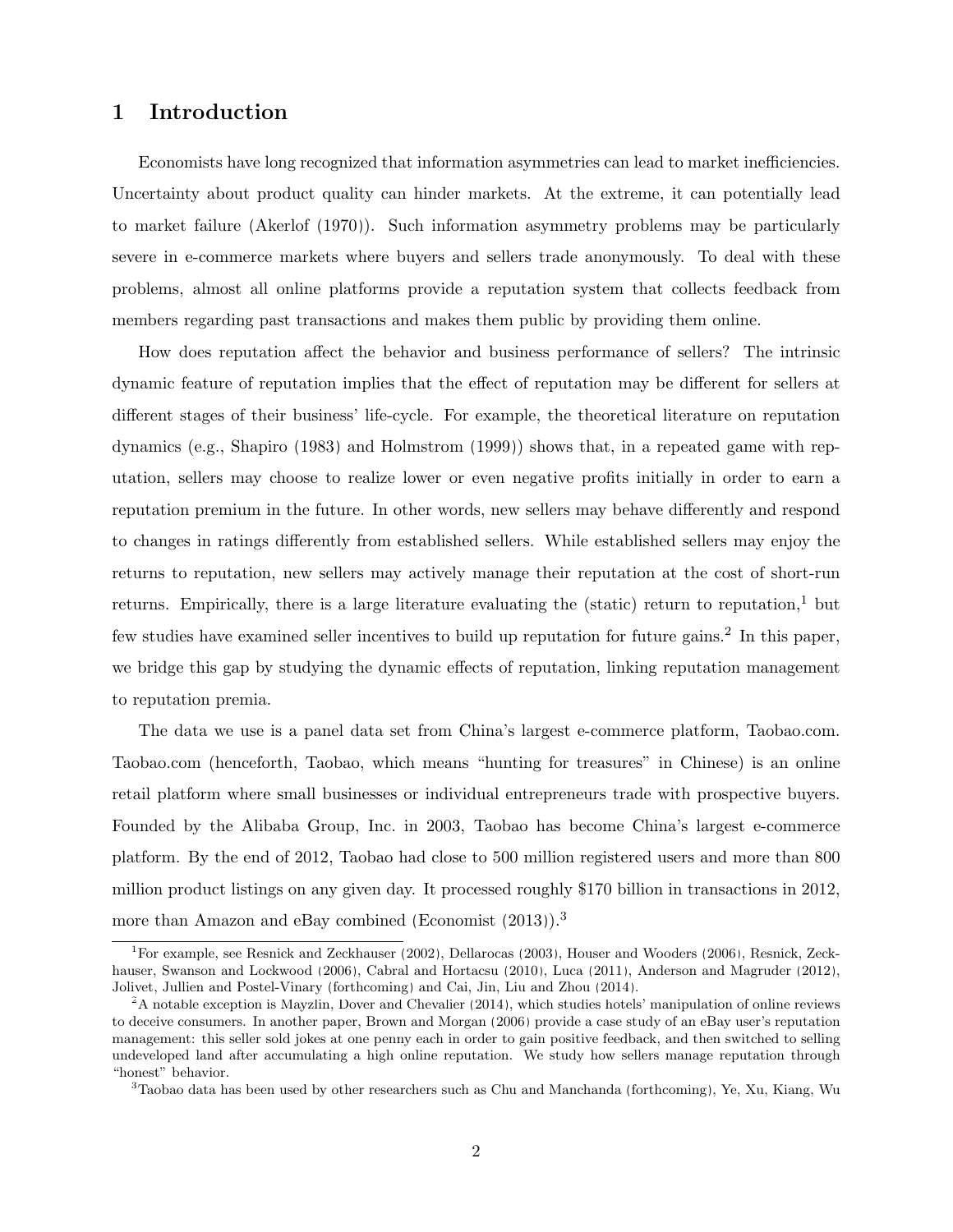[On the Taobao site, a seller's reputation is highly visible to all parties of transactions. After](#page-27-7) each transaction, a buyer can rate a seller by leaving a positive  $(+1)$ , neutral  $(0)$ , or negative  $(-1)$ [score. A seller's rating score is the cumulative sum of these feedback scores. The rating score](#page-27-7) [is then categorized into grades, which are displayed most prominently on a seller's website and](#page-27-7) [whenever a product of the seller is referenced or returned as a search result. This reputation](#page-27-7) [system is similar to that of eBay \(although Taobao uses price posting instead of auctions\),](#page-27-7) $4$  with [one main difference. Taobao reports a user's rating score as a seller and that as a buyer separately,](#page-27-7)<sup>5</sup> [whereas an eBay user's total rating score lumps her seller reputation and buyer reputation into a](#page-27-7) single statistic.<sup>6</sup> [Note that due to the cumulative nature of Taobao's reputation system, what we](#page-27-7) [refer to as reputation in the paper is not independent of seller "size" measured by the number of](#page-27-7) [cumulative transactions.](#page-27-7)<sup>7</sup>

[Our panel data consists of a 25% random sample of all sellers between March 2010 and April](#page-27-7) [2011 on Taobao, which covers more than a million Taobao sellers over 14 months. It provides](#page-27-7) [information on both seller reputation and seller performance. For every month during our sample](#page-27-7) [period, we observe each seller's revenue, transaction volume, and survival as a business. We also](#page-27-7) [observe measures of her reputation as a seller. Using these data, our baseline empirical strategy is to](#page-27-7) [regress these various outcome variables on reputation. We distinguish new sellers from established](#page-27-7) [sellers in our regressions to assess potentially different reputation effects at different stages of a](#page-27-7) [seller's business life-cycle.](#page-27-7)<sup>8</sup>

[and Sun](#page-27-7) [\(2013\)](#page-27-7) and [Ju, Su and Xu](#page-27-8) [\(2013\)](#page-27-8), the last of which is the closest to this paper. [Ju, Su and Xu](#page-27-8) [\(2013\)](#page-27-8) use a quantile regression threshold model to study how Taobao sellers' pricing strategies vary with reputation using trading data for the iPod Nano from Taobao.

<sup>&</sup>lt;sup>4</sup>This relates our research to numerous studies on eBay reputation. For example, [Houser and Wooders](#page-27-2) [\(2006\)](#page-27-2), [Cabral and Hortacsu](#page-25-1) [\(2010\)](#page-25-1), [Elfenbein, Fisman and McManus](#page-26-5) [\(2012\)](#page-26-5), [Klein, Lambertz and Stahl](#page-27-9) [\(2015\)](#page-27-9), [Saeedi](#page-27-10) [\(2014\)](#page-27-10) and [Einav, Kuchler, Levin and Sundaresan](#page-26-6) [\(2015\)](#page-26-6).

<sup>5</sup>On both sites, a seller can also rate a buyer after each transaction.

<sup>&</sup>lt;sup>6</sup> eBay does separately report some *seller* rating measures of a user such as "item as described", "communication", "shipping time" and "shipping and handling changes." However, the most prominently displayed rating is the general score, which depends on both seller ratings and buyer ratings of a user.

<sup>7</sup>Since such a "cumulative" reputation system is used by eBay, research papers using eBay data also use a similar terminology. For example, [Bajari and Hortacsu](#page-25-4) [\(2004\)](#page-25-4) in the section on "Reputation Mechanisms" write that "online auction sites rely on voluntary feedback mechanisms, in which buyers and sellers alike can post reviews of each others' performance [...] The most prominently displayed summary statistic, which accompanies every mention of a user ID on eBay's web pages, is the number of positives that a particular user has received from other unique users, minus the number of negatives."

<sup>8</sup>[Luca](#page-27-4) [\(2011\)](#page-27-4), in a robustness analysis, breaks down the effect of Yelp ratings on restaurant revenue by restaurant size. He finds that the effect of reputation on revenue is positive for restaurants of all sizes. By contrast, we find that the effect is negative for new sellers but positive for established sellers. Our explanation for the different findings is the following: while lowering prices and selling more typically lead to an increase in ratings on Taobao (due to the cumulative nature of Taobao's reputation system), this is not true for restaurant ratings on Yelp. As a result, restaurants do not manage their Yelp ratings, at least not by lowering prices. In fact, to validate the regression discontinuity design in the paper, [Luca](#page-27-4) [\(2011\)](#page-27-4) devotes a section to rule out the possibility of restaurants manipulating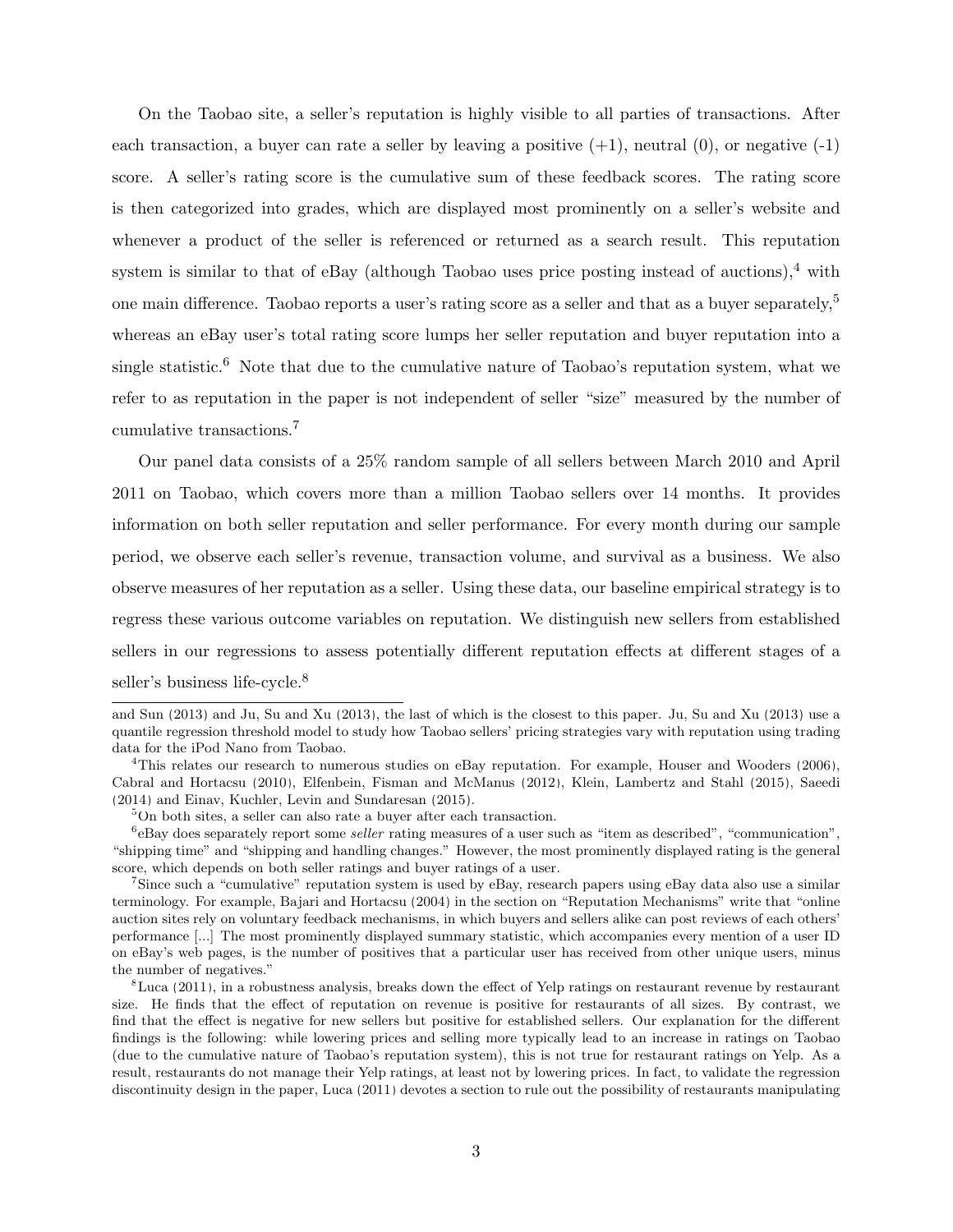To identify the causal effect of reputation, we exploit the panel structure of our data and incorporate seller fixed effects and month fixed effects to capture unobserved seller-specific heterogeneity. There might also be time-varying seller-specific unobservable shocks. When the seller/monthspecific shocks are uncorrelated with our reputation measures, the fixed-effect regressions identify the causal effect of reputation that we are interested in. To allow for a more general case where the seller/month-specific unobservable shocks are correlated with a seller's rating (e.g., when the unobservable shocks affect a seller's continuation decision), we use an instrumental variable strategy. As will be explained later in detail, we instrument a seller's reputation measures with her cumulative transaction volume as a buyer, which we argue is correlated with the seller's rating measures, and can be reasonably assumed to be exogenous. The exogeneity relies on the assumption that the seller/month-specific shocks (time-varying shocks over and above the seller fixed effect) are serially independent. We argue that the bias would be against our main findings when such a serial independence assumption does not hold.

Our results show that seller reputation has a substantial immediate return, but only for established sellers. Established sellers are able to charge higher prices, sell larger volumes, and receive more revenue as their reputation ratings increase. In particular, we find that an increase in reputation by one rating grade leads to an increase in monthly revenue by 38%. As a result, established sellers with better rating grades are more likely to survive over time. For instance, an increase in reputation by one rating grade (which varies between 0 and 18 in our sample) leads to an increase in a seller's 12-month survival likelihood by about 9 percentage points (the average 12-month survival likelihood of established seller is 79%).

However, the results are different when we turn to new sellers. An increase in reputation by one rating grade leads to a decrease in the monthly revenue by about 17%. Further investigation suggests that when their reputation increases, these new sellers lower their prices in order to boost their transaction volume. In short, not only do new sellers on average charge lower prices and earn less revenue per month than established sellers, they also decrease their prices and receive less revenue as their ratings increase. These findings suggest that as new sellers' ratings increase, they have more incentives to cut their prices in order to gain better ratings in the future.

Note that the causal effect of reputation we estimate through our reduced-form analyses includes both the direct effect of reputation and the effect of reputation through affecting seller behavior. While we cannot fully separate out seller behavior, the reduced-form results nevertheless shed light

their ratings.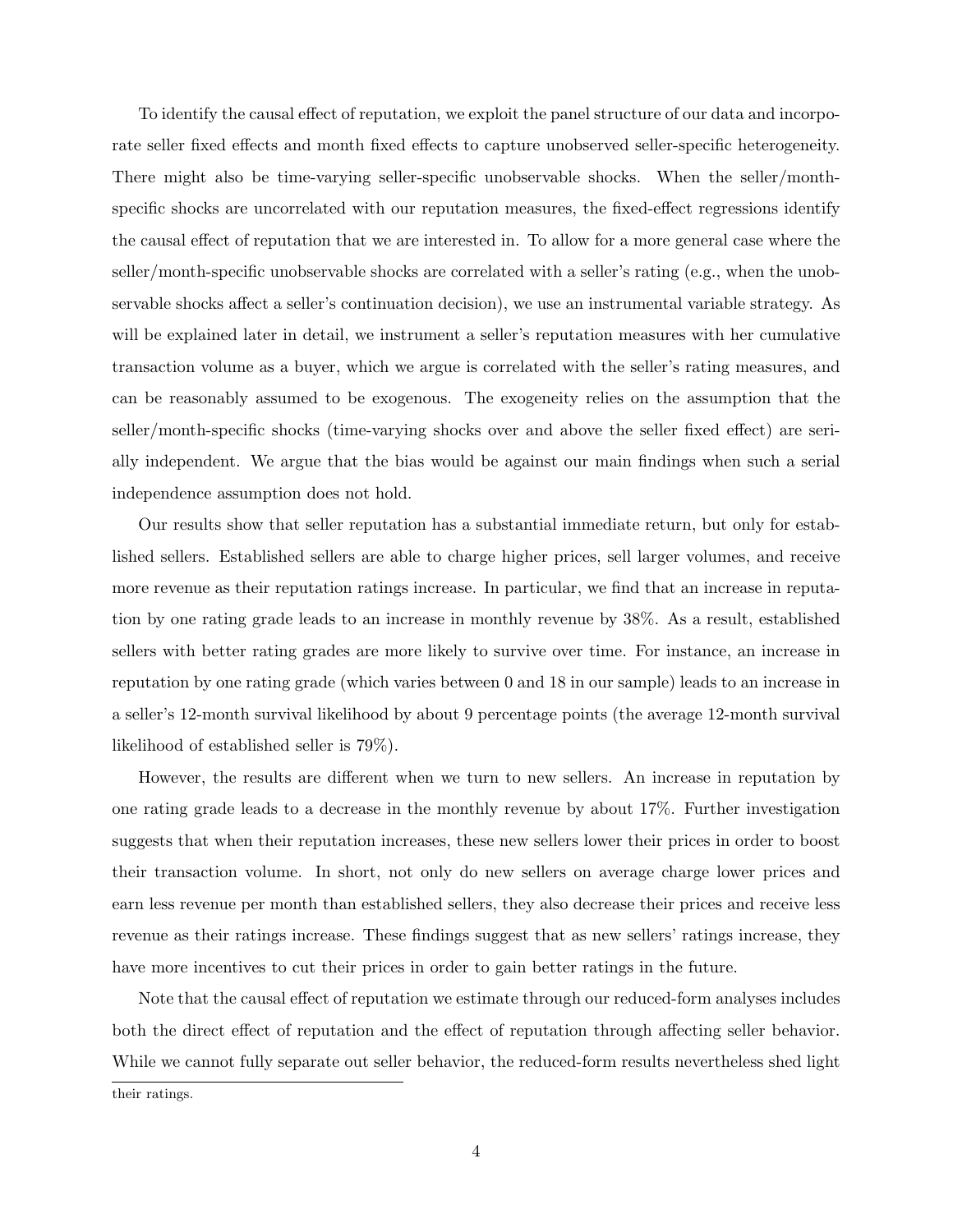on it. This is because a key finding of the paper is that as reputation increases, monthly revenue decreases but transaction volume increases for new sellers. As long as reputation has a positive impact on demand, such an empirical finding – by the Envelope Theorem – rejects a static model where a seller maximizes only her current profit,<sup>9</sup> indicating that sellers behave dynamically. Our preferred explanation of this finding is: as new sellers' ratings increase, they have more incentives to cut their prices in order to boost transaction volume and hence gain better ratings in the future (perhaps because of an increasing marginal return to reputation). As a result, the overall revenue decreases.

While an estimated negative effect of reputation on revenue and a positive effect of reputation on transaction volume indicate that sellers dynamically manage reputation, seller reputation management does not necessarily imply that the overall effect of reputation on revenue is negative. To better understand when the negative effect of reputation on revenue can arise and to provide some intuition on reputation management and reputation dynamics, we provide a simple two-stage dynamic model in the appendix of the paper. In this model, a seller's rating in the second period depends directly on her rating and her sales in the first period. This is a common feature of many e-commerce platforms, including eBay.com and Taobao.com. Due to the dependency of the secondperiod rating on the first-period sales, the seller's pricing decision in the first period has both a static effect on her current revenue and a (negative) dynamic effect on her future revenue. When the effect of a seller's rating on demand is sufficiently large, her optimal first-period price (as well as revenue) may decrease with her first-period rating. This is because an increase in her first-period rating may increase the marginal benefit from lowering prices in order to gain better ratings in the next period. Her optimal second-period price and revenue, however, both increase with her second-period rating. In summary, our simple model illustrates why reputation management leads to different effects of reputation for sellers at different stages of their business' life-cycle. Our empirical findings suggest that the dynamic effect of reputation highlighted in the model dominates the static effect.

To check the robustness of our results, we have conduct a series of robustness analyses and a fixed-cohort analysis. One potential concern with the interpretation of our estimation results is that new and established sellers may be distinctively different. We control for their difference in level by including seller fixed effects in the regressions. However, to allow for the possibility that

 $9By$  the Envelope Theorem, as long as reputation has a positive impact on demand, a seller's profit is increasing in reputation. Since a seller's transaction volume – and hence variable costs – increase with her reputation (according to the empirical finding), her revenue must also increase with reputation, contradicting the key finding of the paper.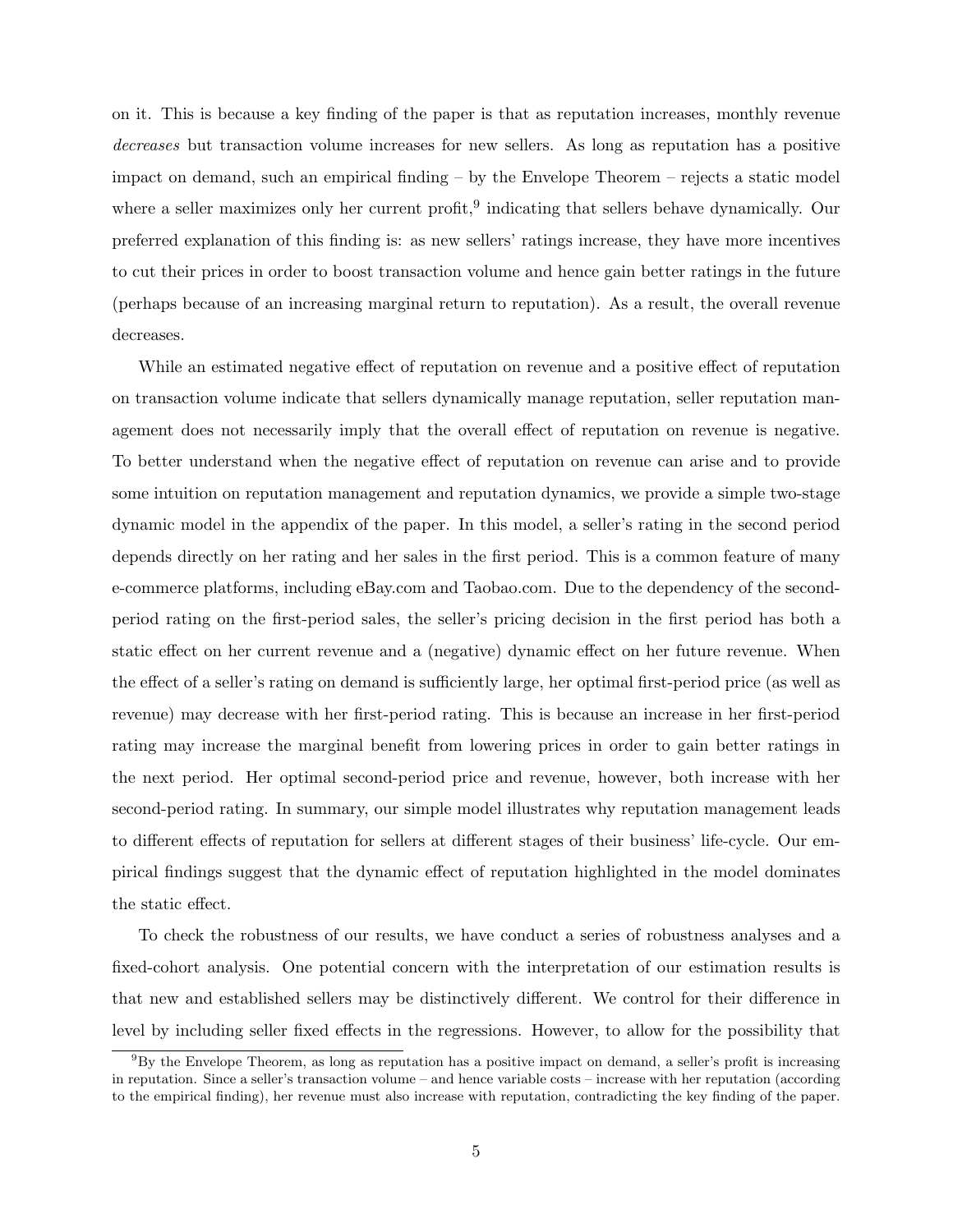they are also different in slope (i.e., in how they react to higher ratings), we conduct a fixed-cohort analysis where we follow a fixed cohort of new sellers' activities for about a year to investigate how the effect of ratings changes when a seller transits from new to established. Consistent with the baseline results, these fixed-cohort analyses indicate that as new sellers become more established, they cut prices less, sell even larger volumes and earn even more monthly revenue as their ratings increase, confirming the life-cycle effect of reputation.

Finally, we also find different effects of reputation on sellers' survival odds. While established sellers with better rating grades are more likely to survive over time, better-reputed new sellers have lower survival odds. In other words, new sellers' reputation management activities not only lead to a negative correlation between reputation and revenue in the short run but also have adverse effects on their eventual survival likelihood. Note that this result on survival does not necessarily imply that such sellers are irrational or risk-loving. In fact, when the reputation premium that a seller can enjoy conditional on surviving dominates the adverse effect of a decreased survival likelihood, it is rational for the seller – even a seller who is not risk-loving – to aggressively manage her reputation at the cost of decreasing her survival likelihood.

To summarize, our results show that new sellers' growing reputations motivate active reputation management, leading to a negative correlation between reputation and revenue in the initial phase of a seller's business life-cycle. These findings are consistent with the incentives described in the existing theoretical literature on reputation dynamics. While reputation dynamics and its implications on market design are extensively studied in theory, there has been little empirical work documenting how reputation concerns affect a seller's behavior. Two examples in this literature are [Chevalier and Ellison](#page-26-7) [\(1999\)](#page-26-7) and [Hong, Kubik and Solomon](#page-26-8) [\(2000\)](#page-26-8), which study mutual fund managers' and security analysts' decisions, respectively. They find that younger managers and analysts behave strategically due to the incentives generated by career concerns. There has been even less work on how such incentives change in response to changing reputations. To the best of our knowledge, [Cabral and Hortacsu](#page-25-1) [\(2010\)](#page-25-1) is the only work that provides systematic empirical evidence along this direction. [Cabral and Hortacsu](#page-25-1) [\(2010\)](#page-25-1) construct a panel data set using eBay sellers' feedback histories as proxies for seller transaction histories, and find an increase in the rate of negative feedback after their first negative feedback. This result implies that a seller has less incentives to exert effort after getting their first negative feedback. In our panel data, we directly observe measures of seller actions and outcomes in addition to seller reputation. This enables us to provide direct evidence on how a seller's actions change in response to her changing reputation.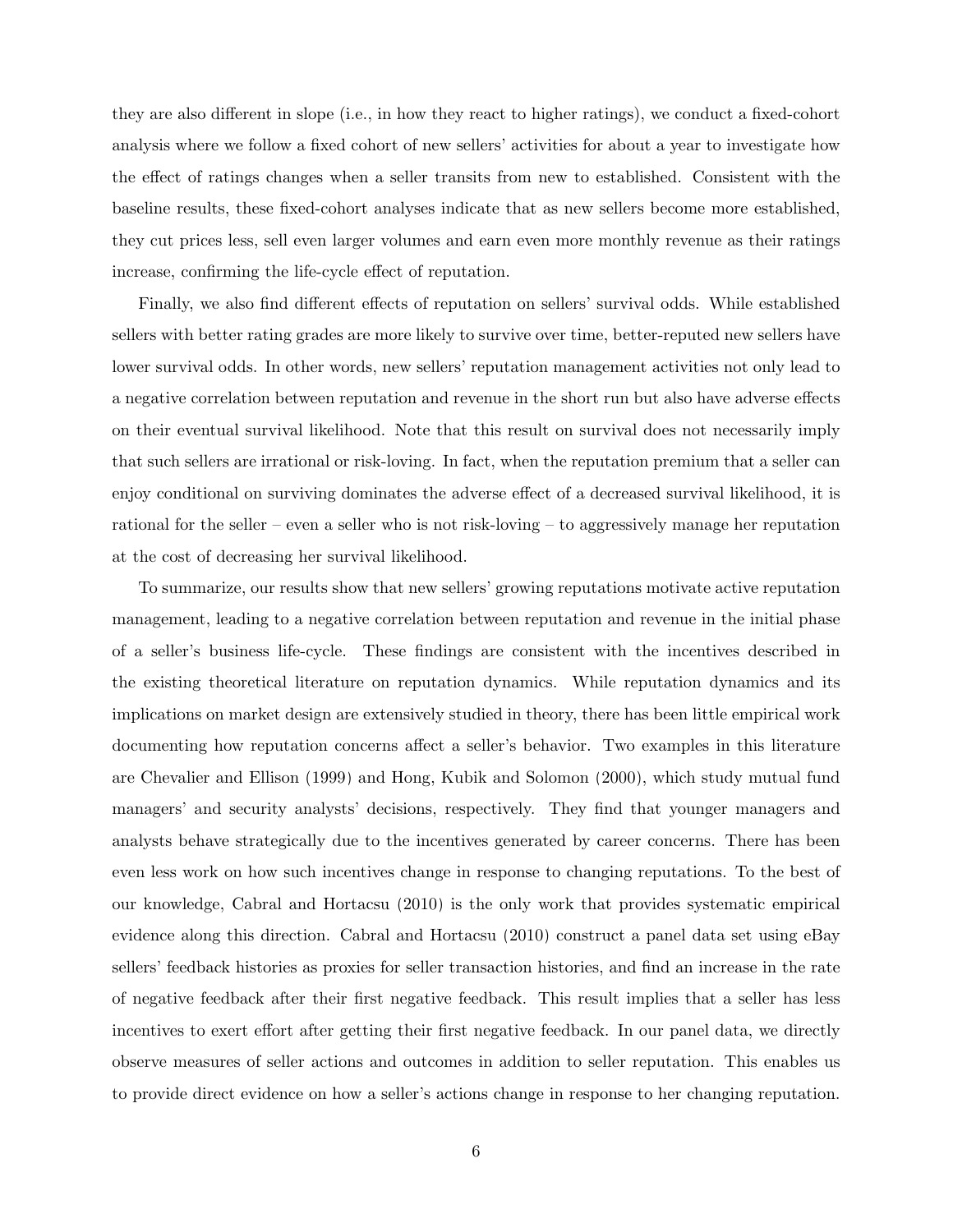More importantly, we not only study how reputation affects seller behavior, but also how such effects change over the life-cycle of a seller. We find stark differences in how reputation affects actions and outcomes of new and established sellers, illustrating the dynamic effects of reputation. Our work links reputation management with reputation premia, a linkage emphasized by the theoretical literature on reputation but sparsely documented in empirical work.

The rest of the paper is organized as follows. Section [2](#page-6-0) describes Taobao and the data we use. Section [3](#page-10-0) develops our empirical framework. Section [4](#page-17-0) presents the results and discusses their implications. Section [5](#page-24-0) offers concluding remarks. The Appendix provides first-stage results for regressions using instrumental variables, robustness analyses, and a simple theoretical model that explains our empirical findings.

## <span id="page-6-0"></span>2 Taobao and the Data

## <span id="page-6-1"></span>2.1 Taobao and its Online Feedback System

E-commerce in China is a fast-growing, multi-billion dollar market.<sup>10</sup> In this market, Taobao is the undisputed market leader. Taobao was launched by the Alibaba Group, Inc. on May 10, 2003 to provide a platform for individuals or small businesses to trade with customers in an online marketplace. With an innovative website service and technical support at little cost to sellers,  $^{11}$ Taobao soon dominated all other Chinese e-retailers, including eBay China and Amazon.cn.<sup>12</sup> As of January 2010 (two months before our data were collected), Taobao had approximately 180 million registered users, of which about 2 million were sellers. Taobao's 2010 transactions totaled approximately \$60 billion. Taobao is still growing fast. By the end of 2012, it had close to 500 million registered users and more than 800 million product listings on any given day.<sup>13</sup> As mentioned, Taobao processed about \$170 billion in transactions in 2012, more than Amazon and eBay combined.

In addition to offering a marketplace for buyers and sellers to meet, Taobao also provides an escrow payment service (called "Alipay") to facilitate transactions. The escrow payment service

<sup>10</sup>China's e-commerce market was the second largest in the world (after the U.S.) in 2011, with a total sales of \$120 billion. Its compounded growth rate of 120% between 2003 and 2011. This is compared to a compound growth rate of about 20% in Germany, South Korea, U.S. and U.K. (see [Dobbs, Chen, Orr, Manyika, Chui and Chang](#page-26-9) [\(2013\)](#page-26-9)).

<sup>&</sup>lt;sup>11</sup>Advertising has been Taobao's main income source. Two highlights of Taobao's services are Aliwangwang, an online instant messaging system to facilitate buyer-seller communication, and Alipay, an escrow payment service described later.

 $12$ eBay eventually shut down its site in China in 2006.

<sup>13</sup>http://www.taobao.com/about/intro.php?spm=0.0.0.0.RgqosI, accessed in July 2013.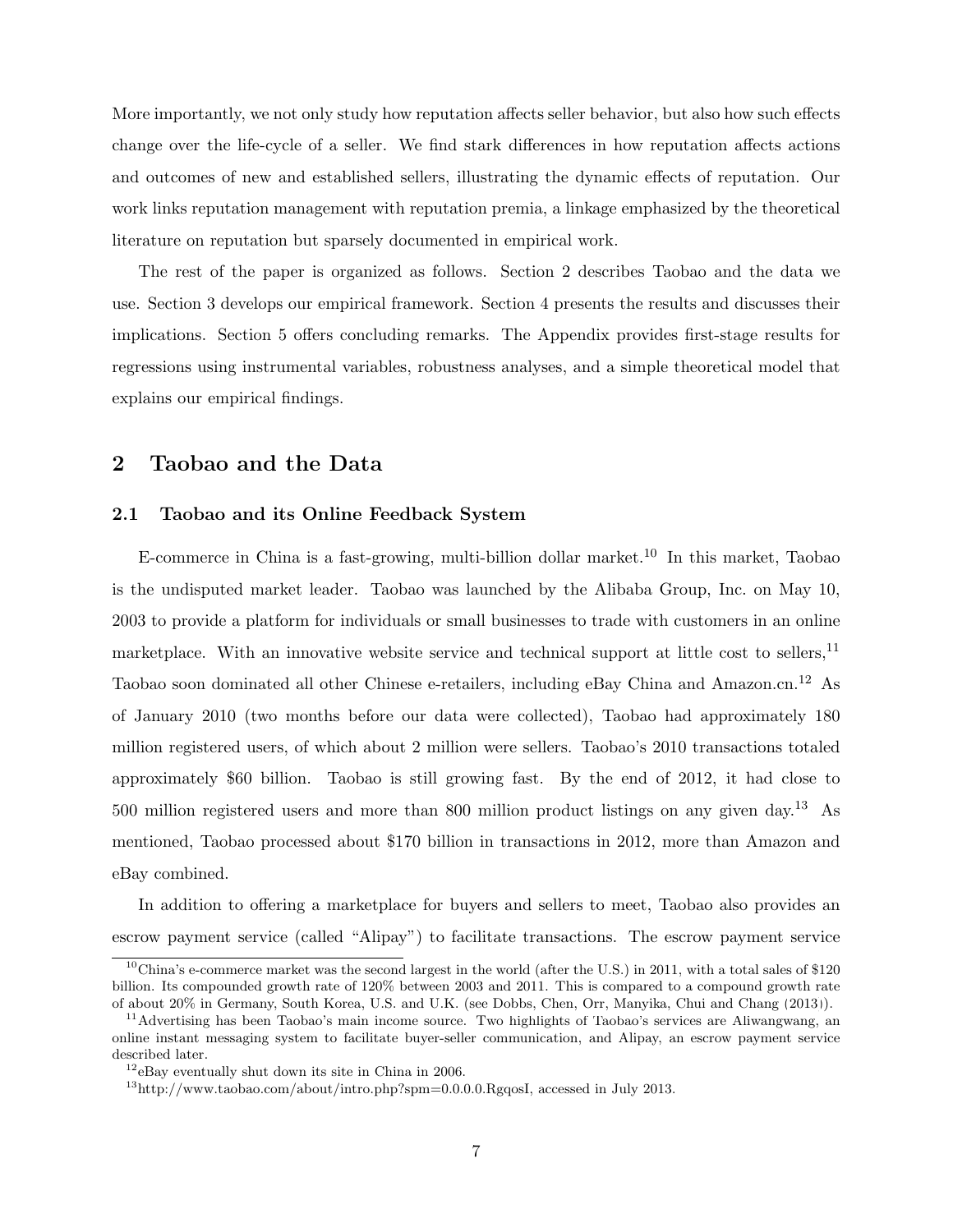requests buyers to deposit money with Alipay at the time of purchase to ensure that buyers have enough funds to pay. It also allows buyers to verify their purchase before instructing Alipay to release funds to sellers. When a buyer is dissatisfied with her purchase (quality defects, delayed delivery, etc.), a buyer can request Taobao to withhold her payment until the issue is solved. If the buyer and the seller cannot reach an agreement, Taobao will moderate and eventually issue a ruling for unresolved disputes.

To prevent sellers from registering multiple accounts and changing their online identity strategically, Taobao requires that all sellers register their accounts with valid national identification cards. A national identification card in China contains information on a citizen's full name, gender, ethnicity, date of birth, address, identification number and a photo of the individual. To register an account, a seller needs to upload a scan of her national identification card as well as a picture of herself holding her national identification card. The latter requirement makes it hard for an individual to open an account using others' identification cards. Overall, by linking a seller's online identity to her personal identity, Taobao makes it difficult for a seller to have multiple accounts or to discard an old account and reappear with a new account.

Besides requiring sellers to register an account with a valid national identification card, Taobao employs a feedback system to build trust among participants in transactions. On Taobao, a buyer can rate a seller after each transaction. When a buyer purchases multiple commodities in one order, each traded commodity is considered a transaction.<sup>14</sup> The default rating score is positive  $(+1)$  unless it is overwritten with a neutral  $(+0)$  or negative  $(-1)$  score.<sup>15</sup> A seller's rating score is the cumulative sum of these feedback scores from each transaction.<sup>16</sup> Given the cumulative nature of the rating score, a seller's rating score depends on her cumulative transaction volume, a feature captured by our theoretical model in the appendix and shared by other e-commerce platforms such as eBay. A seller's rating score is then categorized into one of 20 grades, each represented by a

<sup>&</sup>lt;sup>14</sup>When a buyer purchases multiple units of one commodity in an order, however, this is considered only one transaction.

<sup>&</sup>lt;sup>15</sup>The buyer has 15 days to submit her feedback after a transaction is completed. If she does not submit feedback on time, Taobao will assign a positive rating to the seller on her behalf. Note that a transaction is considered completed only after the buyer confirms the delivery and accepts the delivered products, or after a certain amount of time since the shipment, depending on the speed of the delivery, if the buyer does not dispute the transaction. In other words, a transaction with a pending dispute is not considered completed. With this mechanism, even if no buyer chooses to rate the seller and all ratings are positive by default, the rating score is still a meaningful measure of seller reputation.

<sup>&</sup>lt;sup>16</sup>To make sure that sellers cannot manipulate their ratings through fake transactions (for example, asking friends to "purchase" their products repeatedly and give positive feedback for each transaction), Taobao limits a given buyer to six positive comments per month in its calculation of a seller's rating score. In other words, for any buyer/seller pair, the buyer can contribute to at most 6 positive rating scores for the seller per month. Note that this rule does not invalidate the positive correlation between a seller's transaction volume and her rating score.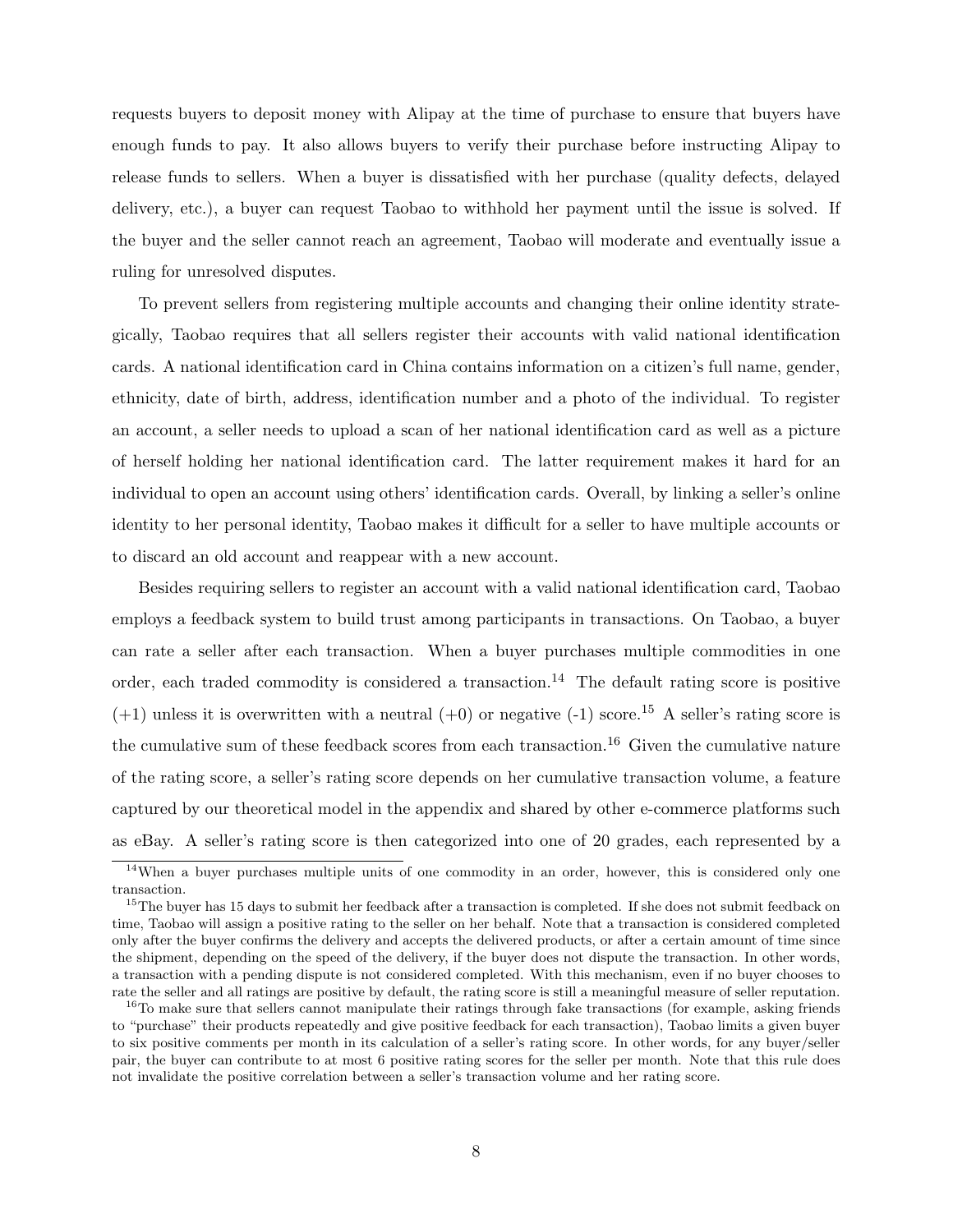system of hearts, diamonds, crowns and golden crowns. See Table [1](#page-8-0) for the mapping from the rating score to the rating grade on Taobao. These twenty grades are well recognized by Taobao users. For example, a "crown" seller is immediately considered a highly-reputed and successful seller. These rating grades are displayed prominently on a seller's shop sites as well as when sellers or their products appear in search results.<sup>17</sup>

<span id="page-8-0"></span>

| Seller Rating Score      | Seller Rating Grade                                                 |
|--------------------------|---------------------------------------------------------------------|
| < 4                      |                                                                     |
| $4 - 10$                 | O                                                                   |
| $11 - 40$                | <b>OO</b>                                                           |
| $41 - 90$                | <b>UUU</b>                                                          |
| $91 - 150$               | $\bullet\bullet\bullet\bullet$                                      |
| $151 - 250$              | <b></b>                                                             |
| $251 - 500$              | ⊕                                                                   |
| $\overline{501} - 1,000$ | $\boldsymbol{\circledast}$                                          |
| $1,001 - 2,000$          | ⊕⊕⊕                                                                 |
| $2,001 - 5,000$          | ⊕⊕⊕⊕                                                                |
| $5,001 - 10,000$         | <del>⊕⊕⊕⊕</del>                                                     |
| $10,001 - 20,000$        | Ŵ                                                                   |
| $20,001 - 50,000$        | $\mathbf{O} \mathbf{O}$                                             |
| $50,001 - 100,000$       | $\bf 0 0 0$                                                         |
| $100,001 - 200,000$      | $\boldsymbol{0}$ $\boldsymbol{0}$ $\boldsymbol{0}$ $\boldsymbol{0}$ |
| $200,001 - 500,000$      | 00000                                                               |
| $500,001 - 1,000,000$    | œ                                                                   |
| $1,000,001 - 2,000,000$  | Q Q                                                                 |
| $2,000,001 - 5,000,000$  | 000                                                                 |
| $5,000,001 - 10,000,000$ | 0000                                                                |
| $10,000,001 -$           | 0000O                                                               |

Table 1: Seller Rating Score and Grade on Taobao

On Taobao, a seller can also rate a buyer after each transaction. Taobao distinguishes a registered user's rating score as a seller from her rating score as a buyer. In other words, a seller's seller rating score on Taobao is based on the feedback she gets as a seller only. Thus, a seller cannot manipulate her rating score by increasing her purchasing activity.

<sup>&</sup>lt;sup>17</sup>Taobao also reports other rating measures such as "item as described", "customer service" and "shipping and delivery". But the overall rating is the most prominently displayed rating measure.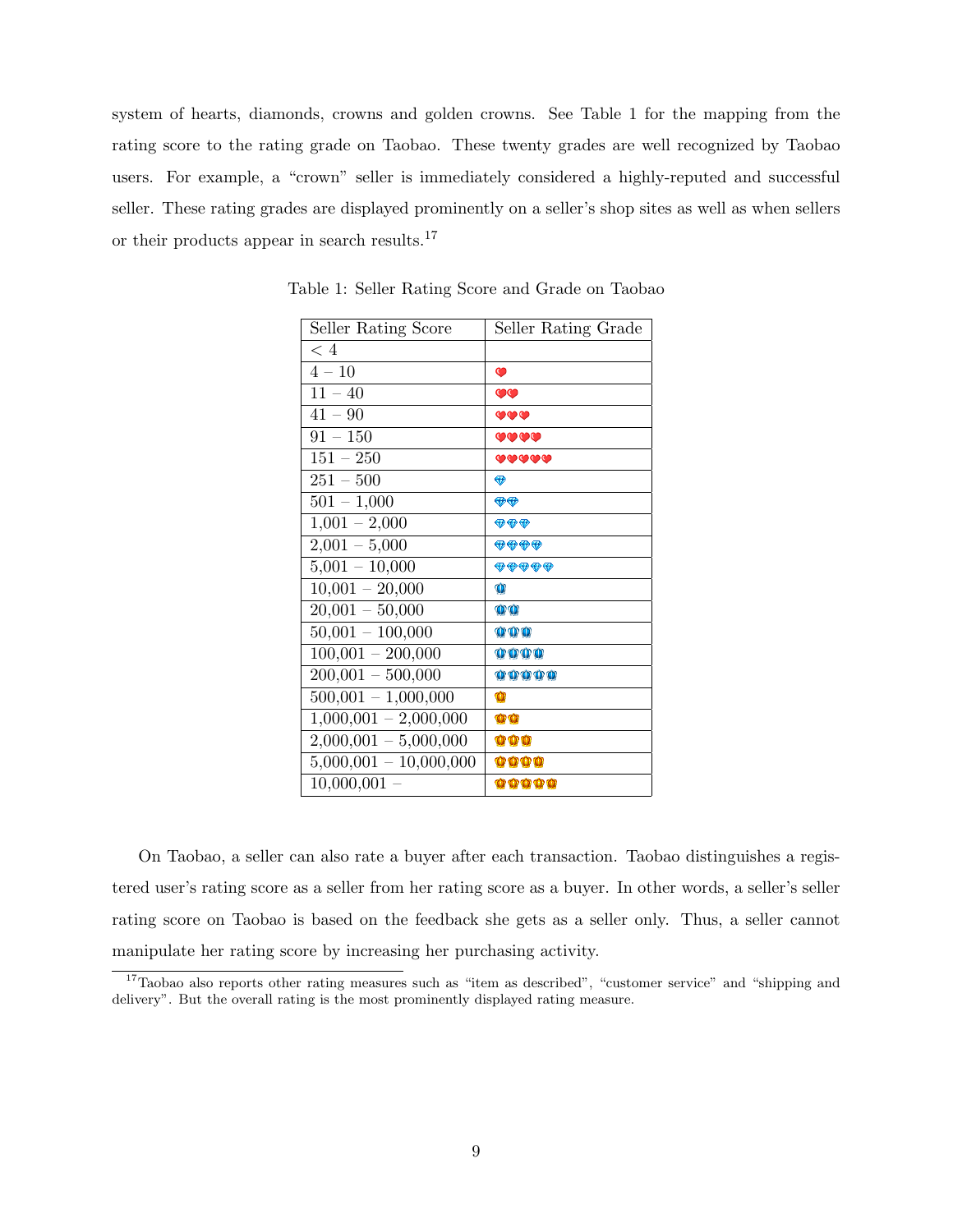#### 2.2 Data

Our proprietary data consist of a 25% random sample of all sellers on Taobao between March 2010 and April 2011. To draw this random sample, Taobao collected the universe of sellers who have sold at least one item during this time, took a 25% random sample of these sellers, and provided us data on them during these 14 months. On the site, Taobao distinguishes between Marketplace sellers and Mall sellers. Marketplace sellers are mostly individuals or small businesses. By contrast, Mall sellers are companies who are either brand owners or authorized distributors. Our 25% random sample includes 1,322,546 Taobao Marketplace sellers and 9,462 Taobao Mall sellers. Since Mall sellers also have an offline reputation, we drop them from our sample. To exclude those who are occasional sellers only (for example, those who try to resell their personal items), we also drop Marketplace sellers who are inactive in one third of the time span between their first and last appearances in the data, which amounts to about 18.61% of the initial sample of Marketplace sellers and about 2.53% of the total revenue and 2.51% of the total transactions observed in the data by these Marketplace sellers.<sup>18</sup> Finally, we drop sellers with obvious data reporting errors.<sup>19</sup> In the end, we are left with 1,063,167 unique sellers.

For each seller in our sample, we observe her gender, age, birth province, residence province and residence city. An average Taobao seller in our sample is 29 years old, 54% are women, and 37% have immigrated from their birth province to their residence province.

For each month that a seller is in the data, we observe her revenue,  $20$  transaction volume (i.e., the number of transactions: as explained in Section [2.1,](#page-6-1) on Taobao, each item in an order is considered a transaction), and main business category in the current month. We also observe her cumulative number of selling and buying transactions since her registration on Taobao. Finally, we observe several measures of seller reputation: rating score, rating grade, and percentage of positive ratings.

Figure [1](#page-10-1) shows the time series for the number of Taobao sellers in our sample, their average rating score and average monthly revenue in the 14 months of our sample period. From Figure [1,](#page-10-1) we see that the number of sellers rapidly increases over time, from a little over 260,000 in March 2010 to about 450,000 in April 2011. We also see that the average seller rating score and average

<sup>&</sup>lt;sup>18</sup>Our results are robust when we drop sellers who are inactive for one half of the time span.

 $19$ An example of a data reporting error would be if the number of *cumulative* seller transactions decreases over time.

<sup>&</sup>lt;sup>20</sup>We convert revenue in RMB to revenue in U.S. dollars using the exchange rate in July 2011 (1 U.S. dollar equals 6.472 RMB).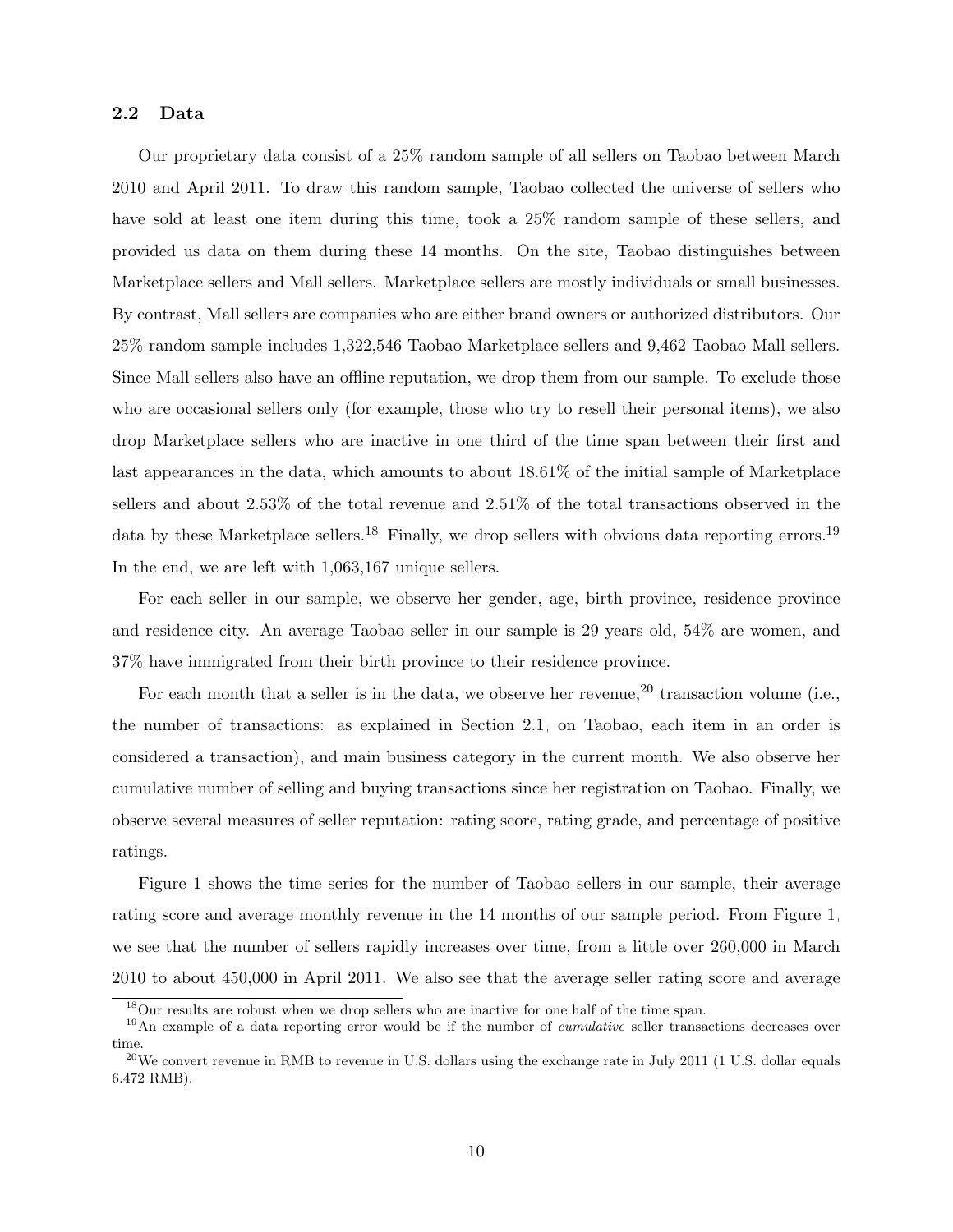

<span id="page-10-1"></span>Figure 1: The Evolution of Taobao Sellers in our Sample

monthly revenue also increase slightly over time. Even though new sellers join Taobao every month, potentially bringing down the average rating score, the growth in the rating scores of the existing and surviving sellers offsets this effect. Note that, in February 2011, both the number of Taobao sellers and their average monthly revenue took a plunge. This is because the Chinese New Year fell into this month and the entire nation – especially the post office and various parcel delivery companies, which deliver most Taobao transactions – was on a break. While a large number of sellers just take a break during the holidays, some consider the time a natural point for exiting the market. As a result, we see a sharp drop in the number of Taobao sellers and the average monthly revenue in this month.

Table [2](#page-11-0) provides the distribution of seller ratings in our random sample. For each rating grade symbol, we assign a numerical rating grade. In our sample, the highest grade reached is 18, or, equivalently, 3 golden crowns. About 40% of seller-months achieve the diamond status, while fewer than 2.5% achieve the crown status.

## <span id="page-10-0"></span>3 Empirical Framework

## 3.1 Defining New and Established Sellers

In order to study the potentially different effects of seller reputation on a seller's behavior and business performance at different stages of a seller's business life-cycle, we distinguish new sellers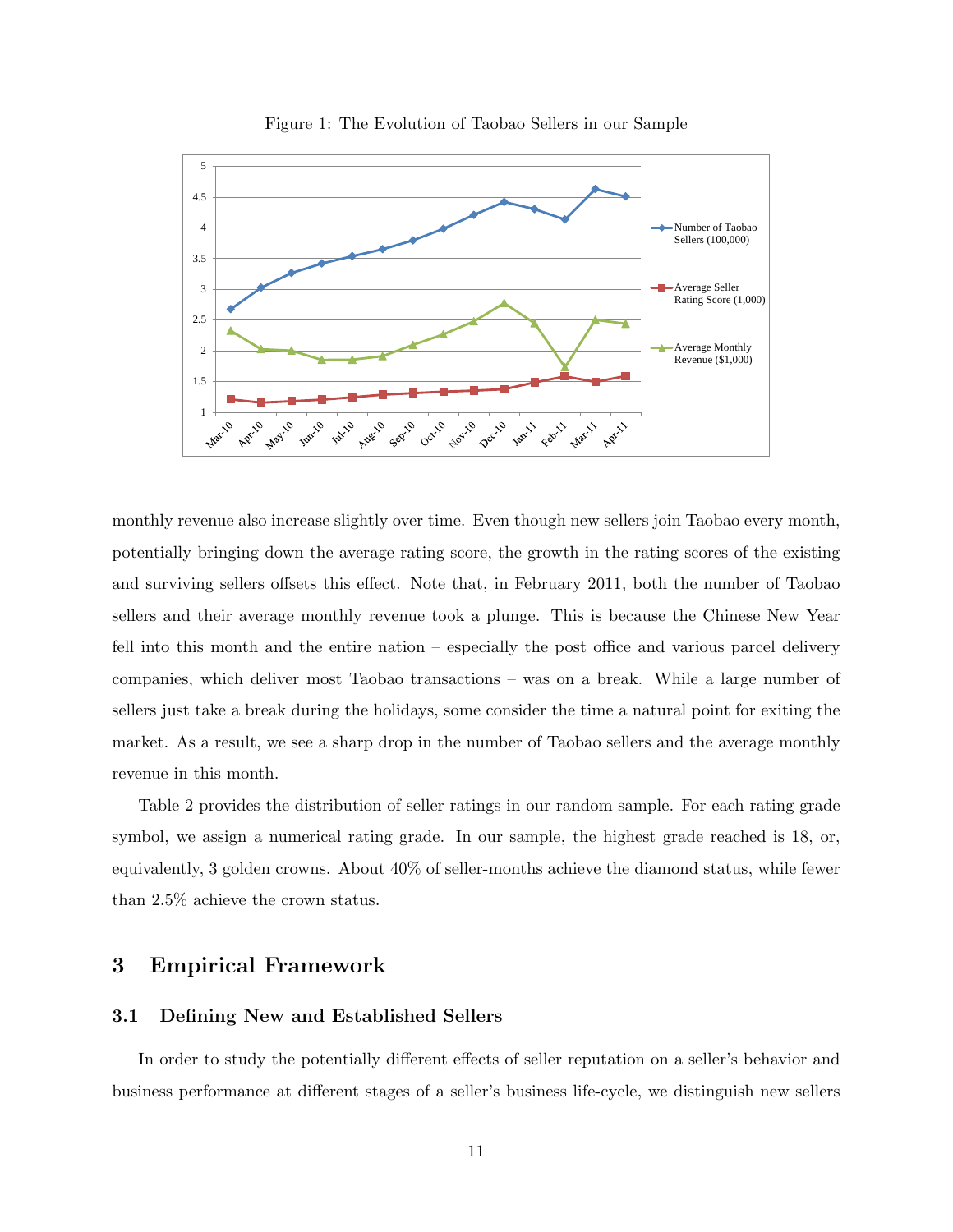| Seller Rating Score     | Seller Rating Grade <sup><math>a</math></sup>                                                                                                                                                                                                                                                                                                                                                                                                                       |                | Frequency | Percent    | Cumulative |
|-------------------------|---------------------------------------------------------------------------------------------------------------------------------------------------------------------------------------------------------------------------------------------------------------------------------------------------------------------------------------------------------------------------------------------------------------------------------------------------------------------|----------------|-----------|------------|------------|
| Below 4                 |                                                                                                                                                                                                                                                                                                                                                                                                                                                                     | $\theta$       | 393,803   | 7.35       | 7.35       |
| $4 - 10$                |                                                                                                                                                                                                                                                                                                                                                                                                                                                                     | $\mathbf{1}$   | 441,247   | 8.23       | 15.58      |
| $11 - 41$               | œœ                                                                                                                                                                                                                                                                                                                                                                                                                                                                  | $\overline{2}$ | 867,299   | 16.18      | 31.76      |
| $41 - 90$               | ♥♥♥                                                                                                                                                                                                                                                                                                                                                                                                                                                                 | 3              | 632,231   | 11.8       | 43.56      |
| $91 - 150$              | $\bullet\hspace{-1.4pt}\bullet\hspace{-1.4pt}\bullet\hspace{-1.4pt}\bullet$                                                                                                                                                                                                                                                                                                                                                                                         | 4              | 424,077   | 7.91       | 51.47      |
| $151 - 250$             | <b>www.</b>                                                                                                                                                                                                                                                                                                                                                                                                                                                         | 5              | 419,987   | 7.84       | 59.31      |
| $251 - 500$             | ₩                                                                                                                                                                                                                                                                                                                                                                                                                                                                   | 6              | 639,662   | 11.93      | 71.24      |
| $501 - 1,000$           | ⊕⊕                                                                                                                                                                                                                                                                                                                                                                                                                                                                  | 7              | 535,426   | 9.99       | 81.23      |
| $1,001 - 2,000$         | ⊕⊕⊕                                                                                                                                                                                                                                                                                                                                                                                                                                                                 | 8              | 404,274   | 7.54       | 88.77      |
| $2,001 - 5,000$         | <del>⊕⊕⊕⊕</del>                                                                                                                                                                                                                                                                                                                                                                                                                                                     | 9              | 338,159   | 6.31       | 95.08      |
| $5,001 - 10,000$        | $\begin{matrix} \bigcirc \hspace{-0.08cm} \bigcirc \hspace{-0.08cm} \bigcirc \hspace{-0.08cm} \bigcirc \hspace{-0.08cm} \bigcirc \hspace{-0.08cm} \bigcirc \hspace{-0.08cm} \bigcirc \hspace{-0.08cm} \bigcirc \hspace{-0.08cm} \bigcirc \hspace{-0.08cm} \bigcirc \hspace{-0.08cm} \bigcirc \hspace{-0.08cm} \bigcirc \hspace{-0.08cm} \bigcirc \hspace{-0.08cm} \bigcirc \hspace{-0.08cm} \bigcirc \hspace{-0.08cm} \bigcirc \hspace{-0.08cm} \bigcirc \hspace{-$ | 10             | 135,936   | 2.54       | 97.62      |
| $10,001 - 20,000$       | Ф                                                                                                                                                                                                                                                                                                                                                                                                                                                                   | 11             | 74,895    | 1.40       | 99.02      |
| $20,001 - 50,000$       | ФФ                                                                                                                                                                                                                                                                                                                                                                                                                                                                  | 12             | 39,300    | 0.73       | 99.75      |
| $50,001 - 100,000$      | ooo                                                                                                                                                                                                                                                                                                                                                                                                                                                                 | 13             | 8,819     | 0.16       | 99.91      |
| $100,001 - 200,000$     | 0000                                                                                                                                                                                                                                                                                                                                                                                                                                                                | 14             | 2,954     | 0.06       | 99.97      |
| $200,001 - 500,000$     | QQQQO                                                                                                                                                                                                                                                                                                                                                                                                                                                               | 15             | 1,292     | 0.02       | 99.99      |
| $500,001 - 1,000,000$   | œ                                                                                                                                                                                                                                                                                                                                                                                                                                                                   | 16             | 236       | $4.40e-05$ | 100        |
| $1,000,001 - 2,000,000$ | oo                                                                                                                                                                                                                                                                                                                                                                                                                                                                  | 17             | 101       | 1.89e-05   | 100        |
| $2,000,001 - 5,000,000$ | Q Q Q                                                                                                                                                                                                                                                                                                                                                                                                                                                               | 18             | 30        | 5.60e-06   | 100        |
| Seller/months           |                                                                                                                                                                                                                                                                                                                                                                                                                                                                     |                | 5,359,728 |            |            |

<span id="page-11-0"></span>Table 2: The Distribution of Seller Ratings

 $a_{\text{In our 25\% random sample, the highest grade reached is 18 (3 golden crowns).}$ 

from established sellers for our empirical analyses. In general, a new seller in our paper is defined as a seller who has started selling recently, and who is yet to reach a certain level of transaction volume; and an established seller is one who has been selling on Taobao for a while and has reached a certain level of transaction volume. Specifically, we define new sellers and established sellers based on when they first appear in our sample and their cumulative transaction volume at this first appearance. We require a seller to satisfy both criteria to be considered a new or an established seller. Table [3](#page-11-1) specifies the cutoff points for our baseline definitions.

<span id="page-11-1"></span>Table 3: Baseline Definition of New Sellers and Established Sellers

|                    |                    | First appears in the data   Cumulative transactions at the first appearance |
|--------------------|--------------------|-----------------------------------------------------------------------------|
| New Seller         | later than Month 1 | $\stackrel{<}{_{\sim}} 30$                                                  |
| Established Seller | in Month 1         | - 250                                                                       |

We include the first month criterion (when a seller first appears in the data) in defining new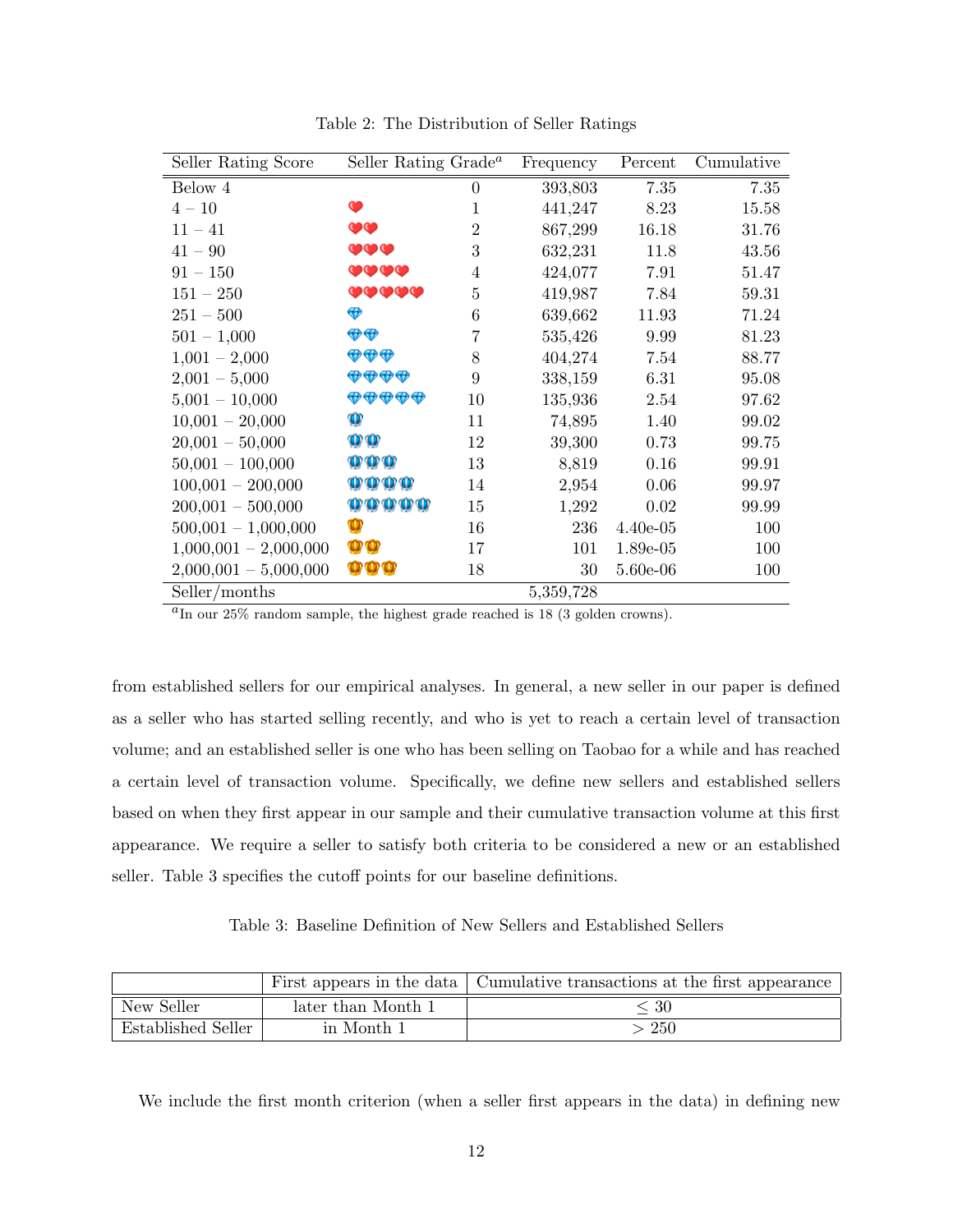and established sellers because a seller who is not in our data in Month 1 is more likely to have just started selling. Conversely, a seller who is in our data in Month 1 is more likely to have been selling on Taobao for a while.<sup>21</sup> In our baseline definition, an established seller first appears in Month 1 and has completed more than 250 transactions by the end of Month 1. We choose 250 as the cutoff because it takes a score of 251 for a seller to reach the well-known milestone diamond status. Similarly, by this definition, a new seller first appears later than Month 1 and has not completed more than 30 transactions by the end of her first appearance month. We choose 30 as our new-seller cutoff because for sellers who first appear later than Month 1, the majority (75%) have not completed more than 30 transactions by the end of her first appearance month. Doing so allows us to err on the side of caution and exclude sellers who have sold a lot by their first appearance month from new sellers. Such sellers may just have taken a break and returned to business in our 14-month window.

This is our baseline definition. In robustness analyses, we vary the starting month criterion and the transaction volume criterion, and show that our results are robust to these variations. Our results are also robust to omitting the starting month criterion as part of the definition. We show these robustness analyses in Appendix [B.](#page-28-0) Note that these definitions are seller-specific and define two exclusive groups of sellers in our data. In Section [4.2,](#page-20-0) we also conduct analyses focusing on a fixed cohort of sellers to study the effect of reputation before and after they reach a certain rating grade. In these fixed-cohort analyses, the concepts of "new" and "established" are dynamic, i.e., seller/month-specific. In other words, a new seller can become an established one after accumulating a certain level of reputation.

In summary, in defining new sellers and established sellers, we use a conservative baseline specification and subsequently conduct various robustness analyses using different definitions. Being conservative in defining new sellers and established sellers means that some sellers are neither new nor established and are thus dropped from our sample. Our final sample includes 329,169 new sellers corresponding to 1,349,124 seller/month observations and 104,138 established sellers corresponding to 1,234,176 seller/month observations.<sup>22</sup> Table [4](#page-13-0) reports the summary statistics for these new sellers and established sellers. These statistics show that new sellers, on average, have much lower rating scores. They also have much lower average monthly revenue and average transaction volume. The average percentage of positive ratings is about the same for new sellers and established sellers,

 $^{21}$ Our data does not provide information on when a seller starts her business.

 $22\text{As}$  will be explained in Section [3.2,](#page-13-1) we use lagged rating measures as our explanatory variable in the empirical analysis, which means that we lose one month of observations.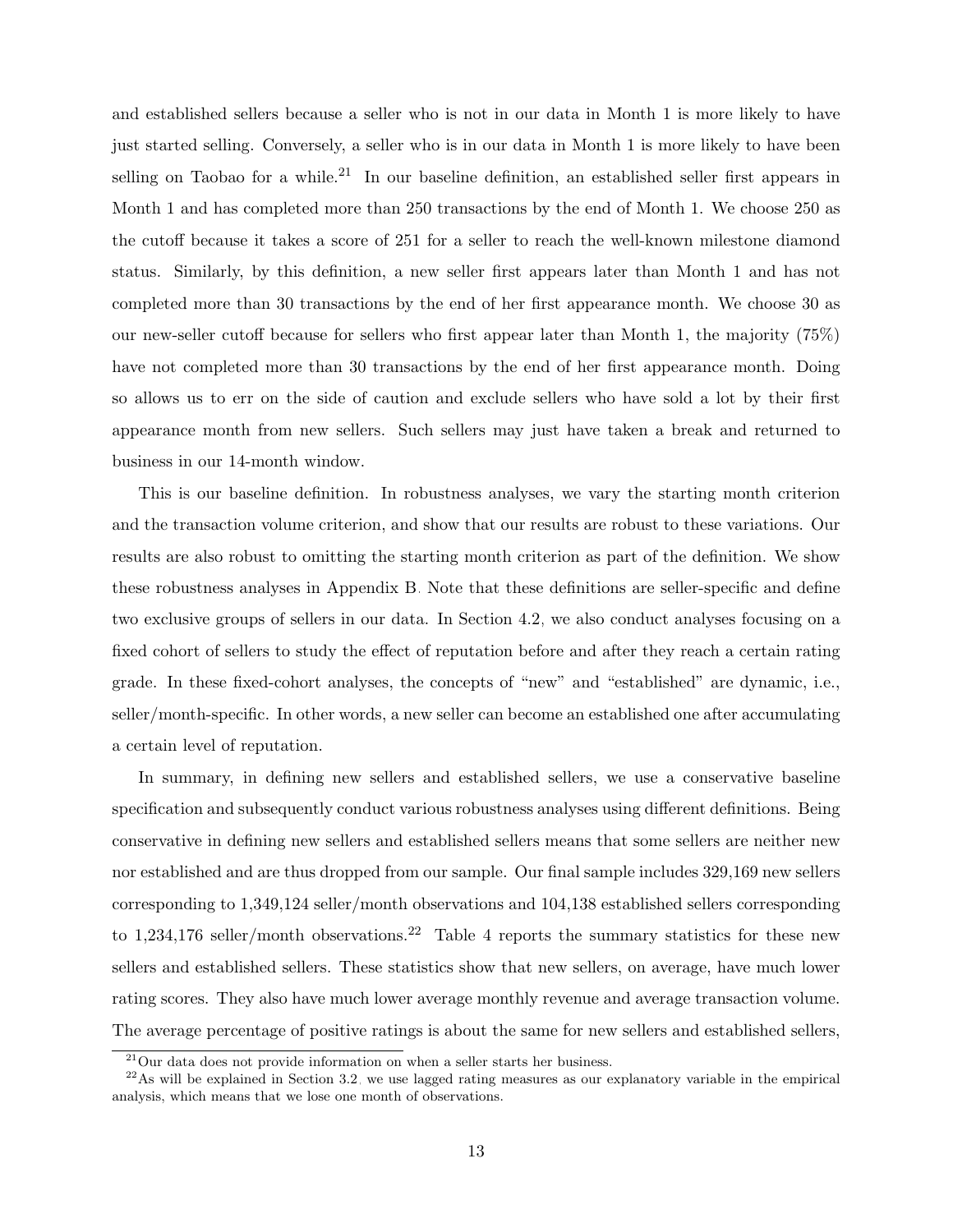although the latter group exhibits a much smaller variance.

|                                            | New Sellers |           | <b>Established Sellers</b> |           |
|--------------------------------------------|-------------|-----------|----------------------------|-----------|
|                                            | Mean        | Std. Dev. | Mean                       | Std. Dev. |
| Monthly Revenue $(\$)$                     | 876.613     | 8459.181  | 5966.275                   | 44993.89  |
| Monthly Transactions                       | 40.237      | 188.973   | 327.73                     | 2386.051  |
| Lagged Seller Rating Score                 | 109.068     | 422.643   | 4670.873                   | 23347.87  |
| Lagged Seller Rating Grade                 | 2.461       | 1.912     | 8.196                      | 1.609     |
| Lagged $\%$ Seller Positive Ratings $(\%)$ | 99.496      | 2.682     | 99.467                     | 0.800     |
| Observations (Seller/months)               | 1,349,124   |           | 1,234,176                  |           |
| Sellers                                    |             | 329,169   |                            | 104,138   |

<span id="page-13-0"></span>Table 4: Summary Statistics: New Sellers vs. Established Sellers

### <span id="page-13-1"></span>3.2 Empirical Specification

To identify the heterogeneous effect of reputation on outcomes for new and established sellers, we run the following regression separately for these two groups:<sup>23</sup>

<span id="page-13-2"></span>
$$
y_{it} = \alpha_1(RatingGrade)_{i,t-1} + \alpha_2(RatingScore)_{i,t-1} + \alpha_3(\%PositiveRating)_{i,t-1} \qquad (1)
$$

$$
+\mu_i + \omega_t + \varepsilon_{it}.
$$

In this equation, we index a seller by  $i$  and a month by  $t$ . We estimate this equation for various dependent variables  $y_{it}$ , such as seller i's revenue in month t or her transaction volume in month t. These outcome variables are aggregated over a month, whereas only a snapshot of a seller's reputation profile on the  $15<sup>th</sup>$  of each month is reported in the data. We therefore use lagged reputation measures as our independent variables. Using lagged reputation variables also alleviates the reverse causality concern because current sales do not affect the previous month's rating score. We include three measures of seller reputation available in the data.  $(RatingGrade)_{it-1}$  is an integer from 0 to 18.  $(RatingScore)_{it-1}$  is the rating score.  $(\%PositiveRating)_{it-1}$  is the percentage of positive ratings. We include a seller fixed effect  $\mu_i$  in our estimation to control for unobserved seller heterogeneity. We also include a month dummy  $\omega_t$  to capture any seasonality effects or macroeconomic shocks. Lastly,  $\epsilon_{it}$  is an error term to capture seller/month-specific unobserved heterogeneity, which we assume to be i.i.d. across sellers and over time.

 $^{23}$ Doing so is equivalent to using data on all sellers and estimating a regression where we interact all time-varying variables with a new-seller dummy variable and an established-seller dummy variable.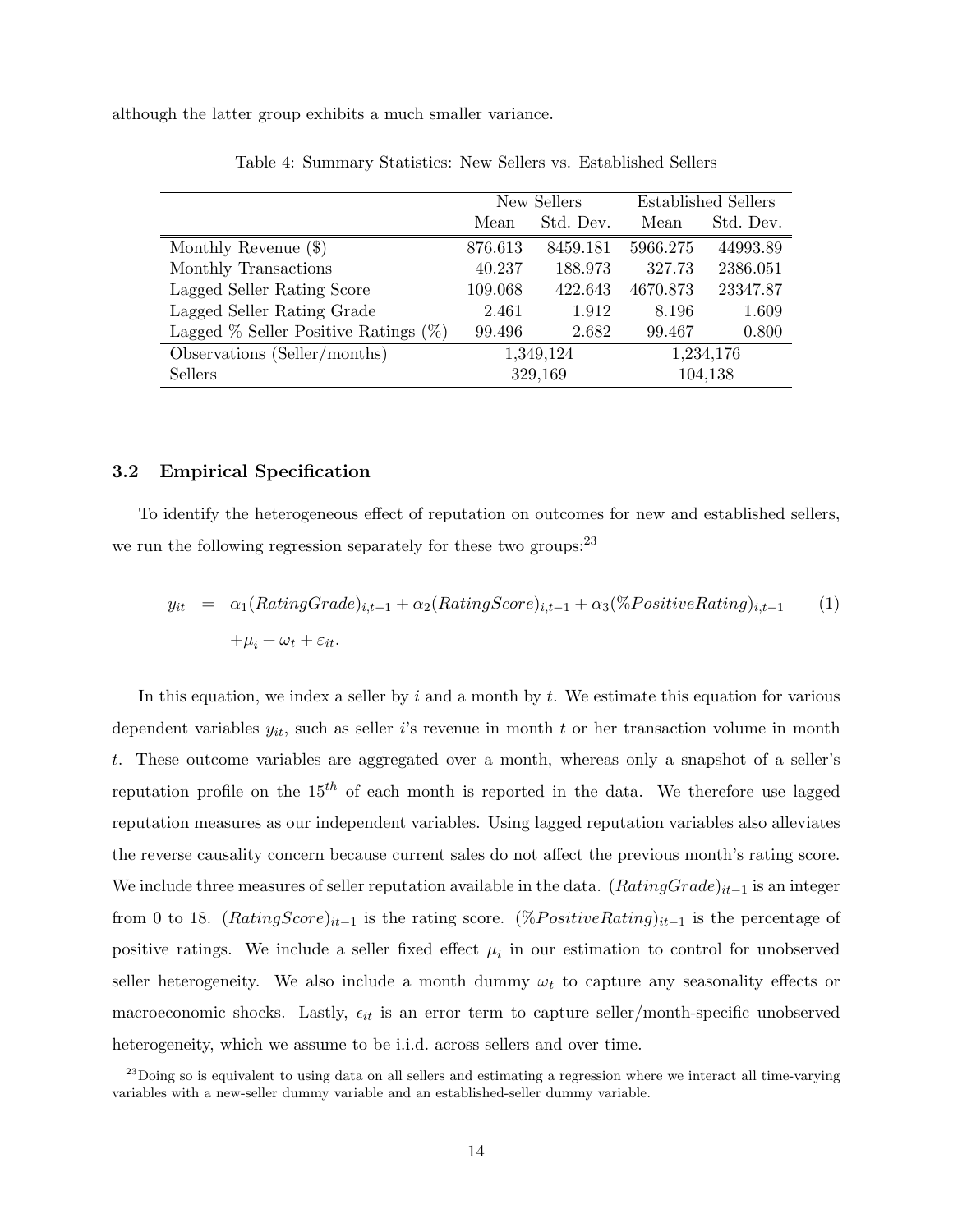In the above empirical specification  $(1)$ , we are able to include the seller and month fixed effects because of the panel nature of our data set. Including them, in particular the seller fixed effects, alleviates endogeneity concerns about our rating measures, especially the concerns over unobserved seller heterogeneity. For example, factors such as a well-organized website design or an easy-toremember business name can affect a seller's rating score as well as her revenue. Such concerns have been an issue for previous research that uses only cross-sectional variation in seller reputation.<sup>24</sup>

Using seller fixed effects, we argue, alleviates most of the endogeneity concerns in studying the effect of reputation. This is because we are effectively using within-seller variation in seller ratings and seller outcome variables for identification, holding unobserved seller-specific attributes constant. We further use an instrumental variable strategy to deal with potential endogeneity problems arising when the seller-month specific error term  $\epsilon_{it}$  is still correlated with a seller's previous month rating. For example, there might be a selection bias. In each month, we only observe sellers who choose to continue operating in this month. If both the shock  $\epsilon_{it}$  and the seller's rating in the previous month affect her continuation decision, the error term and the seller's rating in the previous month can be correlated in our sample. For example, if both the revenue shock and seller ratings positively affect a seller's survival, then they are negatively correlated in our sample. Such a selection issue is similar to that highlighted in [Olley and Pakes](#page-27-11) [\(1996\)](#page-27-11), where they observe only surviving firms whose survival is influenced by both the unobserved productivity shock and their capital level.

The instrumental variables we use are constructed based on a seller's cumulative transaction volume as a buyer in the previous month.<sup>25</sup> We obtained a seller's cumulative transaction volume as a buyer in each month from Taobao, while a Taobao buyer does not observe this metric.<sup>26</sup> For this IV strategy to work, we need the last-period cumulative buyer transactions to be correlated with last-period seller reputation (relevance), to be uncorrelated with the current shock conditional on fixed effects (exogeneity) and to not affect the current-period dependent variable directly

<sup>&</sup>lt;sup>24</sup>[Jolivet, Jullien and Postel-Vinary](#page-27-5) [\(forthcoming\)](#page-27-5) and [Cai, Jin, Liu and Zhou](#page-26-3) [\(2014\)](#page-26-3) are two exceptions. The former uses a panel of sellers on a French retail platform. The latter uses panel data from another Chinese e-commerce platform, Eachnet.com, and includes a seller cohort fixed effect in their regressions. In another study, [Cabral and](#page-25-1) [Hortacsu](#page-25-1) [\(2010\)](#page-25-1) construct a panel using feedback histories as proxies for seller transaction histories. Finally, to address endogeneity concerns, [Luca](#page-27-4) [\(2011\)](#page-27-4) and [Anderson and Magruder](#page-25-2) [\(2012\)](#page-25-2) exploit the special institutional setting of Yelp.com and use a regression discontinuity design.

<sup>&</sup>lt;sup>25</sup>Alternatively, we could use lagged variables as instrumental variables, for example,  $(RatingScore)_{it-2}$  and  $(Transactions)_{it-2}$ . Doing so yields similar results. But we lose more than 10% of our sample by using lagged variables as instrumental variables.

 $^{26}$ A buyer can imperfectly infer a seller's current cumulative buyer transaction volume from her ratings as a buyer (only if the buyer is willing to investigate a seller's detailed rating profile, which is a few clicks away from the seller's main shop site).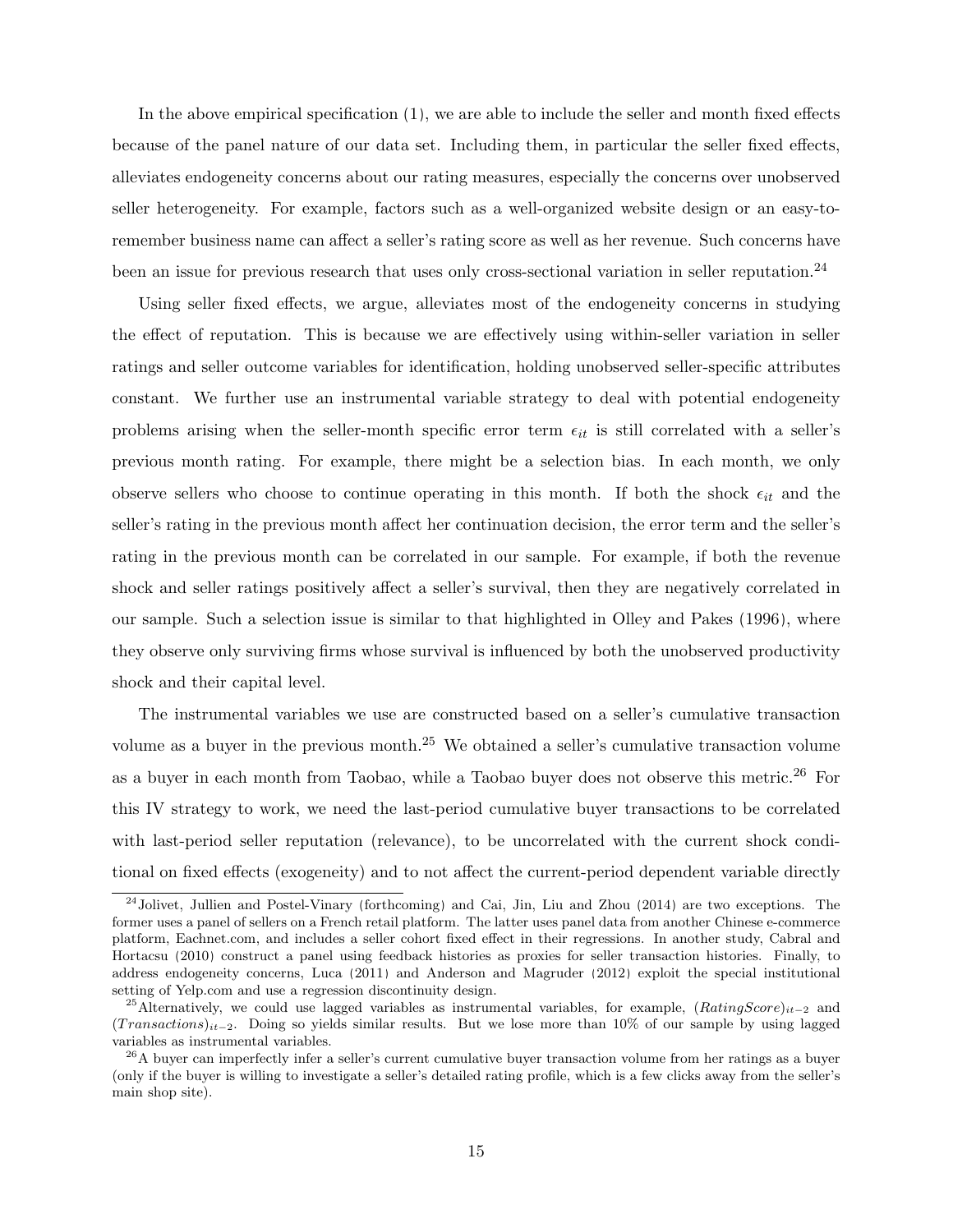(exclusion).

A seller's cumulative transaction volume as a buyer is likely to be correlated with our endogenous variables, i.e., her seller ratings. We think the correlation mainly comes from time use on Taobao. The time that a seller spends on Taobao may influence both her buyer transaction volume as well as her seller transaction volume, hence her seller rating. For example, a seller who spends 16 hours answering customer inquiries on Taobao may also make a lot of her personal purchases on Taobao. This correlation is confirmed by the first-stage results in Table [A.1](#page-8-0) in Appendix [A.](#page-28-1)

As for exogeneity, we need the instrumental variables to be weakly exogenous, i.e., the lagged cumulative buyer transaction volume is uncorrelated with the current shock. This condition is likely to hold if the shock is serially independent.<sup>27</sup> Given that we have included seller fixed effects to capture the persistent part of unobservable seller heterogeneity, we think the assumption that the shock (over and above the seller fixed effect) is independent over time is plausible.<sup>28</sup>

Finally, for the exclusion restriction, we need a seller's cumulative transaction volume as a buyer in the previous month to not affect the current-period dependent variable directly, through either the demand or the supply channel. It is unlikely that a seller's cumulative transaction volume as a buyer shifts demand because potential buyers on Taobao are unlikely to use the information on a seller's buyer volume – in addition to the seller's ratings as a seller – in making purchasing decisions.<sup>29</sup> It is also unlikely that a seller's buyer volume in the previous month affects the currentperiod supply. Such a supply channel could be: a seller buys inputs from Taobao and thus a larger amount of input purchase last month may lead to larger sales this month. But note that Taobao is a retail platform rather than a wholesale platform. Most Taobao sellers buy for personal use rather than to purchase inputs.

 $^{29}$ Taobao's escrow payment service ("Alipay") requests buyers to deposit money with Alipay at the time of purchase to ensure that buyers have enough funds to pay. In other words, a user's transaction volume as a buyer does not reflect her reliability to make payments or other intrinsic characteristics of this user.

 $27$ This condition is also likely to hold if our instrumental variables satisfy contemporaneous exogeneity. If the lagged cumulative buyer transaction volume is uncorrelated with the lagged shock, it is likely to be uncorrelated with the current shock as well.

<sup>&</sup>lt;sup>28</sup>When our instrumental variables do not satisfy the exogeneity condition, our estimates would be biased. One important result in our paper is that monthly revenue decreases with ratings for new sellers. If our IV was positively correlated with the error term, our IV results would be biased upwards. In other words, the bias would be against this finding. We therefore need to worry about the case where our IV is negatively correlated with the error term. There are two such scenarios: (1) the error term, i.e., a revenue shock is negatively serially correlated and the lagged cumulative buyer transactions is positively correlated with the lagged revenue shock; or (2) the shock is positively serially correlated and the lagged cumulative buyer transactions is negatively correlated with the lagged shock. We think scenario (1) is implausible because the revenue shock is unlikely to be negatively correlated over time especially given that we have controlled for monthly dummies and thus possible seasonality. Moreover, the second part of scenario (2) seems difficult to square with our first-stage regression results, which suggest that a seller's cumulative buyer transaction volume and her cumulative seller transaction volume are positively correlated. It is therefore unlikely that a seller's cumulative buyer transaction volume is negatively correlated with the revenue shock.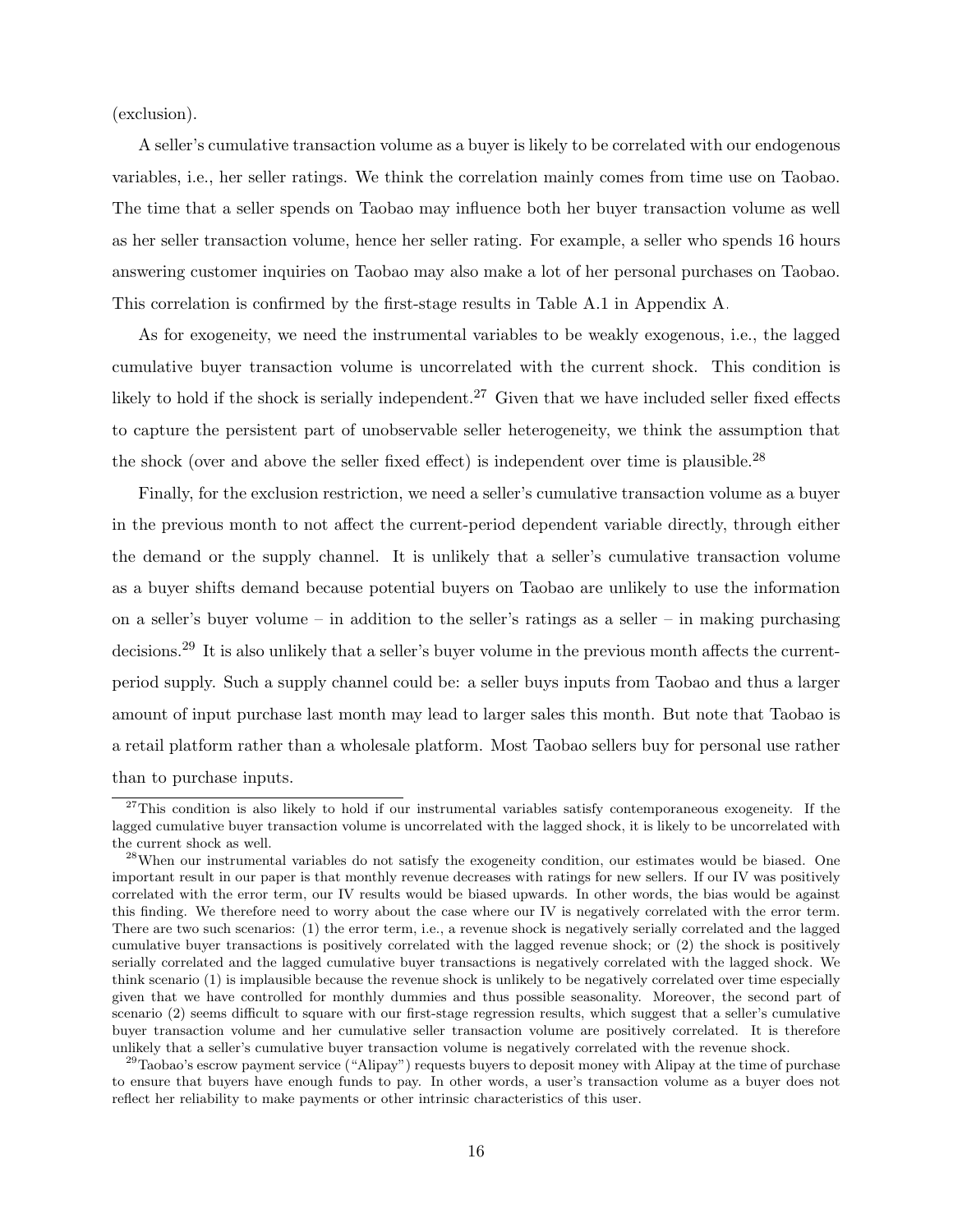Given the above arguments on relevance, exogeneity and exclusivity, we use a seller's transaction volume as a buyer in the previous month to instrument for her seller rating measures in that month. Note that the seller rating grade in equation [\(1\)](#page-13-2) is a function of a seller's rating score. We construct a grade variable from a seller's cumulative transaction volume as a buyer analogously and include it as an instrumental variable. Specifically, we create a grade variable based on the cutoff points in Table [1.](#page-8-0)

Table [5](#page-16-0) presents the summary statistics for our instrumental variables while Table [A.1](#page-8-0) in Appendix [A](#page-28-1) presents the first-stage results. The frist-stage results show that measures of a seller's transaction activities as a buyer are significant determinants of her seller reputation measures. The F-statistics in the first-stage regressions are all far above 10 and thus we can reject the null that the excluded instruments are irrelevant in the first-stage regressions. In another set of regressions, we find that there is a positive correlation between a seller's buyer transaction volume and her seller transaction volume even when we control for how long a seller has been selling.<sup>30</sup>

| Table 0. Duminary Dianstres. Deficts Cumulative Hansaction volume as a Duyer |           |                |           |                            |  |
|------------------------------------------------------------------------------|-----------|----------------|-----------|----------------------------|--|
|                                                                              |           | New Sellers    |           | <b>Established Sellers</b> |  |
|                                                                              |           | Mean Std. Dev. | Mean      | Std. Dev.                  |  |
| Lagged Cumulative Buyer Transactions                                         | 77.280    | 247.531        | 202.537   | 337.984                    |  |
| Lagged Cumulative Buyer Transaction Grade                                    | 2.253     | 1.838          | 3.931     | 1.931                      |  |
| Observations (Seller/months)                                                 | 1,349,124 |                | 1,234,176 |                            |  |
| Sellers                                                                      |           | 329,169        |           | 104,138                    |  |

<span id="page-16-0"></span>Table 5: Summary Statistics: Sellers' Cumulative Transaction Volume as a Buyer

For the percentage of positive ratings, we could use the percentage of positive ratings given to the seller after a buying transaction. There is, however, little variation in this percentage as few sellers give buyers a neutral or negative feedback. Since there is no good instrument for the percentage of positive feedback, this precludes a causal interpretation of the coefficient of the percentage of positive seller ratings.<sup>31</sup>

 $30$ In such regression, we add dummy variables constructed based on months since the first time that a seller appears in the data as covariates. We run such regressions for new sellers only as all established sellers appear in the data in the first month. Therefore, the time of the firs appearance is not a good approximation for their entry time.

<sup>&</sup>lt;sup>31</sup>Note that under the assumption that our instrumental variables are uncorrelated with the percentage of positive seller ratings, our estimates of the other coefficients are unbiased in the IV regressions. See [Ackerberg, Crawford and](#page-25-5) [Hahn](#page-25-5) [\(2011\)](#page-25-5) for a proof. In our data, the correlation between the two instrumental variables and uninstrumented variable are, respectively, 0.027 and 0.018.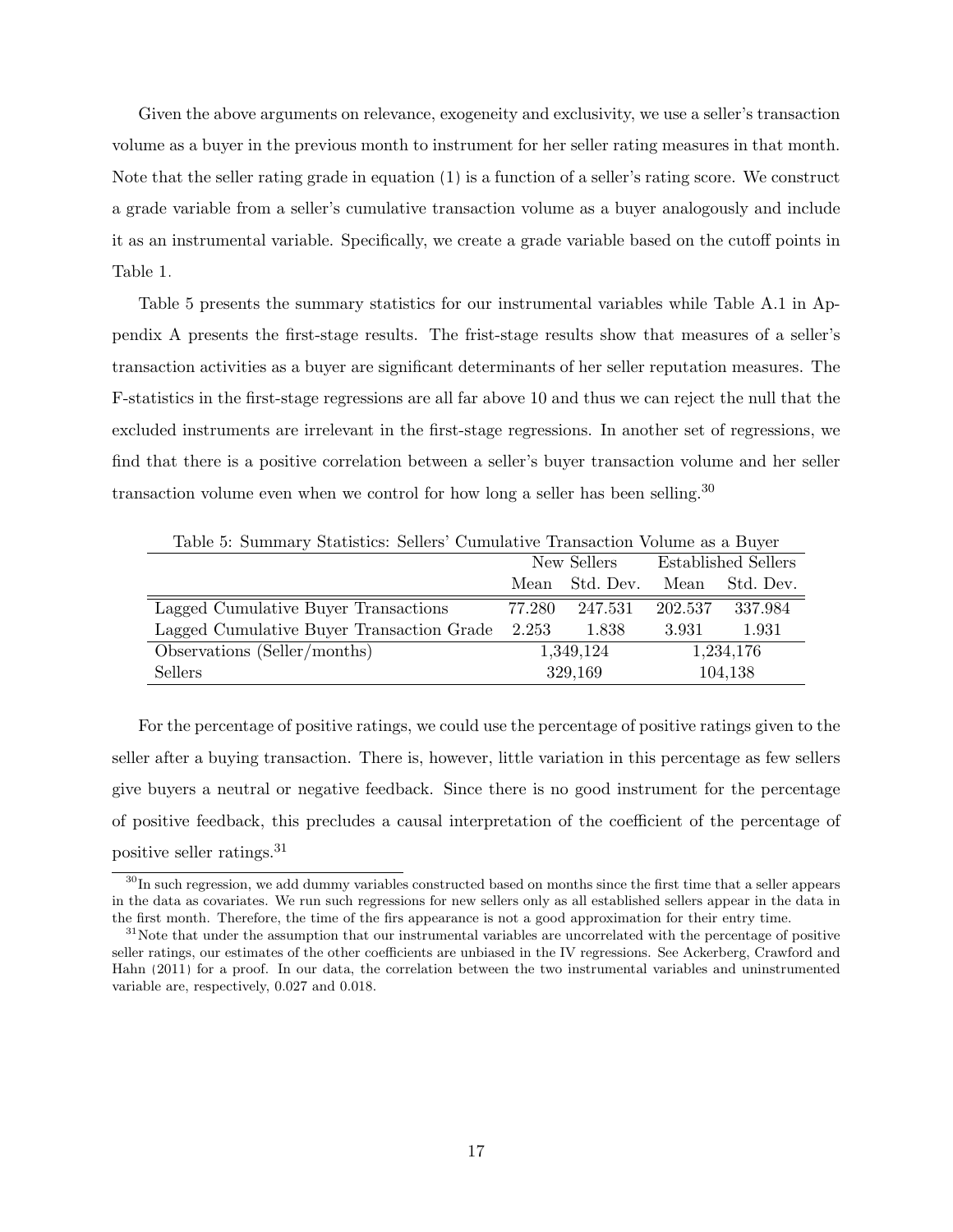## <span id="page-17-0"></span>4 Results

#### <span id="page-17-1"></span>4.1 The Effect of Ratings on Revenue and Transaction Volume

Using the empirical specification in the previous section, we now quantify the effect of reputation on a seller's behavior and business performance. Table [6](#page-18-0) reports the results when we regress log monthly revenue on various rating measures.<sup>32</sup> We present three specifications, gradually adding more seller rating measures, and alternate between the OLS and IV results. We include seller fixed effects and month dummies in all specifications.

Table [6\(](#page-18-0)a) presents the results for established sellers. As we add more reputation measures in the regression, we can see that coefficients remain relatively stable. The comparison of the OLS results and the IV results indicates a negative bias in the OLS regressions. This bias leads to an underestimation of the percentage change in a seller's monthly revenue by about 5% when her rating grade increases by 1. This bias could be generated by a negative correlation between the error term and ratings, which in turn can arise if both the error term and ratings are positively correlated with survival.

The last column of Table  $6(a)$  shows the IV estimates when all three rating measures are included. Here, we see that a one point increase in the lagged rating score leads to very little gain. However, a one rating grade increase leads to a 38% increase in monthly revenue. This difference is not surprising because the rating grade is the most prominently displayed rating measure for sellers. Overall, our results for established sellers indicate a reputation premium for them: better reputation leads to higher monthly revenues.

Table [6\(](#page-18-0)b) for new sellers, however, shows a different pattern. A higher rating does not seem to be associated with higher revenue for new sellers. In fact, the estimates suggest the opposite. The IV estimates in the last column of Table [6\(](#page-18-0)b) indicate that a one rating grade increase leads to a roughly 17% decrease in monthly revenues.

To understand this result, we decompose monthly revenue into the number of transactions and the average revenue per transaction. As explained in Section [2.1,](#page-6-1) multiple items in one order are considered multiple transactions on Taobao. Thus, transaction volume measured on Taobao is closer to the concept of "quantity" than the number of completed orders. For the same reason, we consider the average revenue per transaction to be a rough measure of price. We then regress

 $32$ To avoid taking the logarithm of zero for seller/month observations with no sales, we add 1 Chinese cent (1/6.427) US cent) to revenue.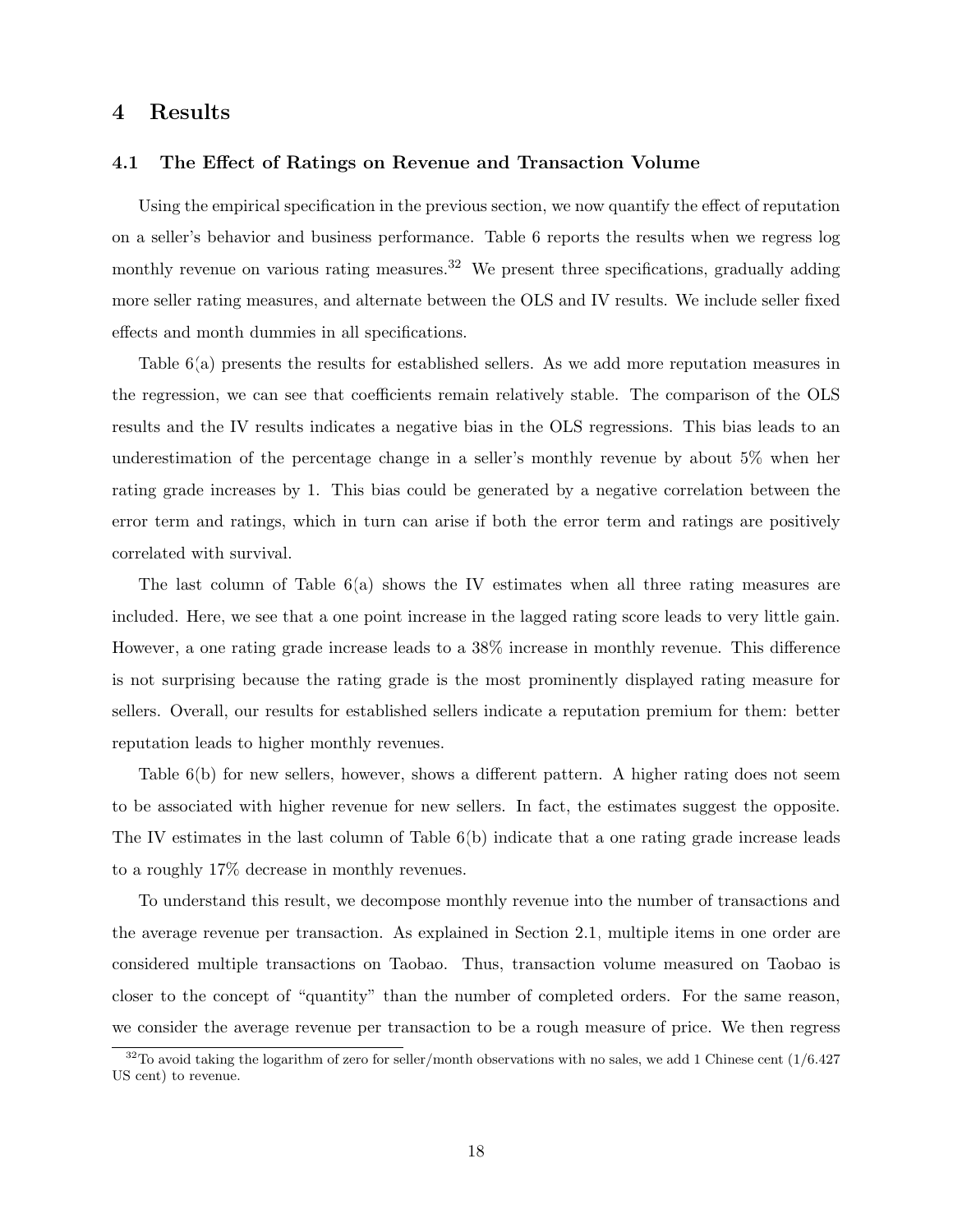<span id="page-18-0"></span>

|  |  |  |  | Table 6: The Effect of Reputation on log(Revenue) |  |  |  |  |
|--|--|--|--|---------------------------------------------------|--|--|--|--|
|--|--|--|--|---------------------------------------------------|--|--|--|--|

| $\alpha$ , $\Delta$ becontinued behiving |            |            |               |                  |               |               |
|------------------------------------------|------------|------------|---------------|------------------|---------------|---------------|
|                                          | <b>OLS</b> | IV         | <b>OLS</b>    | IV               | <b>OLS</b>    | IV            |
| L. Rating Grade                          | $0.318***$ | $0.427***$ | $0.314***$    | $0.354***$       | $0.324***$    | $0.378***$    |
|                                          | (0.007)    | (0.035)    | (0.007)       | (0.039)          | (0.007)       | (0.039)       |
| L. Rating Score                          |            |            | $2.228e-6***$ | $4.640e^{-5***}$ | $2.455e-6***$ | $4.230e-5***$ |
|                                          |            |            | $(4.518e-7)$  | $(7.750e-6)$     | $(5.085e-7)$  | $(7.640e-6)$  |
| L. % Positive Ratings                    |            |            |               |                  | 27.396***     | 33.695***     |
|                                          |            |            |               |                  | (2.616)       | (1.580)       |
| Seller fixed effects                     | yes        | yes        | yes           | yes              | yes           | yes           |
| Month fixed effects                      | yes        | yes        | yes           | yes              | yes           | yes           |
| Within R-square                          | 0.022      |            | 0.022         |                  | 0.022         |               |
| Obs. $(Seller/months)$                   |            |            |               | 1,234,176        |               |               |
| Sellers                                  |            |            |               | 104,138          |               |               |

|  |  | (a) Established Sellers |  |  |
|--|--|-------------------------|--|--|
|--|--|-------------------------|--|--|

\*\*\*: significant at the 1 percent level.

| (b) New Sellers        |             |             |               |                |               |                |
|------------------------|-------------|-------------|---------------|----------------|---------------|----------------|
|                        | <b>OLS</b>  | <b>IV</b>   | <b>OLS</b>    | IV             | <b>OLS</b>    | IV             |
| L. Rating Grade        | $-0.079***$ | $-0.287***$ | $-0.091***$   | $-0.167***$    | $-0.092***$   | $-0.166***$    |
|                        | (0.004)     | (0.011)     | (0.005)       | (0.038)        | (0.005)       | (0.038)        |
| L. Rating Score        |             |             | $1.030e-4***$ | $-1.132e-3***$ | $1.057e-4***$ | $-1.152e-3***$ |
|                        |             |             | $(1.291e-5)$  | $(3.396e-4)$   | $(1.287e-5)$  | $(3.386e-4)$   |
| L. % Positive Ratings  |             |             |               |                | $2.194***$    | $1.858***$     |
|                        |             |             |               |                | (0.216)       | (0.215)        |
| Seller fixed effects   | yes         | yes         | yes           | yes            | yes           | yes            |
| Month fixed effects    | yes         | yes         | yes           | yes            | yes           | yes            |
| Within R-square        | 0.028       |             | 0.028         |                | 0.029         |                |
| Obs. $(Seller/months)$ |             |             |               | 1,349,124      |               |                |
| Sellers                | 329,169     |             |               |                |               |                |

\*\*\*: significant at the 1 percent level.

these two measures on seller ratings, using the same specification as in equation [\(1\)](#page-13-2). Table [7](#page-19-0) presents the IV regression results.<sup>33</sup> These results show that for established sellers, a higher rating grade contributes to a higher transaction volume and a higher average revenue per transaction. Specifically, an increase in the rating grade by one grade leads to an increase in the number of transactions by 26% and the average revenue per transaction by 4%. Both these effects contribute to the substantial return to reputation for established sellers. By contrast, for new sellers, a

 $33$ The dependent variables are  $log(1+transactions)$  and  $log(average$  revenue per transaction). We add 1 to transactions in order to avoid taking the logarithm of zero for seller/months observations with no sales. We drop such observations in the regression of average revenue per transaction. Consequently, the sum of the coefficients of these two regressions is close to but not the same as that of the revenue regression.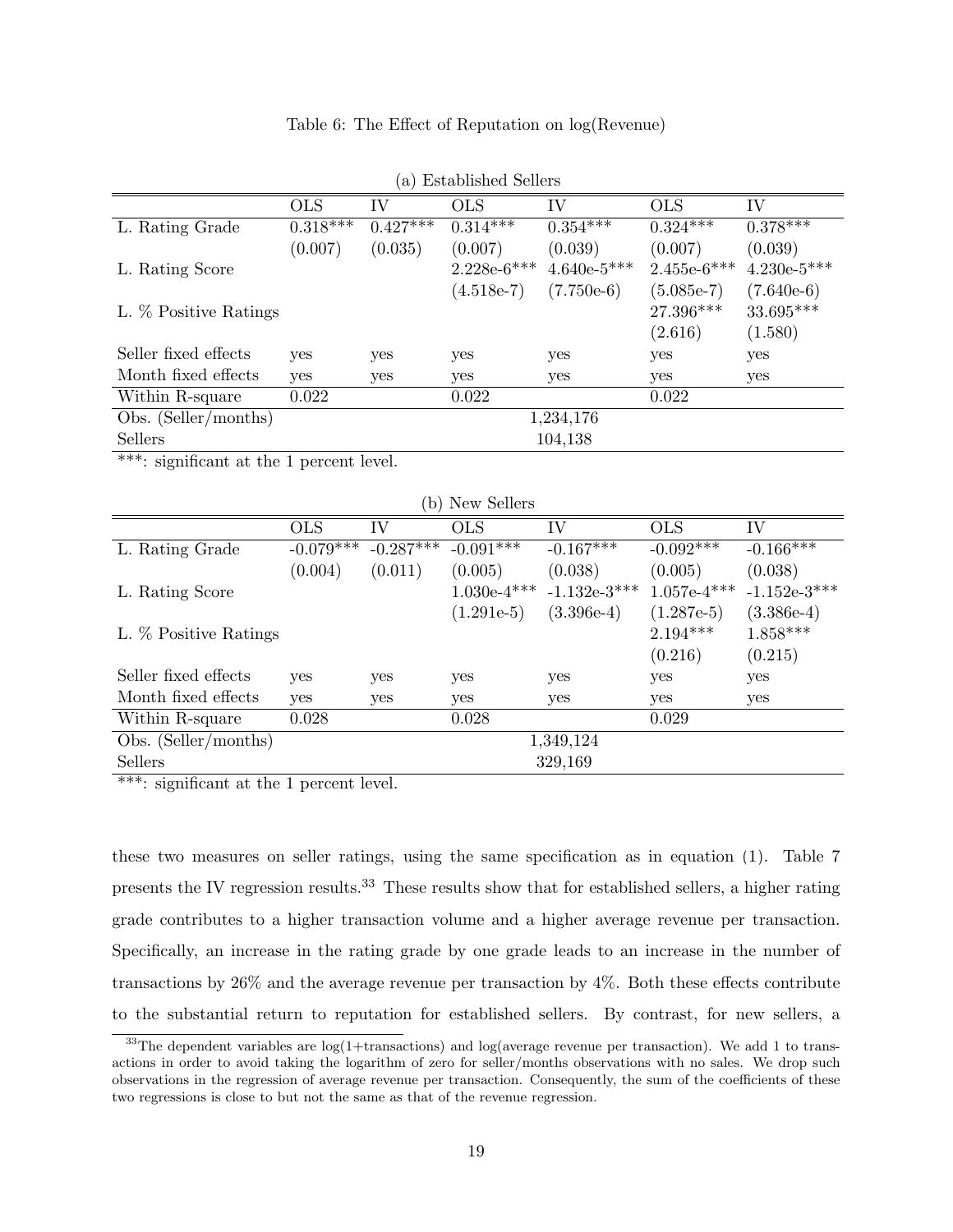|                        |                                      | Established Sellers |                 | New Sellers       |
|------------------------|--------------------------------------|---------------------|-----------------|-------------------|
|                        | $log(1+Trans.)$<br>$log(Avg$ Revenue |                     | $log(1+Trans.)$ | $log(Avg$ Revenue |
|                        |                                      | per Trans.)         |                 | per Trans.)       |
| L. Rating Grade        | $0.263***$                           | $0.036***$          | $0.053***$      | $-0.031***$       |
|                        | (0.016)                              | (0.010)             | (0.015)         | (0.011)           |
| L. Rating Score        | $1.577e-5***$                        | $2.332e-6$          | $-2.672e-3***$  | $1.330e-3***$     |
|                        | $(3.204e-6)$                         | $(2.032e-6)$        | $(1.349e-4)$    | $(1.024e-4)$      |
| L. % Positive Ratings  | $23.410***$                          | $1.230***$          | 7.138e-4        | $0.717***$        |
|                        | (0.662)                              | (0.425)             | (0.086)         | (0.067)           |
| Seller fixed effects   | yes                                  | yes                 | yes             | yes               |
| Month fixed effects    | yes                                  | yes                 | yes             | yes               |
| Obs. $(Seller/months)$ | 1,234,176                            | 1,189,225           | 1,349,124       | 1,233,678         |
| <b>Sellers</b>         | 104,138                              | 104,138             | 329,169         | 329,169           |
|                        |                                      |                     |                 |                   |

<span id="page-19-0"></span>Table 7: The Effect of Reputation on Transactions and the Average Revenue per Transaction

Note: This table reports the IV regression results. We add 1 to transactions to avoid taking logarithm of zero for seller/months with no transaction. We drop such observations for the regression of log(average revenue per transaction). \*\*\*: significant at the 1 percent level.

higher rating grade is associated with a higher transaction volume but lower average revenue per transaction. A one rating grade increase leads to a 5% increase in the number of transactions, but a 3% decrease in the average revenue per transaction. These results suggest that as the rating grade increases, new sellers cut prices in order to boost transaction volume and ratings.<sup>34</sup>

In summary, these results indicate that the effect of reputation as measured by the rating grade is different for new sellers and established sellers. For an established seller, an increase in her rating grade leads to an increase in the price, the transaction volume and, in turn, her monthly revenue. For a new seller, however, an increase in her rating grade leads to a decrease in price and revenue, but an increase in quantity. All these findings are consistent with the intuition explained in Appendix [C,](#page-30-0) where we provide a simple two-period theoretical model to explain the tradeoff between the dynamic effect of reputation and its static effect. Under the dynamic consideration, a forward-looking seller has incentives to lower prices in the first period, which leads to higher ratings and hence higher payoffs in the second period. When the effect of a seller's rating on demand is sufficiently large, her optimal first-period price (and revenue) may decrease with her first-period rating. Our empirical findings suggest that for new sellers, the dynamic effect of reputation seems to dominate its static effect. New sellers, anticipating the long-run returns to higher reputation,

<sup>&</sup>lt;sup>34</sup>The decreased average revenue per transaction could also be consistent with sellers switching their business category to a cheaper one. For example, a seller may switch from selling computers to selling computer accessories. However, restricting our sample to sellers who have never switched their main business category yields similar results.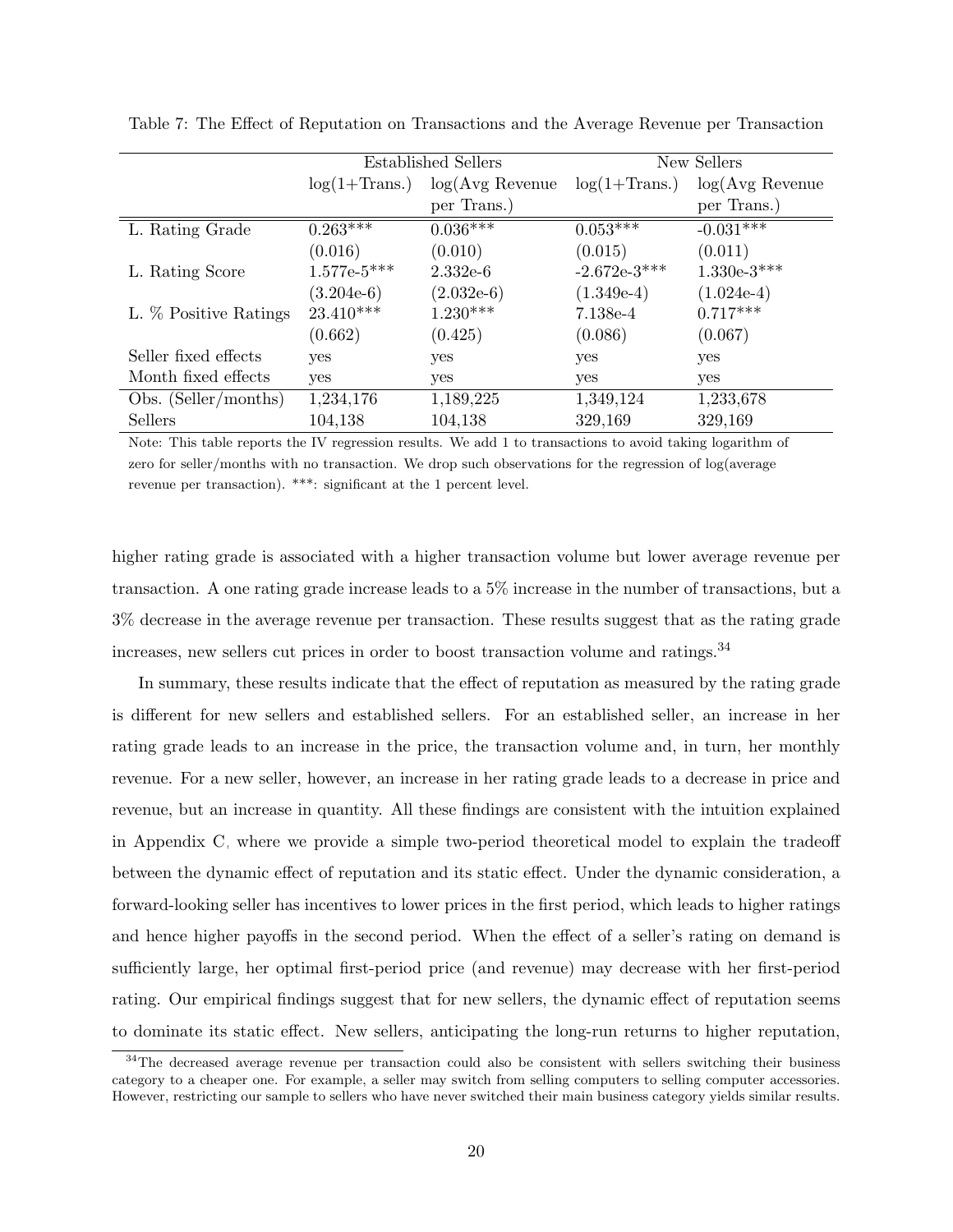engage in price promotions in order to reach for a higher rating grade. On the way to "race for diamonds", the aforementioned common practice among Taobao users, new sellers on average forgo the short-run return to reputation.

Appendix [C](#page-30-0) also explains why the coefficient of the rating score may have a different sign from the coefficient of the rating grade. As mentioned, whether the dynamic effect of a rating measure dominates its static effect depends on how large the effect of the rating measure on demand is. Since the rating grade represented by a system of hearts, diamonds, crowns and golden crowns is more salient than the rating score, it is likely to have a larger effect on demand than the rating score. As a result, it is possible that while within a rating grade, a seller charges a higher price as her rating score increases (i.e., the static effect dominates), the seller charges a lower price as her rating grade increases (i.e., the dynamic effect dominates). This also explains the different effects of the rating grade and the rating score on the monthly transactions.

#### <span id="page-20-0"></span>4.2 Fixed-Cohort Analysis

Our findings indicate that established sellers enjoy a reputation premium, but new sellers engage in aggressive reputation management activities and more so as their reputation increases, which leads to a negative correlation between reputation and revenue. However, one potential concern with this interpretation of our estimation results is that new and established sellers may be distinctively different. For example, established sellers might be different from sellers who started only after Taobao became well-known in China. In our empirical design, we control for most seller differences by including seller fixed effects in the regressions. However, these two groups of sellers may also differ in how they react to higher ratings. In other words, the different estimates of the effect of ratings on revenue, transactions and the average revenue per transaction across these two groups may not be explained by the heterogeneous effect of reputation for sellers at different stages of their business' life-cycle. Here, we address this concern by focusing on one fixed cohort of sellers to study how the effect of ratings changes when a seller transits from new to established.

Specifically, we focus on a subgroup of new sellers: new sellers who first appear in our data in Month 2 (April 2010). There are 32,443 such sellers corresponding to 222,935 seller/months observations.<sup>35</sup> We next define a seller/month-specific dummy variable to indicate whether the seller is "established" in a given month. This variable has a value of 1 if the seller rating score

 $35$ There are 52,998 new sellers appearing in Month 2. As we use lagged reputation measures in our regressions, we are only able to use data for the 32,443 sellers who are in our data for at least two months.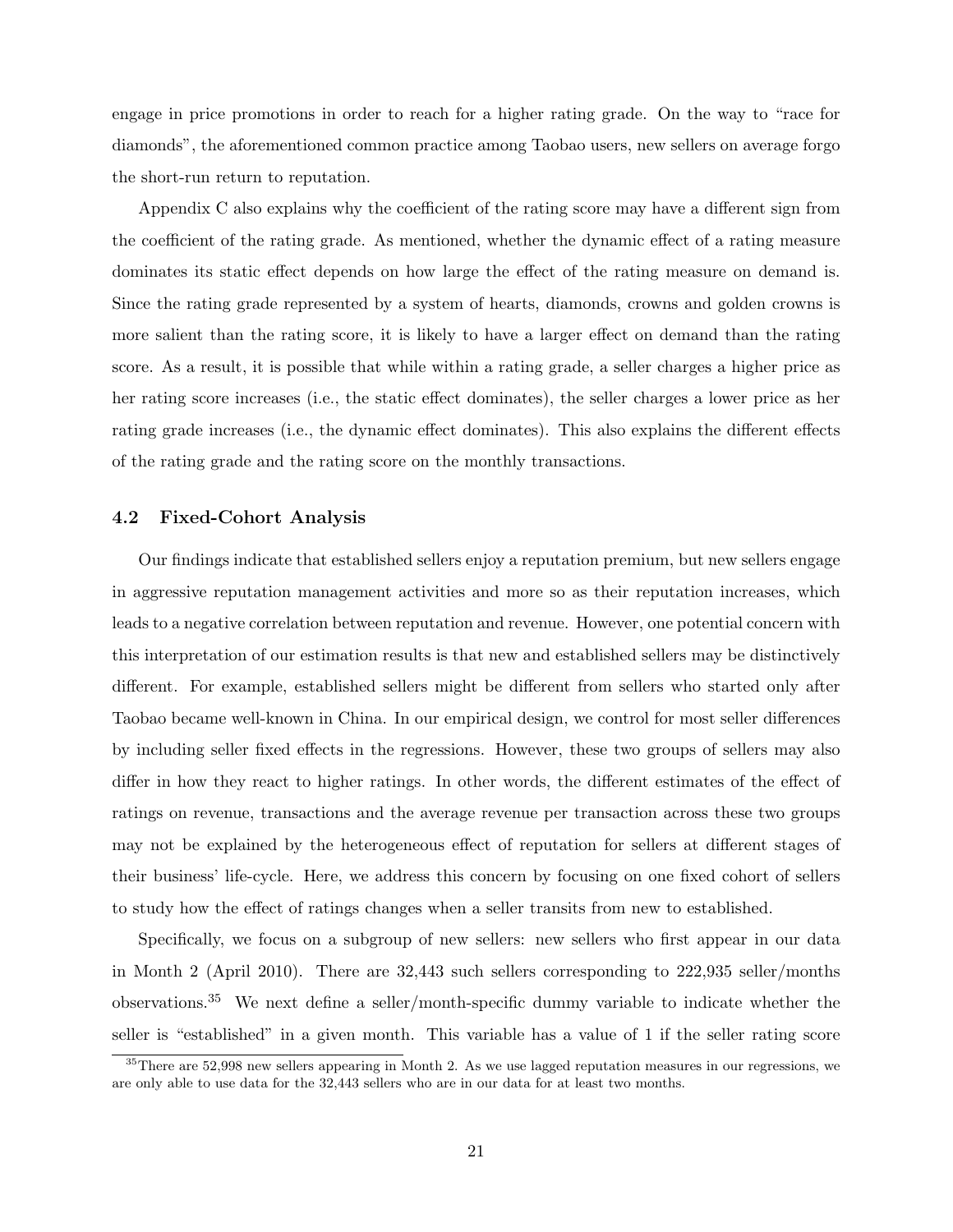is no less than 6 (or equivalently, her rating score is above 250; or a one-diamond status), and 0 otherwise. We choose this rating grade cutoff because one diamond is a well-known milestone status on Taobao. We then add the interaction of this dummy variable with the seller rating grade to the regressions specified by equation [\(1\)](#page-13-2).

Table [8](#page-21-0) presents the IV estimation results. The estimated coefficient of the rating grade indicates that a higher rating grade decreases the average revenue per transaction, increases the transaction volume, and has no significant effect on the monthly revenue. This set of results is consistent with our previous findings for different cohorts of new sellers. More importantly, the results in Table [8](#page-21-0) show that the coefficients of the interaction term in all regressions are positive, implying that the effect of reputation on prices, transaction volume and monthly revenue changes when new sellers establish themselves: they cut prices less, sell even larger volumes and earn more monthly revenue as their ratings increase. In other words, although growing reputation still gives a new seller incentives to manage her reputation, she starts to enjoy some return to reputation as she becomes somewhat established. In Appendix [B,](#page-28-0) we show the same pattern for a cohort of new sellers who first appear in our data in Month 3 (May 2010). We consider the results of these fixedcohort analyses as strong support for the dynamic effects of reputation. These results also support the existence of reputation management as predicted by the theory on reputation dynamics.

| Table 8: IV Results of the Fixed-Conort Analysis     |                    |                 |                   |
|------------------------------------------------------|--------------------|-----------------|-------------------|
|                                                      | $log($ Revenue $)$ | $log(1+Trans.)$ | $log(Avg$ Revenue |
|                                                      |                    |                 | per Trans.)       |
| L. Rating Grade                                      | $-0.072$           | $0.556***$      | $-0.266***$       |
|                                                      | (0.181)            | (0.087)         | (0.055)           |
| L. Rating Grade $\times$ 1(L. Rating Grade $\geq$ 6) | $0.133***$         | $0.063***$      | $0.031***$        |
|                                                      | (0.029)            | (0.014)         | (0.008)           |
| L. Rating Score                                      | $-1.167e-3$        | $-3.352e-3***$  | $1.239e-3***$     |
|                                                      | $(9.403e-4)$       | $(4.528e-4)$    | $(2.641e-4)$      |
| L. % Positive Ratings                                | 0.015              | $-0.025***$     | $0.020***$        |
|                                                      | (0.011)            | (0.005)         | (0.003)           |
| Seller fixed effects                                 | yes                | yes             | yes               |
| Month fixed effects                                  | yes                | yes             | yes               |
| Obs. $(Seller/months)$                               | 222,935            | 222,935         | 198,623           |
| Sellers                                              | 32,443             | 32,443          | 32,443            |

<span id="page-21-0"></span>Table 8: IV Results of the Fixed-Cohort Analysis

Note: This table reports the instrumental variable estimation results. \*\*\*: significant at the 1 percent level.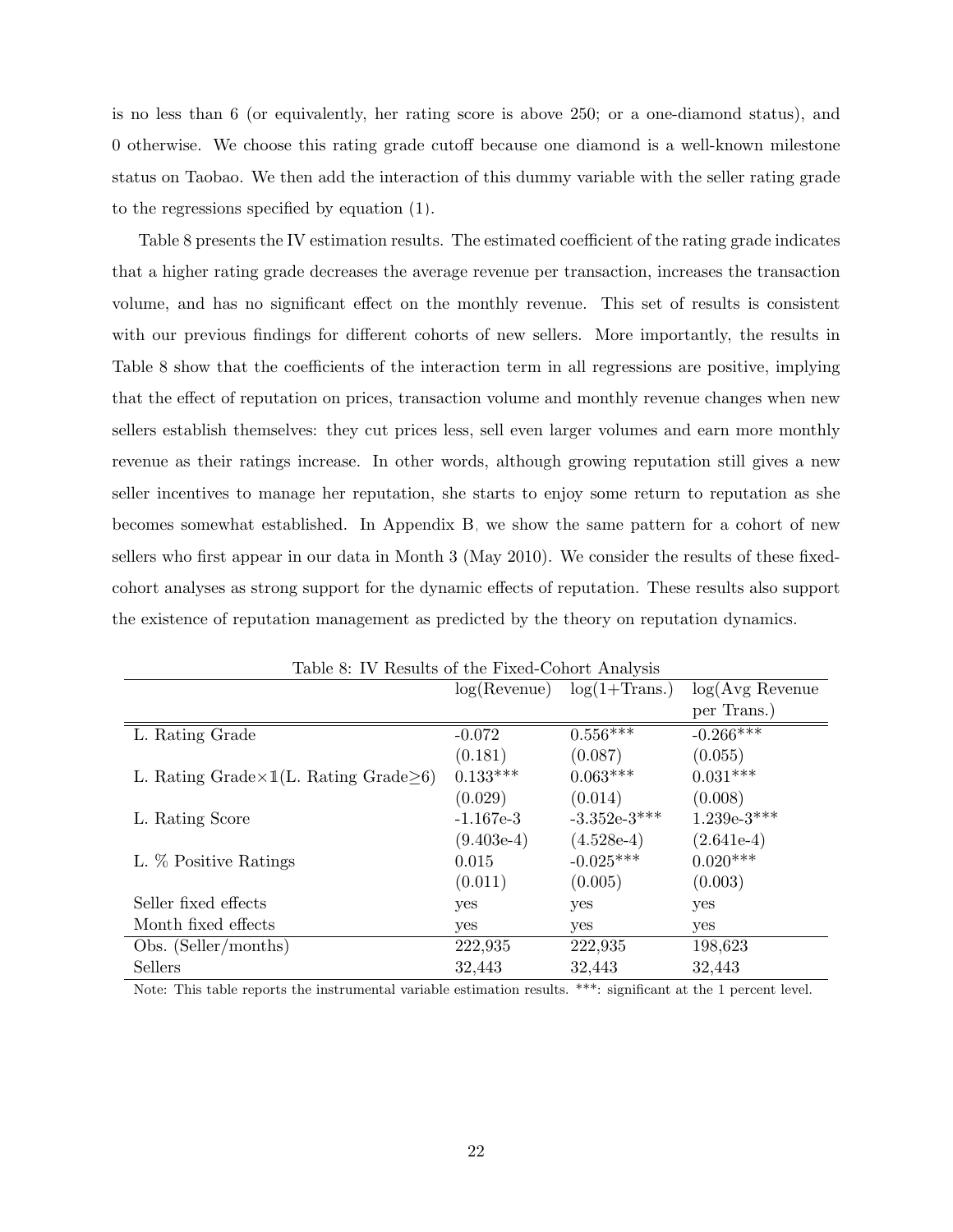#### 4.3 Survival Analysis

We have established that seller reputation has very different effects on sellers' short-term business performance for new sellers and established sellers. In this section, we investigate the role of a seller's reputation on a seller's survival likelihood. Specifically, we take a snapshot of the data and study how a seller's ratings at the time affect her survival likelihood six or twelve months later. As before, we estimate the effects of reputation for new sellers and established sellers separately.

Because we define new sellers as those who start selling in Month 2 or later, we take a Month-2 snapshot of our data so that we can study the effect of reputation for both groups of sellers. (In a robustness analysis in Appendix [B,](#page-28-0) we use a Month-3 snapshot.) For the new sellers and established sellers in our data in Month 2, we examine their Month-8 and Month-14 survival outcomes. Among the 104,138 established sellers in our data in Month 2, 91.94% are still in our data in Month 8 and 79.16% in Month 14. By contrast, for the 52,998 new sellers in our data in Month 2, the survival rates are much lower. The 6-month survival rate and 12-month survival rate for these new sellers are 33.52% and 21.73%, respectively. This is not surprising because established sellers on average are more successful and have been selling for a longer period of time. Such a selection explains the different (level of) survival likelihood between these two groups of sellers. What about the slope of the survival probability with respect to reputation? Is the effect of reputation on survival also different between these two groups? To answer this question, we use a linear probability model to study how a seller's ratings affect her survival likelihood. Specifically,

<span id="page-22-0"></span>
$$
Survival_i = \beta_1(RatingGrade)_i + \beta_2(RatingScore)_i + \beta_3(\%PositiveRating)_i \qquad (2)
$$

$$
+\gamma \mathbf{X}_i + \eta_{location\_trade} + \nu_i
$$

In equation [\(2\)](#page-22-0),  $Survival_i$  is a dummy variable equal to 1 if a seller i is still in the data six (twelve) months later, and 0 otherwise.<sup>36</sup> We use the same set of seller reputation variables as in equation [\(1\)](#page-13-2), measured in Month 2. But we cannot incorporate seller fixed effects in this cross-sectional regression. Instead, we include seller location-trade fixed effects  $\eta_{location\_trade}$ , where location is a seller's residing city, and trade is her main business category. We also include the following observable seller attributes: age, gender, and whether the seller immigrated from her

<sup>36</sup>Admittedly, this is not a perfect measure of survival. For example, in the event that a seller takes a break in Month 14, the last month of our sample, but continues her business after, we would assign 0 to this seller's 12-month survival dummy. We have investigated this issue for our 6-month survival definition. We found that sellers who are not in the data 6 months later never appear in the data again.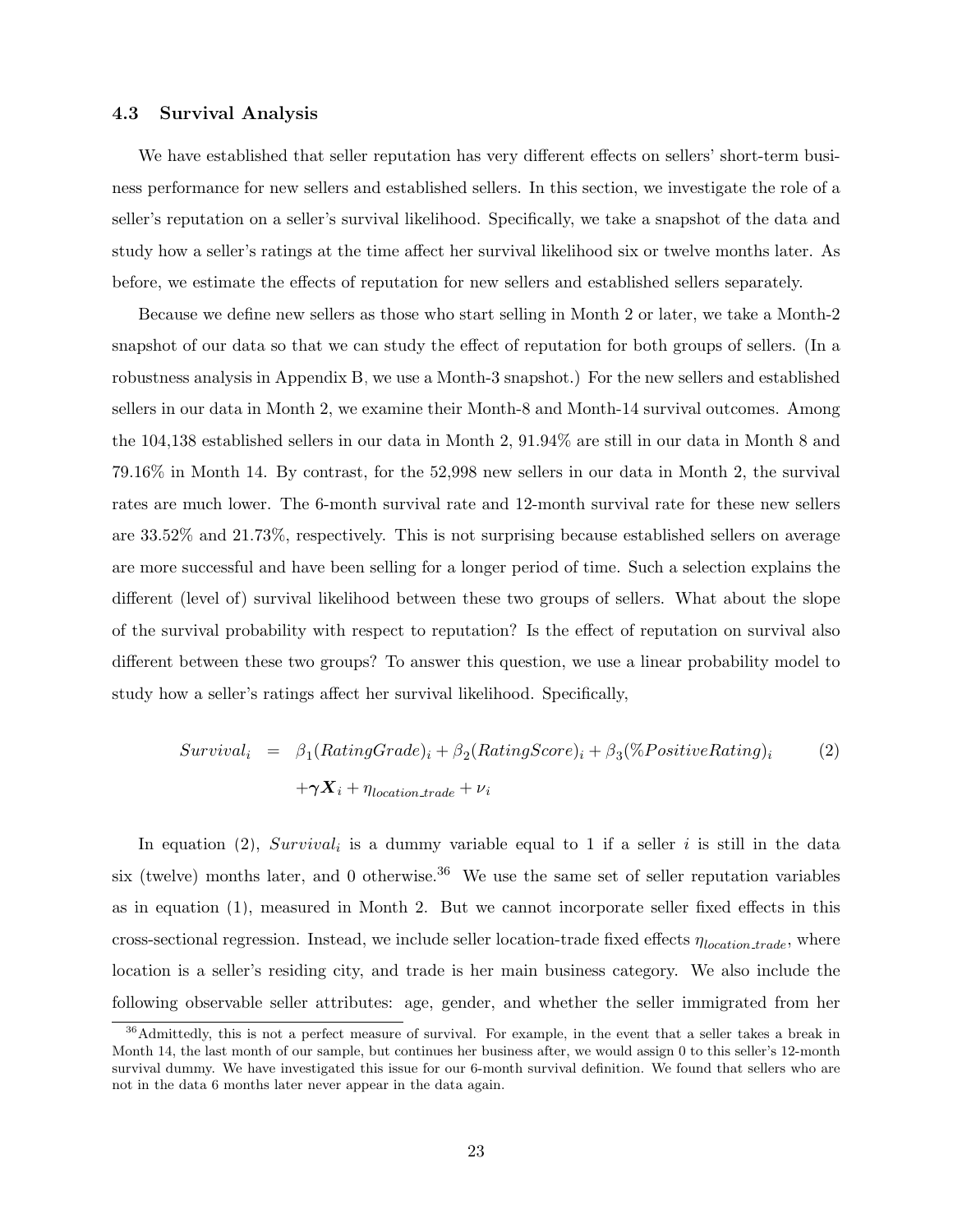birth province to her residence province. These seller attributes are denoted by  $\boldsymbol{X}_i$  in equation [\(2\)](#page-22-0). The error term,  $\nu_i$ , is assumed to be *i.i.d.* across sellers.

Although we separate new sellers from established ones, sellers within each group may be heterogeneous along some important unobserved dimensions. We use the same instrumental variables as we have used for equation [\(1\)](#page-13-2), but measured in Month 2, to deal with this endogeneity issue. Since we cannot incorporate seller fixed effects in this cross-sectional regression, the identification assumptions on the instrumental variables are stronger than those made for the main regressions. Therefore, one should read our results below with this caveat in mind.

Table [9](#page-24-1) presents the IV estimation results. Our findings show that established sellers with higher ratings also have a higher survival likelihood. An increase in the rating grade by one grade increases a seller's 6-month survival likelihood by 5% and her 12-month survival likelihood by 9%. That is, a high reputation earns established sellers both short-run and long-run returns. By contrast, we find an insignificant negative effect of reputation on a new seller's survival likelihood. This result is consistent with our previous finding that new sellers manage their reputation actively by engaging in promotions at the cost of short-run returns. New sellers with higher ratings are more aggressive at doing so. Consequently, even though this "losing to win" strategy may push a few sellers to the top of the reputation ladder, it decreases sellers' chance of survival on average.

Why would sellers manage reputation so aggressively even at the cost of their survival likelihood? When the reputation premium that a seller can enjoy if she survives outweighs the adverse effect of a decreased survival likelihood, it is indeed rational for a seller – even a seller who is not risk-loving – to do so. Note that a new shop owner may have comparable products, services, and perhaps better prices than an established seller does, but she has little reputation to catch buyers' attention and to earn their trust. As reputation can only be accumulated via transactions, a new seller has an incentive to boost sales and earn reputation even at the cost of a short-run loss in monthly revenue or a long-run decline in business survival likelihood. These findings echo those of [Foster,](#page-26-10) [Haltiwanger and Syverson](#page-26-10) [\(forthcoming\)](#page-26-10), who show that new plants are just as technically efficient as older plants, but start with considerably lower demand. In their paper, there is a "demand accumulation" process, such as building a customer base; in this paper, we suggest that there is a "reputation accumulation" process which new sellers go through to catch up with established sellers.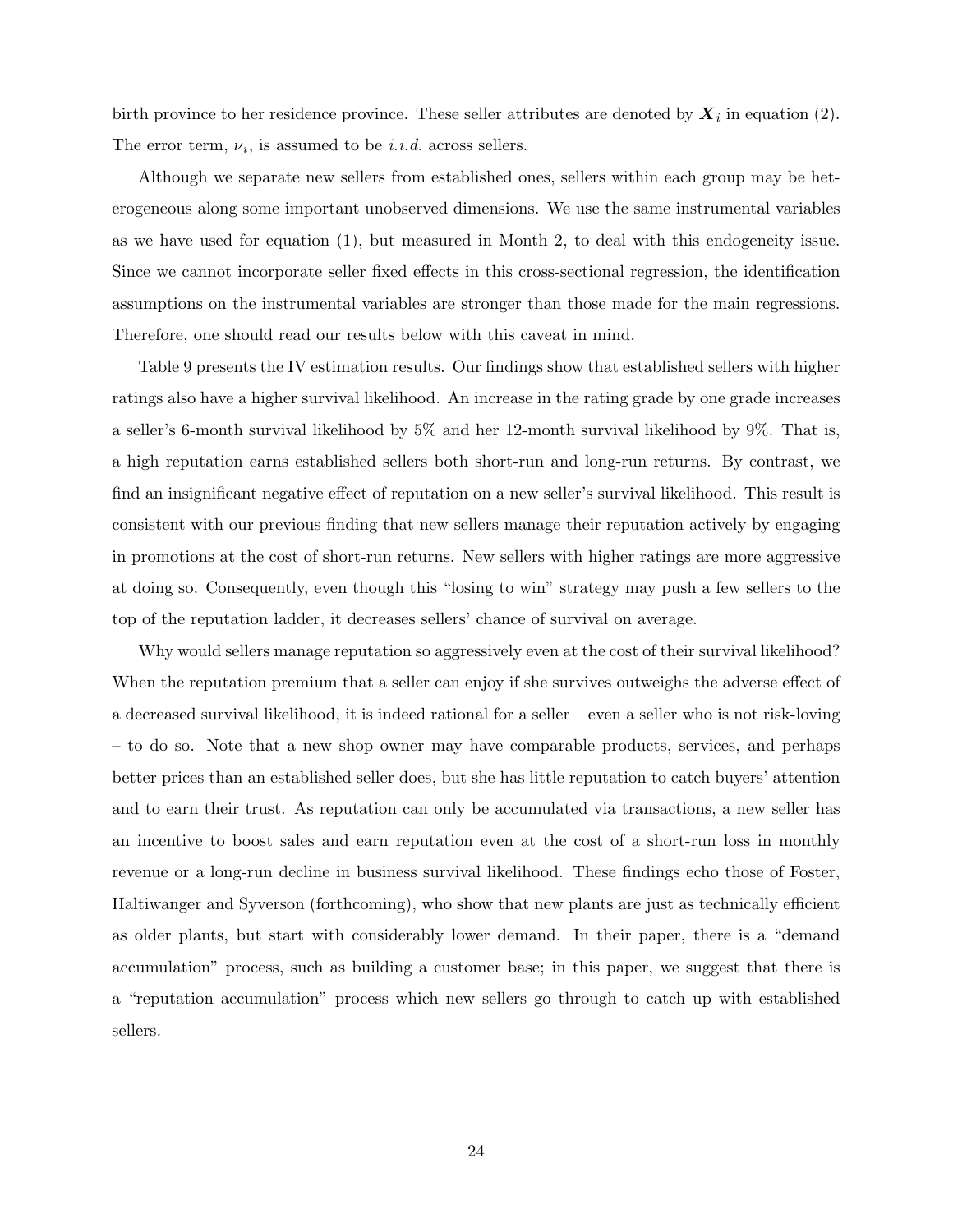|                             |              | <b>Established Sellers</b> | New Sellers |            |  |
|-----------------------------|--------------|----------------------------|-------------|------------|--|
|                             | 6 months     | 12 months                  | 6 months    | 12 months  |  |
| Rating Grade                | $0.047***$   | $0.092***$                 | $-0.310$    | $-0.233$   |  |
|                             | (0.006)      | (0.009)                    | (0.631)     | (0.530)    |  |
| Rating Score                | $-1.584e-6$  | $-4.280e-6**$              | 9.871e-3    | 3.283e-3   |  |
|                             | $(1.249e-6)$ | $(1.857e-6)$               | (0.059)     | (0.050)    |  |
| % Positive Ratings          | $0.011***$   | $0.023***$                 | $0.003***$  | $0.003***$ |  |
|                             | (0.002)      | (0.003)                    | (0.001)     | (0.001)    |  |
| User Age                    | $1.650e-4*$  | $-2.358e-4$                | $0.005***$  | $0.005***$ |  |
|                             | $(9.970e-5)$ | $(1.490e-4)$               | (0.001)     | (0.001)    |  |
| User Gender                 | 0.001        | $0.005**$                  | $-0.005$    | 0.001      |  |
|                             | (0.002)      | (0.003)                    | (0.007)     | (0.005)    |  |
| Immigrant                   | $-1.929e-4$  | 0.004                      | 0.027       | $0.030*$   |  |
|                             | (0.002)      | (0.003)                    | (0.021)     | (0.018)    |  |
| Location/trade fixed effect | yes          | yes                        | yes         | yes        |  |
| Obs. (Sellers)              | 104,138      | 104,138                    | 52,998      | 52,998     |  |

<span id="page-24-1"></span>Table 9: The Effect of Seller Reputation on Survival

Note: This table reports the instrumental variable estimation results for the regression specified in equation [\(2\)](#page-22-0). \*\*\*: significant at the 1 percent level; \*\*: significant at the 5 percent level; \*: significant at the 10 percent level.

## <span id="page-24-0"></span>5 Conclusion

As [Cabral and Hortacsu](#page-25-1) [\(2010\)](#page-25-1) note, the "...eBay reputation system gives way to noticeable strategic responses from both buyers and sellers." Indeed, any reputation system may elicit strategic responses from both sides of the market. However, much of the previous empirical literature on reputation in both online and offline markets focuses on the behavior of buyers instead of that of sellers. Thus, our work contributes to the literature by studying the strategic responses from the seller side of a large-scale online retail market. Moreover, we study the dynamic effects of reputation. Guided by our simple model of reputation dynamics, we distinguish new sellers from established sellers and find that reputation has distinctively different effects on these two groups of sellers. Specifically, using a large panel of online sellers on China's leading e-commerce platform, Taobao.com, we find that established sellers receive substantial returns to reputation. Furthermore, consistent with the theory, we find evidence of reputation management for new sellersSuch reputation management behavior leads to a negative reputation premium in the short run and even decreases new sellers' survival likelihood in the longer run.

Additionally, this paper contributes to a better understanding of online entrepreneurship as we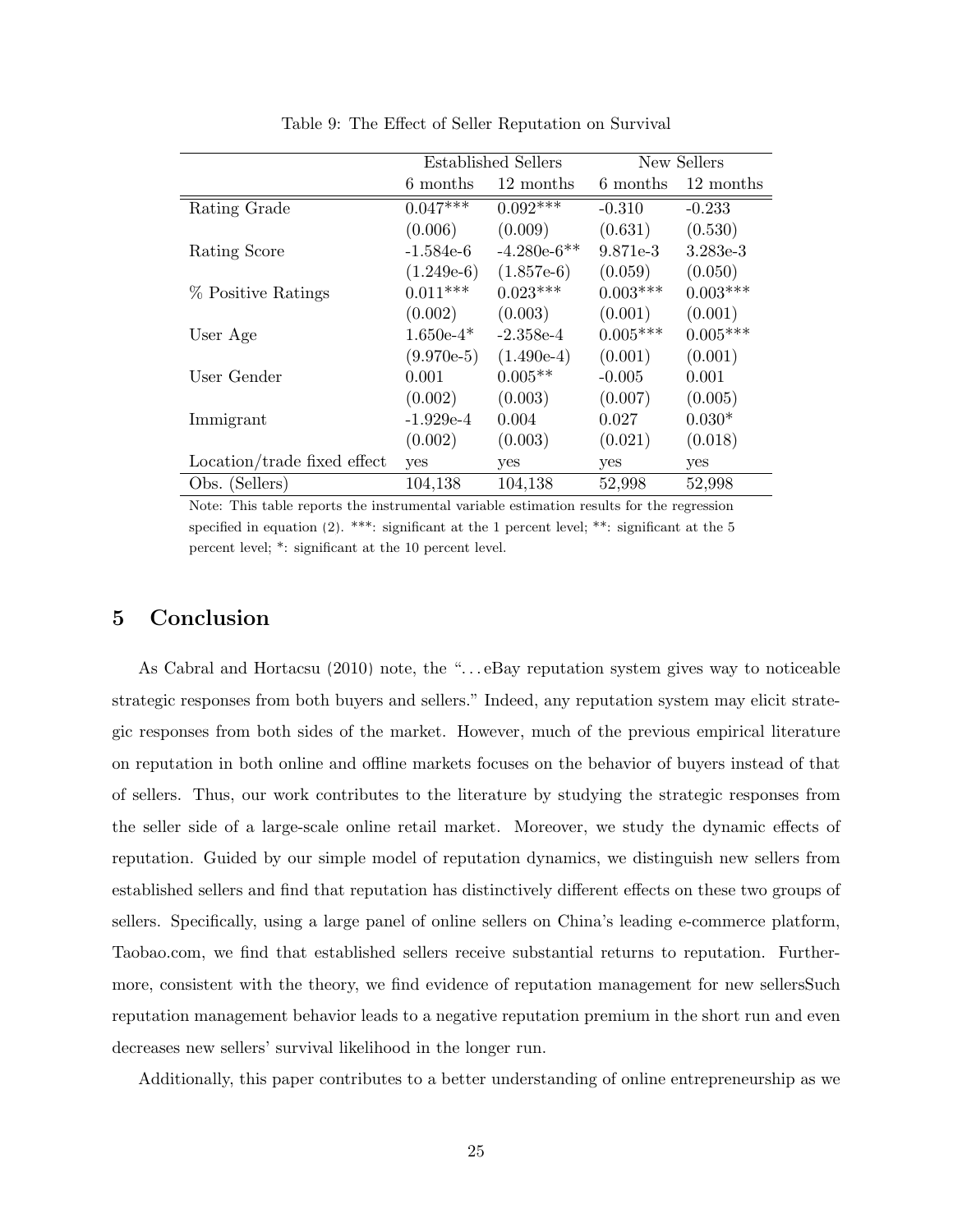study the strategies and behavior of small, entrepreneurial online sellers. Most existing research focuses on established, mature firms. The evidence on how entrepreneurship originates and develops is rare as data on new business establishments are somewhat limited. $37$  The detailed records we have obtained from Taobao provide valuable information on this topic. In particular, our study informs the design of online reputation systems as well as relevant policies in a new, thriving market environment. For example, our results suggest that platform design and credit environments to help new sellers survive the initial stages of reputation accumulation might play an important role in overcoming market inefficiencies due to informational frictions.

## References

<span id="page-25-5"></span>Ackerberg, Daniel, Gregory Crawford, and Jinyong Hahn (2011), "Orthogonal instruments: estimating price elasticities in the presence of endogenous product characteristics." Working paper, University of Warwick.

<span id="page-25-0"></span>Akerlof, George A. (1970), "The market for "lemons": Quality uncertainty and the market mechanism." Quarterly Journal of Economics, 84, 488–500.

<span id="page-25-2"></span>Anderson, Michael and Jeremy Magruder (2012), "Learning from the crowd: Regression discontinuity estimates of the effects of an online review database." The Economic Journal, 122, 957–989.

<span id="page-25-4"></span>Bajari, Patrick and Ali Hortacsu (2004), "Economic insight from internet auctions." *Journal of* Economic Literature, 42, 457–486.

Bar-Isaac, Heski and Steven Tadelis (2008), "Seller reputation." Foundations and Trends in Microeconomics, 4, 273–351.

Boston Consulting Group (2012), The Internet Economy in the G-20.

<span id="page-25-3"></span>Brown, Jennifer and John Morgan (2006), "Reputation in online markets: Some negative feedback." California Management Review, 49, 61–81.

<span id="page-25-1"></span>Cabral, Luis and Ali Hortacsu (2010), "The dynamics of seller reputation: Evidence from eBay." Journal of Industrial Economics, 58, 54–78.

<sup>&</sup>lt;sup>37</sup>Exceptions are studies that use data from the Census Bureau, for example, [Haltiwanger, Jarmin and Miranda](#page-26-11) [\(2013\)](#page-26-11).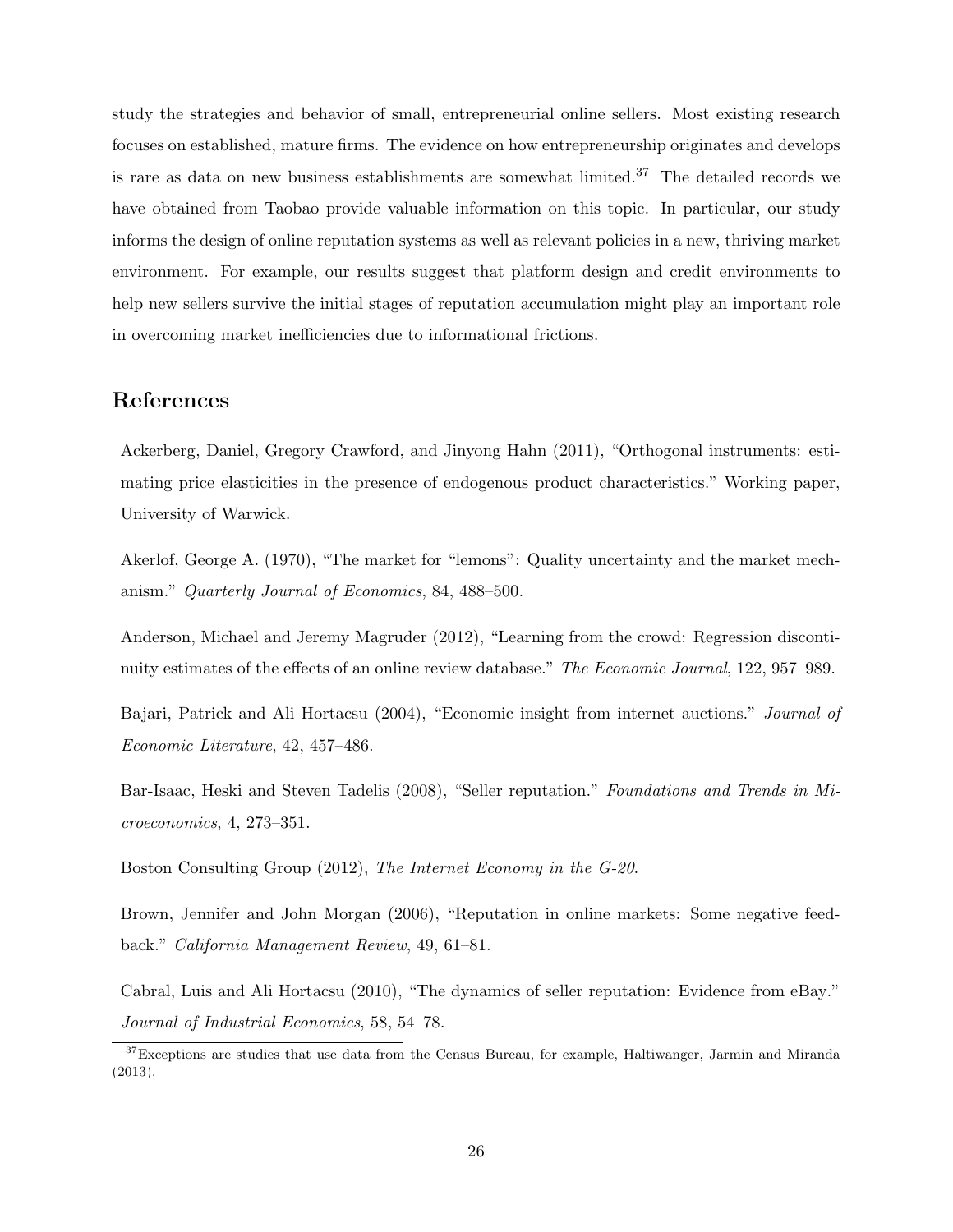<span id="page-26-3"></span>Cai, Hongbin, Ginger Zhe Jin, Chong Liu, and Li-an Zhou (2014), "Seller reputation: From word-of-mouth to centralized feedback." International Journal of Industrial Organization, 34, 51 – 65.

<span id="page-26-7"></span>Chevalier, Judith and Glenn Ellison (1999), "Career concerns of mutual fund managers." Quarterly Journal of Economics, 114, 389–432.

<span id="page-26-4"></span>Chu, Junhong and Puneet Manchanda (forthcoming), "quantifying cross and direct network effects in online c2c platforms." Marketing Science.

<span id="page-26-2"></span>Dellarocas, Chrysanthos (2003), "The digitization of word of mouth: Promise and challenges of online feedback mechanisms." Management Science, 49, 1407–1424.

<span id="page-26-9"></span>Dobbs, Richard, Yougang Chen, Gordon Orr, James Manyika, Michael Chui, and Elsie Chang (2013), "China's e-tail revolution: Online shopping as a catalyst for growth." Mckinsey global institute report, McKinsey & Company.

Economist (2006), "China's pied piper." Economist, September 21.

<span id="page-26-1"></span>Economist (2013), "The world's greatest bazaar; alibaba." Economist, March 23.

<span id="page-26-6"></span>Einav, Liran, Theresa Kuchler, Jonathan Levin, and Neel Sundaresan (2015), "Assessing Sale Strategies in Online Markets Using Matched Listings." American Economic Journal: Microeconomics, 7, 215–47.

<span id="page-26-5"></span>Elfenbein, Dan, Ray Fisman, and Brian McManus (2012), "Charity as a substitute for reputation: Evidence from an online marketplace." Review of Economic Studies, 79, 1441–1468.

<span id="page-26-10"></span>Foster, Lucia, John C. Haltiwanger, and Chad Syverson (forthcoming), "The slow growth of new plants: Learning about demand?" Economica.

<span id="page-26-11"></span>Haltiwanger, John, Ron S. Jarmin, and Javier Miranda (2013), "Who Creates Jobs? Small versus Large versus Young." The Review of Economics and Statistics, 95, 347–361.

<span id="page-26-0"></span>Holmstrom, Bengt (1999), "Managerial incentive problems: A dynamic perspective." Review of Economic Studies, 66, 169–182.

<span id="page-26-8"></span>Hong, Harrison, Jeffrey D. Kubik, and Amit Solomon (2000), "Security Analysts' Career Concerns and Herding of Earnings Forecasts." RAND Journal of Economics, 31, 121–144.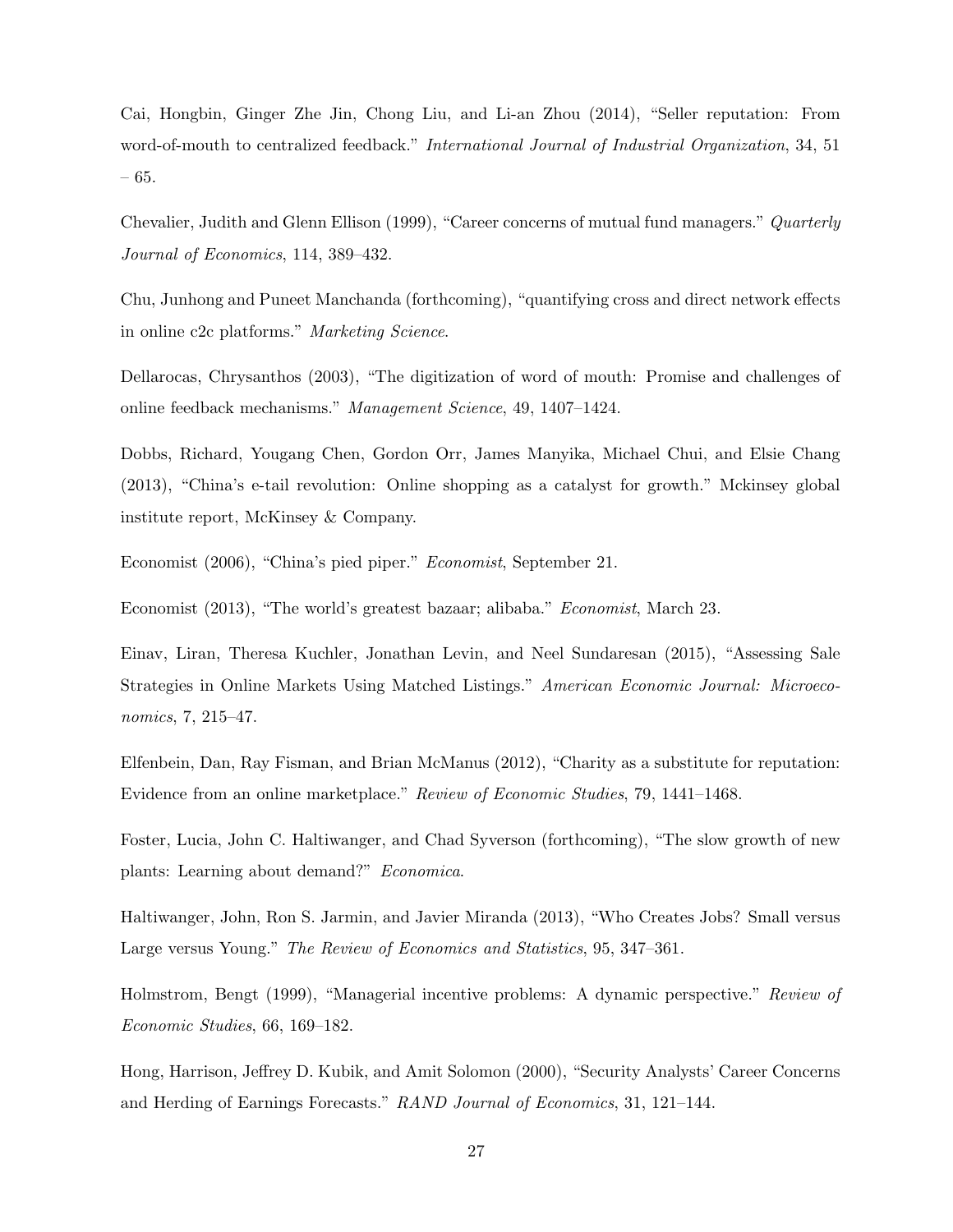<span id="page-27-2"></span>Houser, Dan and John Wooders (2006), "Reputation in auctions: Theory and evidence from eBay." Journal of Economics and Management Strategy, 15, 353–369.

<span id="page-27-5"></span>Jolivet, Gregory, Bruno Jullien, and Fabien Postel-Vinary (forthcoming), "Reputation and prices on the e-market: Evidence from a major french platform." International Journal of Industrial Organization.

<span id="page-27-8"></span>Ju, Heng, Liangjun Su, and Pai Xu (2013), "Pricing for goodwill: A threshold quantile regression approach." working paper, Singapore Management University.

<span id="page-27-9"></span>Klein, Tobias J., Christian Lambertz, and Konrad O. Stahl (2015), "Market Transparency, Adverse Selection, and Moral Hazard." *Journal of Political Economy*, 1–49.

<span id="page-27-4"></span>Luca, Michael (2011), "Reviews, reputation, and revenue: The case of Yelp.com." working paper, Harvard University.

<span id="page-27-6"></span>Mayzlin, Dina, Yaniv Dover, and Judith Chevalier (2014), "Promotional reviews: An empirical investigation of online review manipulation." American Economic Review, 104, 2421–2455.

<span id="page-27-11"></span>Olley, G Steven and Ariel Pakes (1996), "The Dynamics of Productivity in the Telecommunications Equipment Industry." Econometrica, 64, 1263–97.

<span id="page-27-1"></span>Resnick, Paul and Richard Zeckhauser (2002), "Trust among strangers in internet transactions: Empirical analysis of eBays reputation system." In The Economics of the Internet and E-commerce (Michael R. Baye, ed.), volume 11 of Advances in Applied Microeconomics, 127–157, Elsevier Science, Amsterdam.

<span id="page-27-3"></span>Resnick, Paul, Richard Zeckhauser, John Swanson, and Kate Lockwood (2006), "The value of reputation on ebay: A controlled experiment." Experimental Economics, 9, 79–101.

<span id="page-27-10"></span>Saeedi, Maryam (2014), "Reputation and adverse selection: Theory and evidence from eBay." working paper, Ohio State University.

<span id="page-27-0"></span>Shapiro, Carl (1983), "Premiums for high quality products as returns to reputations." *Quarterly* Journal of Economics, 98, 659–680.

<span id="page-27-7"></span>Ye, Qiang, Min Xu, Melody Kiang, Weifang Wu, and Fangfang Sun (2013), "In-depth analysis of the seller reputation and price premium relationship: A comparison between ebay US and Taobao China." Journal of Electronic Commerce Research, 14, 1–10.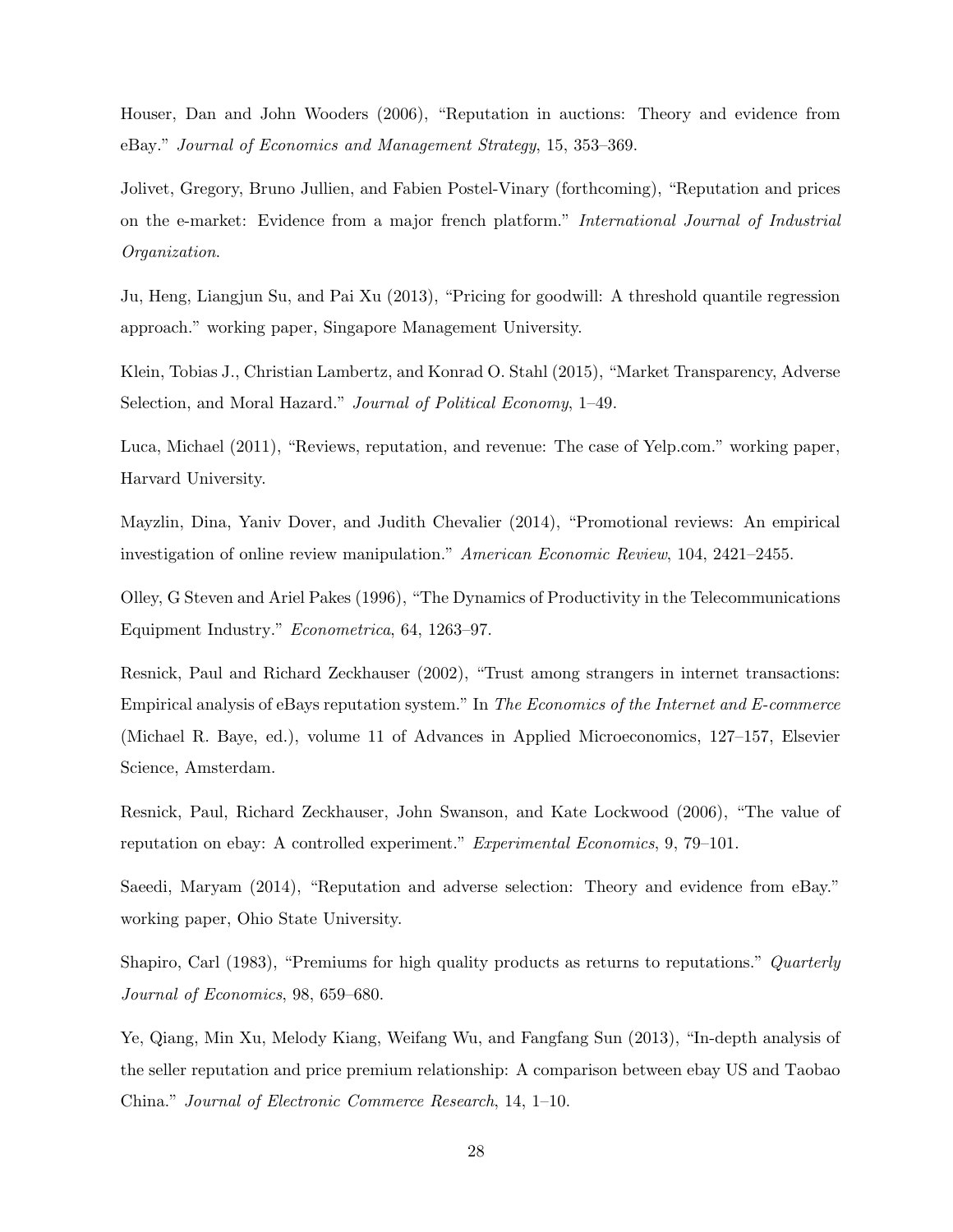## Appendices

## <span id="page-28-1"></span>A First-Stage Results

Table [A.1](#page-8-0) presents the first-stage results of our analyses.

| Table A.1: First-Stage Results         |             |                                                                 |                     |               |  |  |
|----------------------------------------|-------------|-----------------------------------------------------------------|---------------------|---------------|--|--|
|                                        | New Sellers |                                                                 | Established Sellers |               |  |  |
|                                        |             | L. Rating Score L. Rating Grade L. Rating Score L. Rating Grade |                     |               |  |  |
| L. Buyer Transaction Grade $53.649***$ |             | $0.559***$                                                      | $104.049***$        | $0.178***$    |  |  |
|                                        | (0.603)     | (0.002)                                                         | (18.288)            | (0.001)       |  |  |
| L. Buyer Transactions                  | $0.081***$  | $6.165e-5***$                                                   | $3.813***$          | $6.703e-5***$ |  |  |
|                                        | (0.002)     | $(6.357e-6)$                                                    | (0.080)             | $(4.588e-6)$  |  |  |
| L. % Positive Ratings                  | 1.514       | $49.583***$                                                     | 13.347              | 48.566***     |  |  |
|                                        | (5.060)     | (14.080)                                                        | (30.706)            | (17.708)      |  |  |
| Seller fixed effects                   | yes         | yes                                                             | yes                 | yes           |  |  |
| Month fixed effects                    | yes         | yes                                                             | yes                 | yes           |  |  |
| F statistic                            | 7939.27     | 81691.36                                                        | 2016.36             | 43002.80      |  |  |
| Obs. (Seller/months)                   |             | 1,349,124                                                       |                     | 1,234,176     |  |  |
| Sellers                                | 329,169     |                                                                 | 104,138             |               |  |  |

\*\*\*: significant at the 1 percent level.

## <span id="page-28-0"></span>B Robustness Analyses

## B.1 Different Definitions of New Sellers and Established Sellers

In this section, we present the results of our analyses using different definitions of new sellers and established sellers. For our baseline results, we define new sellers and established sellers according to when a seller first appears in our data (referred to as the "first month criterion") and the cumulative seller transactions when she first appears in the data (referred to as the "transaction volume criterion"). Specifically, a new seller is a seller whose first appearance is later than Month 1 (March 2010) and who has no more than 30 transactions by then according to our baseline definitions. In Table [B.2,](#page-11-0) we repeat the regression of log(Revenue) using the following alternative definitions of new sellers.

- Baseline Definition: first month  $> 1$ , cumulative transactions in the first month  $\leq 30$
- Definition 1: first month  $> 1$ , cumulative transactions in the first month  $\leq 10$
- Definition 2: first month  $> 1$ , cumulative transactions in the first month  $\leq 40$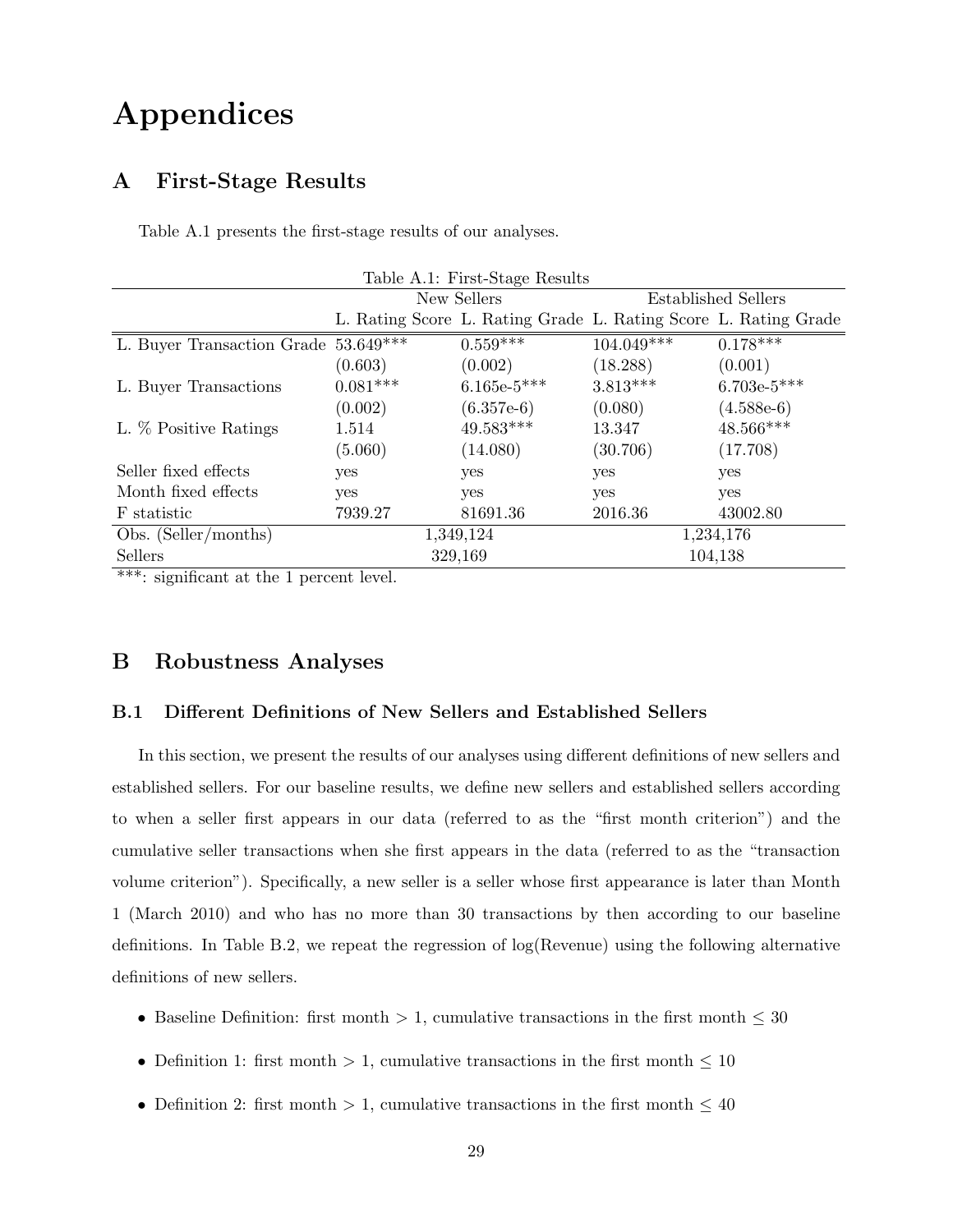- Definition 3: first month  $> 2$ , cumulative transactions in the first month  $\leq 30$
- Definition 4: cumulative transactions in the first month  $\leq 30$

In Definitions 1 and 2, we modify the transaction volume criterion (but keep the first month criterion). Specifically, in Definition 1 and Definition 2, the transaction volume criterion is 10 (the upper bound for grade 1) and 40 (the upper bound for grade 2), respectively, rather than 30 (as in the baseline definition). For Definition 3, we use a different first month criterion: a new seller's first month is later than Month 2. Finally, for Definition 4, we drop the first month criterion and use only the transaction volume criterion. The results in Table [B.2](#page-11-0) show that our findings are robust to these different definitions of new sellers.

| Dep. Variable          | $\left( 1\right)$ | $\left( 2\right)$ | $\left( 3\right)$ | (4)            | (5)            |
|------------------------|-------------------|-------------------|-------------------|----------------|----------------|
| $log($ Revenue $)$     | Baseline          | Definition 1      | Definition 2      | Definition 3   | Definition 4   |
| L. Rating Grade        | $-0.166***$       | $-0.219***$       | $-0.152***$       | $-0.174***$    | $-0.115***$    |
|                        | (0.038)           | (0.046)           | (0.039)           | (0.040)        | (0.039)        |
| L. Rating Score        | $-1.152e-3***$    | $-4.015e-4$       | $-1.303e-3***$    | $-1.321e-3***$ | $-8.718e-4***$ |
|                        | $(3.386e-4)$      | $(4.795e-4)$      | $(3.445e-4)$      | $(3.774e-4)$   | $(3.282e-4)$   |
| L. % Positive Ratings  | $0.019***$        | $0.019***$        | $0.018***$        | $0.019***$     | $0.020***$     |
|                        | (0.002)           | (0.002)           | (0.002)           | (0.002)        | (0.002)        |
| Seller fixed effects   | yes               | yes               | yes               | yes            | yes            |
| Month fixed effects    | yes               | yes               | yes               | yes            | yes            |
| Obs. $(Seller/months)$ | 1,349,124         | 910,775           | 1,431,555         | 1,126,189      | 1,780,347      |
| Sellers                | 329,169           | 231,998           | 346,590           | 296,726        | 382,623        |

Table B.2: Robustness Analyses: Different Definitions for New Sellers

\*\*\*: significant at the 1 percent level.

Similarly, we report the robustness results using different definitions for established sellers in Table [B.3.](#page-11-1) The definitions used are

- Baseline Definition: first month=1, cumulative transactions in the first month≥251
- Definition 1: first month = 1, cumulative transactions in the first month  $\geq$  10001
- Definition 2: cumulative transactions in the first month≥251

In Definition 1 (Column (2)), we modify the transaction volume criterion to be 10,001, the lower bound for the crown status (rather than 251, as in the baseline definition, which is the lower bound for the diamond status.) In Definition 2 (Column (3)), we again drop the first month criterion in defining an established seller and use only the transaction volume criterion. Again, the estimation results are robust.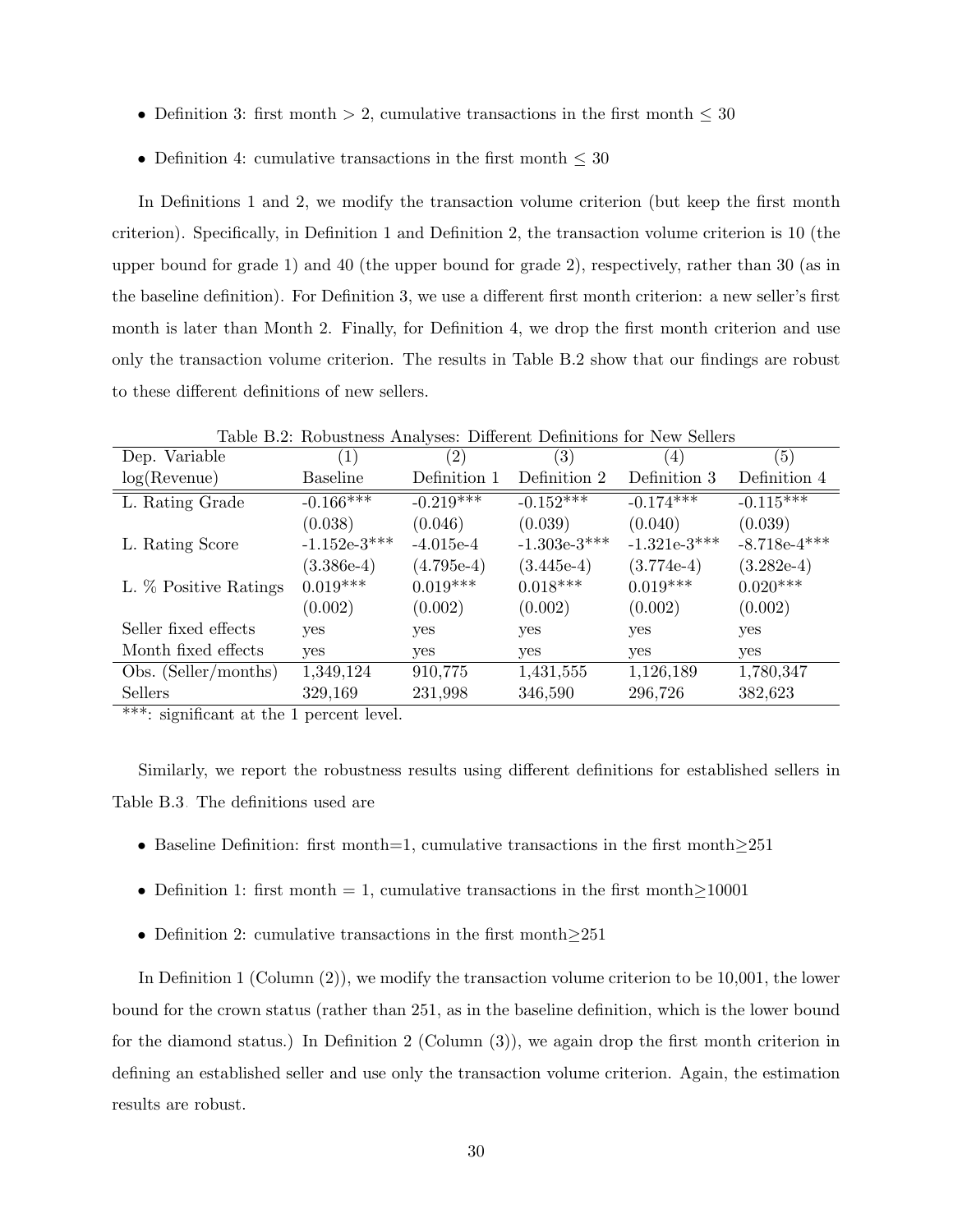| Dep. Variable          | (1)             | $^{\prime}2)$ | $\left( 3\right)$ |
|------------------------|-----------------|---------------|-------------------|
| $log($ Revenue $)$     | <b>Baseline</b> | Definition 1  | Definition 2      |
| L. Rating Grade        | $0.378***$      | $1.169***$    | $0.237***$        |
|                        | (0.039)         | (0.288)       | (0.039)           |
| L. Rating Score        | $4.230e-5***$   | 8.424e-7      | $-7.004e-5***$    |
|                        | $(7.640e-6)$    | $(2.938e-6)$  | $(1.195e-5)$      |
| L. % Positive Ratings  | $0.337***$      | $0.461***$    | $0.194***$        |
|                        | (0.016)         | (0.054)       | (0.017)           |
| Seller fixed effects   | yes             | yes           | yes               |
| Month fixed effects    | yes             | yes           | yes               |
| Obs. $(Seller/months)$ | 1,234,176       | 72,627        | 1,359,501         |
| Sellers                | 104,138         | 5,678         | 130,311           |

Table B.3: Robustness Analyses: Different Definitions for Established Sellers

\*\*\*: significant at the 1 percent level.

#### B.2 Different Cohort for the Fixed Cohort Analysis in Section [4.2](#page-20-0)

In the fixed-cohort analysis in Section [4.2,](#page-20-0) we focus on new sellers who first appear in our data in Month 2 (April 2010) and find that the effect of ratings is different as these sellers become somewhat established. In this section, we run the same regression for new sellers who first appear in our data in Month 3 and report the estimation results in Table [B.4.](#page-13-0) Comparing the findings in Table [8](#page-21-0) and those in Table [B.4,](#page-13-0) we see that our findings are robust to cohort choice. Specifically, the signs of all estimates are the same, except that for the effect of the lagged rating score on log(revenue), which is statistically insignificant in both regressions.

## <span id="page-30-0"></span>C An Illustrative Theoretical Model

In this section, we use a simple model to show that the price that a seller charges and the revenue that she earns can decrease with her rating in the early stage of her business, but increase with her rating later. The model consists of two periods in which a seller chooses prices to maximize total revenue in the two periods.<sup>38</sup> In the model, the seller's price decision in the first period has a dynamic implication for her revenue in the second stage.

Let  $Q(p, r)$  be the demand in either period, which is decreasing in price p and increasing in rating r. At the beginning of the first period, a seller is endowed with a rating  $r_1$ . Her rating at the beginning of the second period depends on her rating in the first period  $(r_1)$  and her sales in

<sup>&</sup>lt;sup>38</sup>We assume, for simplicity, that marginal cost is zero so that profit equals revenue and that there is no discounting.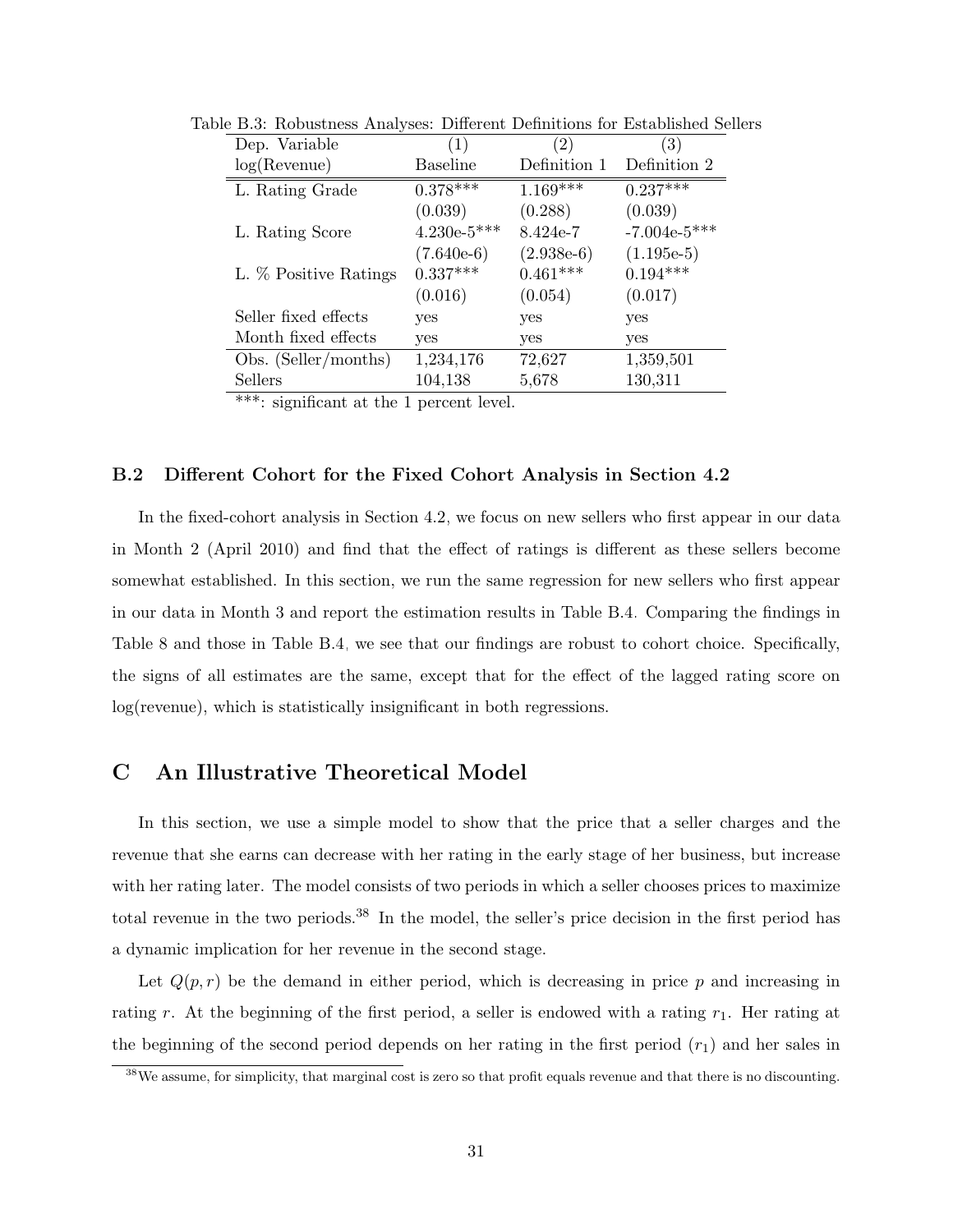|                                                      |                | $log($ Revenue $)$ $log(1+Trans.)$ | $log(Avg$ Revenue |
|------------------------------------------------------|----------------|------------------------------------|-------------------|
|                                                      |                |                                    | per Trans.)       |
| L. Rating Grade                                      | 0.060          | $0.187***$                         | $-0.069**$        |
|                                                      | (0.097)        | (0.035)                            | (0.028)           |
| L. Rating Grade $\times$ 1(L. Rating Grade $\geq$ 6) | $0.107***$     | $0.025**$                          | $0.035***$        |
|                                                      | (0.030)        | (0.011)                            | (0.008)           |
| L. Rating Score                                      | $-1.712e-3***$ | $-1.622e-3***$                     | $4.635e-4***$     |
|                                                      | $(5.379e-4)$   | $(1.934e-4)$                       | $(1.481e-4)$      |
| L. % Positive Ratings                                | $0.020***$     | 0.002                              | $0.005^{***}\,$   |
|                                                      | (0.006)        | (0.002)                            | (0.002)           |
| Seller fixed effects                                 | yes            | yes                                | yes               |
| Month fixed effects                                  | yes            | yes                                | yes               |
| Obs. (Seller/months)                                 | 181,260        | 181,260                            | 164,074           |
| Sellers                                              | 29,579         | 29,579                             | 29,579            |
| all all a<br>.<br>$\sim$ $\sim$ $\sim$               |                |                                    |                   |

Table B.4: Robustness Analysis: Different Cohort for the Fixed-Cohort Analysis (New Sellers who First Appear in Month 3)

\*\*\*: significant at the 1 percent level. \*\*: significant at the 5 percent level.

the first period (q<sub>1</sub>). Specifically,  $r_2 = r_1 + \lambda q_1$ , where  $\lambda$  is the average contribution of a seller's transaction to her rating. We assume that  $\lambda > 0.39$ 

Let  $\pi(p_t, r_t) = p_t Q(p_t, r_t)$  for  $t = 1, 2$  be the seller's revenue in each period for a given price  $(p_t)$  and a given rating  $(r_t)$  in the corresponding period. In the second period, the seller chooses p<sub>2</sub> to maximize  $\pi(p_2, r_2)$ . Let  $p_2^*(r_2)$  be the optimal price in the second period, and  $\pi_2^*(r_2)$  =  $\pi(p_2^*(r_2), r_2)$  be the corresponding optimal revenue in the second period. In the first period, the seller chooses  $p_1$  to maximize the sum of revenues from both periods, anticipating its effect on her rating next period. In other words, her problem in the first period is

$$
\max_{p_1} V(p_1, r_1) = \max_{p_1} \pi (p_1, r_1) + \pi_2^* (r_1 + \lambda Q (p_1, r_1))
$$
\n
$$
= \max_{p_1} p_1 Q(p_1, r_1) + \pi_2^* (r_1 + \lambda Q (p_1, r_1)).
$$
\n(C.1)

## C.1 The Effect of  $r_2$  on the Second-period Price

If  $\frac{\partial^2 \pi (p_2^*, r_2)}{\partial p_2 \partial r_2}$  $\frac{\partial \overline{\alpha}(p_2^*.r_2)}{\partial p_2 \partial r_2} = \frac{\partial Q_2}{\partial r_2}$  $\frac{\partial Q_2}{\partial r_2} + p_2^* \frac{\partial^2 Q_2}{\partial p_2 \partial r_1}$  $\frac{\partial^2 Q_2}{\partial p_2 \partial r_2} > 0$ , a standard comparative statics argument implies that the optimal second-period price is increasing in  $r_2$ . Since  $\frac{\partial Q_2}{\partial r_2} > 0$ , a sufficient condition is that  $\partial^2 Q_2$  $\frac{\partial^2 Q_2}{\partial p_2 \partial r_2} \geq 0$ , i.e., a seller's demand becomes less sensitive to a change in price, or remains the same,

<sup>&</sup>lt;sup>39</sup>Our results below rely on this assumption. As explained in the introduction, on Taobao, each transaction contributes to a seller's rating by -1, 0, or +1. Therefore,  $\lambda$  can be negative in principle. But in the data, we find that conditional on a positive transaction volume last month, 99.56% of seller-month observations have a positive growth in the seller rating.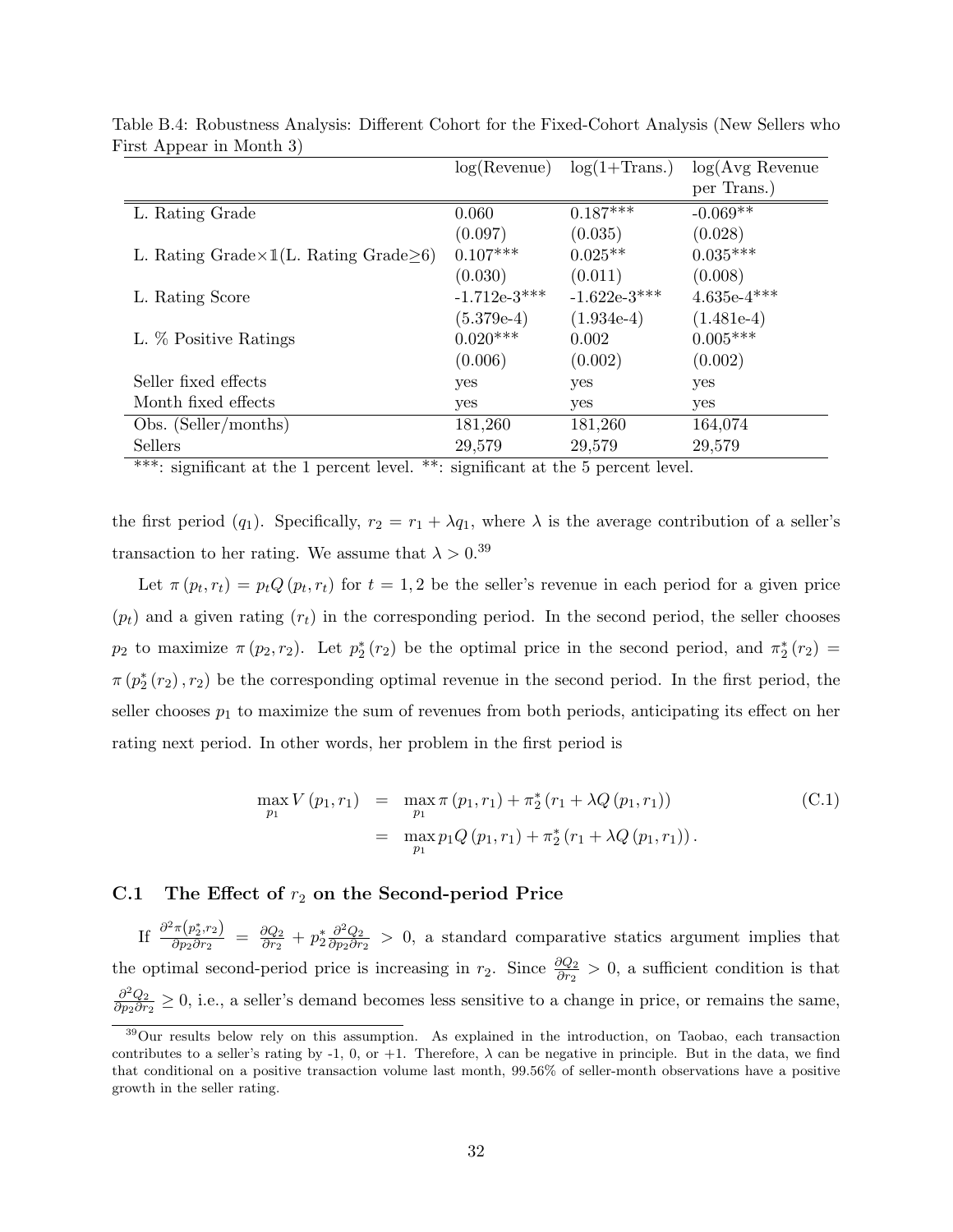as r increases. Under this condition,  $\frac{\partial^2 \pi (p_2^*, r_2)}{\partial p_2 \partial r_2}$  $\frac{\partial^{n}(P_{2},P_{2})}{\partial p_{2}\partial r_{2}}>0$ , and hence, the optimal  $p_{2}$  is increasing in  $r_{2}$ . This is intuitive. Since an increase in ratings shifts the demand and decreases consumers' sensitivity to price, it is optimal for the seller to charge a higher price.

## C.2 The Effect of  $r_2$  on Second-period Revenue

By the Envelope Theorem, we have

<span id="page-32-2"></span>
$$
\frac{d\pi_2^*}{dr_2} = p_2^* \frac{\partial Q_2}{\partial r_2} > 0,\tag{C.2}
$$

i.e., the seller's second-period revenue increases with her rating in the second period.

Moreover,

<span id="page-32-0"></span>
$$
\frac{d^2 \pi_2^*}{dr_2^2} = \frac{\partial^2 \pi (p_2^*, r_2)}{\partial r_2^2} + \frac{\partial^2 \pi (p_2^*, r_2)}{\partial p_2 \partial r_2} \frac{dp_2^*}{dr_2}
$$
\n
$$
= p_2^* \frac{\partial^2 Q_2}{\partial r_2^2} - \left(\frac{\partial^2 \pi (p_2^*, r_2)}{\partial p_2 \partial r_2}\right)^2 / \frac{\partial^2 \pi (p_2^*, r_2)}{\partial p_2^2},
$$
\n(C.3)

where the second equality holds because  $\frac{dp_2^*}{dr_2} = -\frac{\partial^2 \pi (p_2^*, r_2)}{\partial p_2 \partial r_2}$  $\frac{\partial^2\pi\big(p_2^*,r_2\big)}{\partial p_2\partial r_2}\big/\frac{\partial^2\pi\big(p_2^*,r_2\big)}{\partial p_2^2}$  $\frac{(p_2, r_2)}{\partial p_2^2}$ . The second term in [\(C.3\)](#page-32-0) is positive by the second-order condition. The first term in [\(C.3\)](#page-32-0) contains  $\frac{\partial^2 Q_2}{\partial x^2}$  $rac{\partial^2 Q_2}{\partial r_2^2}$ . When the marginal effect of ratings does not diminish too fast as ratings increase, i.e., when either  $\frac{\partial^2 Q_2}{\partial x^2}$  $\frac{\partial^2 Q_2}{\partial r_2^2} \ge 0$  or  $\frac{\partial^2 Q_2}{\partial r_2^2}$  $\frac{\partial^2 U_2}{\partial r_2^2} < 0$ but its absolute value is not too large,  $\pi_2^*(r_2)$  is not only increasing in  $r_2$  but also convex in  $r_2$ . For example, if demand  $Q(p,r)$  is linear in r, the first term in [\(C.3\)](#page-32-0) is zero and therefore  $\frac{d^2\pi_2^*}{dr_2^2} > 0$ . As we will show in the next subsection, the convexity of  $\pi_2^*(r_2)$  has a significant implication for the effect of  $r_1$  on the optimal  $p_1$  in the first period.

## <span id="page-32-3"></span>C.3 The Effect of  $r_1$  on the First-period Price

The first-order condition for the seller's first-period problem [\(C.1\)](#page-13-2) is

<span id="page-32-1"></span>
$$
\frac{\partial V}{\partial p_1} = p_1 \frac{\partial Q_1}{\partial p_1} + Q_1 + \lambda \frac{d\pi_2^*}{dr_2} \frac{\partial Q_1}{\partial p_1},\tag{C.4}
$$

From the first-order condition [\(C.4\)](#page-32-1), we can see that in addition to the standard static tradeoff between the profit margin and demand in the current period, the seller also considers how the current price affects future revenue through affecting the ratings next period. In particular, because  $\frac{d\pi_2^*}{dr_2} > 0$  as shown in [\(C.2\)](#page-32-2) and  $\frac{\partial Q_1}{\partial p_1} < 0$  under our assumption on the demand function, this dynamic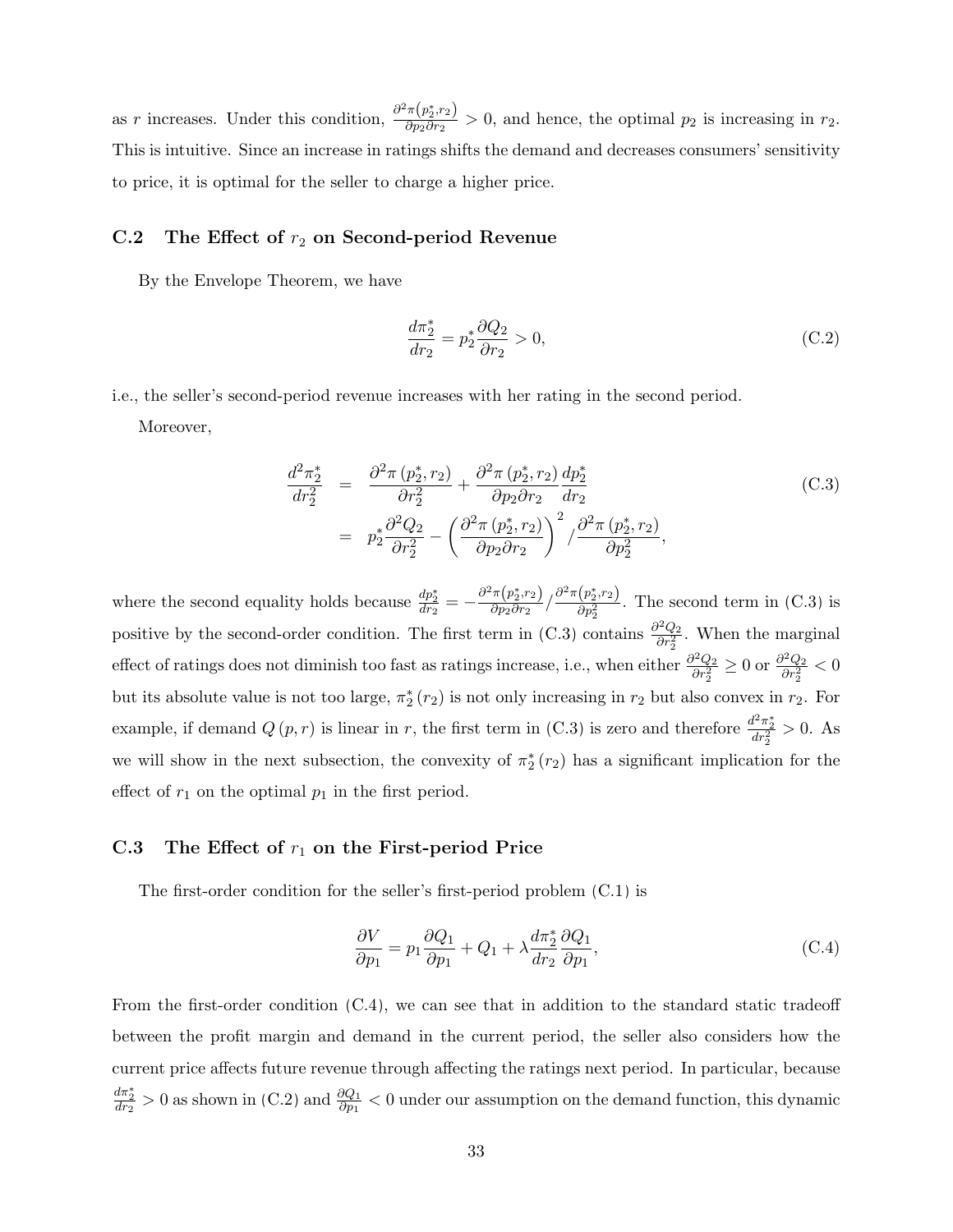effect is negative. In other words, when the seller lowers the price in the first period, she sells more in the first period, which helps her accumulate ratings and thus affects her demand and revenue in the second period.

To see how the seller's optimal first-period price varies with her rating in the first period, note that

<span id="page-33-0"></span>
$$
\frac{\partial^2 V}{\partial p_1 \partial r_1} = \frac{\partial \pi (p_1, r_1)}{\partial p_1 \partial r_1} + \frac{\partial \pi_2^*(r_1 + \lambda Q(p_1, r_1))}{\partial p_1 \partial r_1} \n= p_1 \frac{\partial^2 Q_1}{\partial p_1 \partial r_1} + \frac{\partial Q_1}{\partial r_1} + \frac{d^2 \pi_2^*}{dr_2^2} \left(1 + \lambda \frac{\partial Q_1}{\partial r_1}\right) \lambda \frac{\partial Q_1}{\partial p_1} + \frac{d \pi_2^*}{dr_2} \lambda \frac{\partial^2 Q_1}{\partial p_1 \partial r_1}.
$$
\n(C.5)

In equation [\(C.5\)](#page-33-0), the signs of the first and the last terms depend on  $\frac{\partial^2 Q_1}{\partial m \partial r}$  $\frac{\partial^2 Q_1}{\partial p_1 \partial r_1}$ , the sign of which is ambiguous. The second term is positive. In the third term,  $\left(1 + \lambda \frac{\partial Q_1}{\partial r_1}\right)$  $\partial r_1$  $\left.\right\}$   $\lambda \frac{\partial Q_1}{\partial n_1}$  $\frac{\partial Q_1}{\partial p_1} < 0$ . As we have shown in Section [C.2,](#page-13-1) under certain conditions,  $\frac{d^2 \pi_2^*}{dr_2^2} > 0$ , in which case the third term above is negative. When  $\frac{d^2 \pi_2^*}{dr_2^2}$  is sufficiently large, the negative third term may lead to a negative  $\frac{\partial^2 V}{\partial p_1 \partial r_2}$  $\frac{\partial^2 V}{\partial p_1 \partial r_1},$ implying that  $p_1^*(r_1)$  is decreasing in  $r_1$ .

To understand the intuition, let us look at a simple linear example. Suppose  $Q(p, r) = -\theta_p p +$  $\theta_r r$  where  $\theta_p$ ,  $\theta_r > 0$ . In this example,  $p_2^*(r_2) = \frac{\theta_r}{2\theta_p} r_2$ , and  $\pi_2^*(r_2) = \frac{\theta_r^2}{4\theta_p} r_2^2$ , which is convex in  $r_2$ . The cross derivative in [\(C.5\)](#page-33-0) becomes

$$
\frac{\partial^2 V}{\partial p_1 \partial r_1} = \theta_r - \frac{\theta_r^2}{2\theta_p} \left( 1 + \lambda \theta_r \right) \lambda \theta_p = \theta_r - \frac{1}{2} \left( 1 + \lambda \theta_r \right) \lambda \theta_r^2 \tag{C.6}
$$

The first term  $(\theta_r)$ , which is  $\frac{\partial \pi(p_1,r_1)}{\partial p_1 \partial r_1}$ , captures how marginal revenue in the first period (from increasing  $p_1$ ) changes with  $r_1$ . For a seller with a higher rating  $r_1$ , this marginal revenue from increasing the price is larger as a higher rating implies a larger demand for any given price. The second term,  $-\frac{1}{2}$  $\frac{1}{2}(1+\lambda\theta_r)\lambda\theta_r^2$ , which is  $\frac{\partial \pi_2^*(r_1+\lambda Q(p_1,r_1))}{\partial p_1 \partial r_1}$  $\frac{1+\lambda Q(p_1,r_1)}{\partial p_1 \partial r_1}$ , is negative and captures how marginal revenue in the second period (from decreasing  $p_1$ ) changes with  $r_1$ . Since  $\pi^*_2(r_2)$  is convex in this example, for a seller with a higher rating  $r_1$  (and hence a higher rating  $r_2$  ceteris paribus), the marginal effect of increasing  $p_1$  on  $\pi_2^*$  through affecting  $r_2$  is larger. Our result indicates that when  $\lambda \theta_r > 1$ , the second term (negative) dominates the first term (positive). Consequently,  $\frac{\partial^2 V}{\partial n_1 \partial r_2}$  $\frac{\partial^2 V}{\partial p_1 \partial r_1} < 0$ and hence,  $p_1^*(r_1)$  is decreasing in  $r_1$ . Intuitively, when ratings have a large impact on demand (i.e., a large  $\theta_r$ ) and when current sales have a large impact on the future rating (i.e., a large  $\lambda$ ), the dynamic effect captured by the second term dominates the first static effect. As a result,  $p_1^*(r_1)$  is decreasing in  $r_1$ .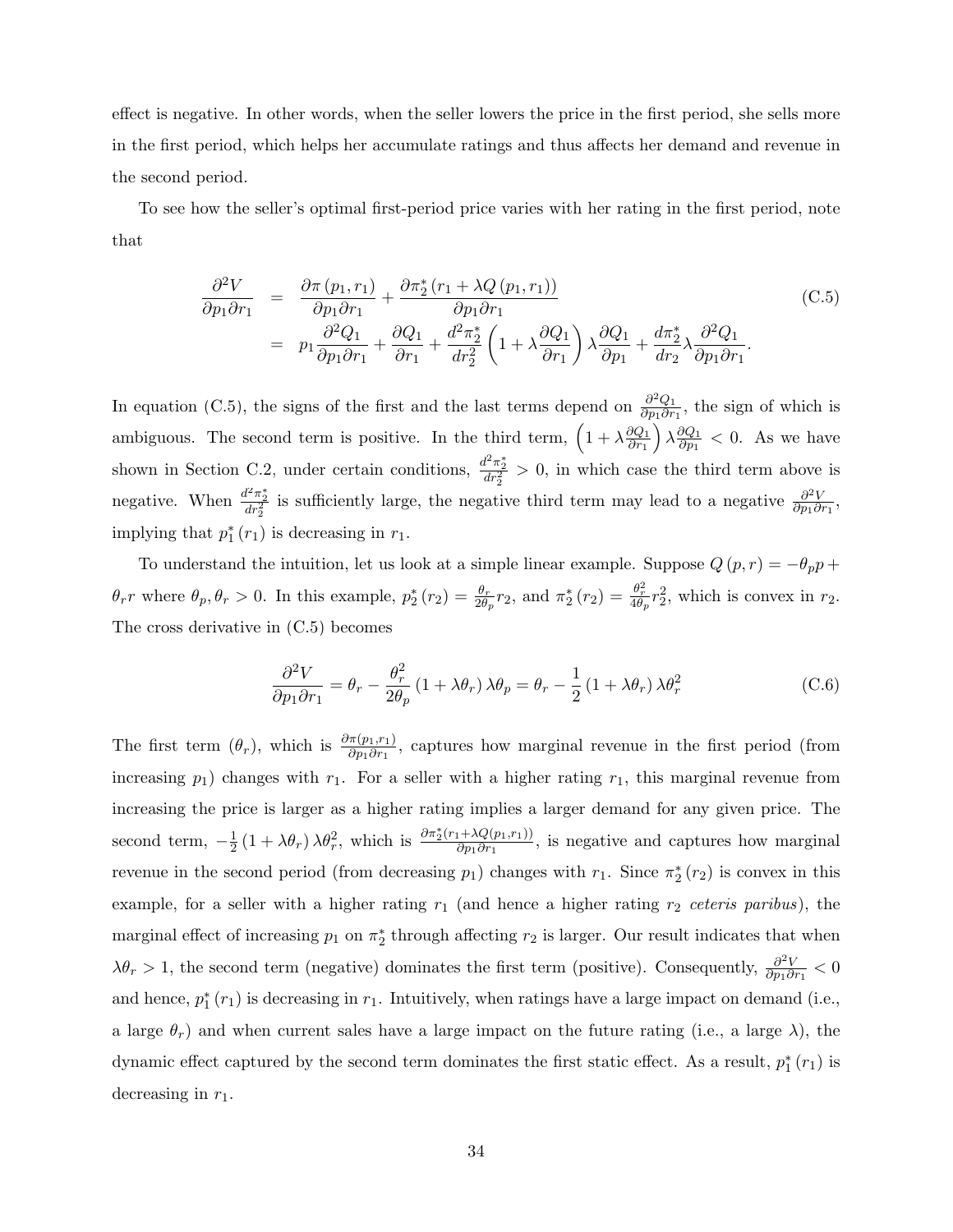## C.4 The Effect of  $r_1$  on First-period Revenue

To see how  $r_1$  affects the first-period revenue, we compute the derivative of the first-period revenue with respect to  $r_1$  at the optimal price  $p_1^*(r_1)$ . Let  $\pi_1^*(r_1) = p_1^*(r_1) Q (p_1^*(r_1), r_1)$ . Then,

<span id="page-34-0"></span>
$$
\frac{d\pi_1^*(r_1)}{dr_1} = p_1^* \frac{\partial Q_1}{\partial r_1} + \left( p_1^* \frac{\partial Q_1}{\partial p_1} + Q_1 \right) \frac{dp_1^*}{dr_1},\tag{C.7}
$$

where the first term captures the direct positive effect of  $r_1$  on the first-period revenue, and the second term captures the indirect effect of  $r_1$  on the revenue through affecting  $p_1^*$ . The first-order condition [\(C.4\)](#page-32-1) implies  $\left(p_1^*\frac{\partial Q_1}{\partial p_1}\right)$  $\left(\frac{\partial Q_1}{\partial p_1}+Q_1\right)=-\frac{d\pi_2^*}{dr_2}\lambda\frac{\partial Q_1}{\partial p_1}$  $\frac{\partial Q_1}{\partial p_1} < 0$ . Therefore, when  $\frac{dp_1^*}{dr_1} < 0$ , the second term in [\(C.7\)](#page-34-0) is negative. When the second term dominates the first term,  $\pi_1^*$  is decreasing in  $r_1$ .

In our linear example,  $p_1^*(r_1) = \frac{[2-\lambda\theta_r(1+\lambda\theta_r)]\theta_r}{(4-\lambda^2\theta_r^2)\theta_p}r_1^{40}$  Note that the second-order condition implies that  $\lambda \theta_r < 2$ <sup>41</sup>, so that  $p_1^* > 0$ . We can write [\(C.7\)](#page-34-0) in this linear example as

$$
\frac{d\pi_1^*(r_1)}{dr_1} = [\theta_r r_1 + (-\theta_p p_1^* - \theta_p p_1^* + \theta_r r_1)] \frac{dp_1^*}{dr_1}
$$
\n
$$
= 2\theta_r r_1 \left(1 - \frac{2 - \lambda \theta_r (1 + \lambda \theta_r)}{4 - \lambda^2 \theta_r^2}\right) \frac{dp_1^*}{dr_1}
$$
\n
$$
= 2\theta_r r_1 \left(\frac{2 + \lambda \theta_r}{4 - \lambda^2 \theta_r^2}\right) \frac{dp_1^*}{dr_1}.
$$
\n(C.8)

Therefore, when  $\frac{dp_1^*}{dr_1} < 0$ , the revenue in the first period is also decreasing in  $r_1$  in this example.

In summary, our simple model presents a situation in which a seller faces a dynamic tradeoff in setting prices. Lower prices in the first period lead to higher ratings in the second period, and thus higher payoffs in the second period. Moreover, such a dynamic effect of lowering prices in the first period can be increasing with the seller's rating in the first period. This is because both a decrease in price and an increase in ratings in the first period can positively contribute to an increase in the period-2 rating. When the optimal period-2 revenue is convex in period-2 rating, the effect of the lowering period-1 price increases with the period-1 rating. As a result, the seller's optimal price (as well as revenue) in the first period decreases with her first-period rating, while her optimal price (as well as revenue) in the second period increases with her second-period rating. This simple model shows that a seller's reputation management behavior in the early stages of her business may lead

 $\frac{40}{2}$ To see this, note that the first-order condition [\(C.4\)](#page-32-1) in our linear example is  $-\theta_p p_1 - \theta_p p_1 + \theta_r r_1 +$  $\frac{\theta_r^2}{2\theta_p} (r_1 + \lambda \left(-\theta_p p_1 + \theta_r r_1\right)) \lambda \left(-\theta_p\right) = 0.$ 

<sup>&</sup>lt;sup>41</sup>To see this, note that  $V(p_1, r_1) = p_1 \left(-\theta_p p_1 + \theta_r r_1\right) + \frac{\theta_r^2}{4\theta_p} \left(r_1 + \lambda \left(-\theta_p p_1 + \theta_r r_1\right)\right)^2$ . Therefore,  $\frac{\partial^2 V}{\partial p_1^2}$  $-\frac{\theta_p}{2}\left[4 - (\lambda \theta_r)^2\right] < 0$  if and only if  $\lambda \theta_r < 2$ .